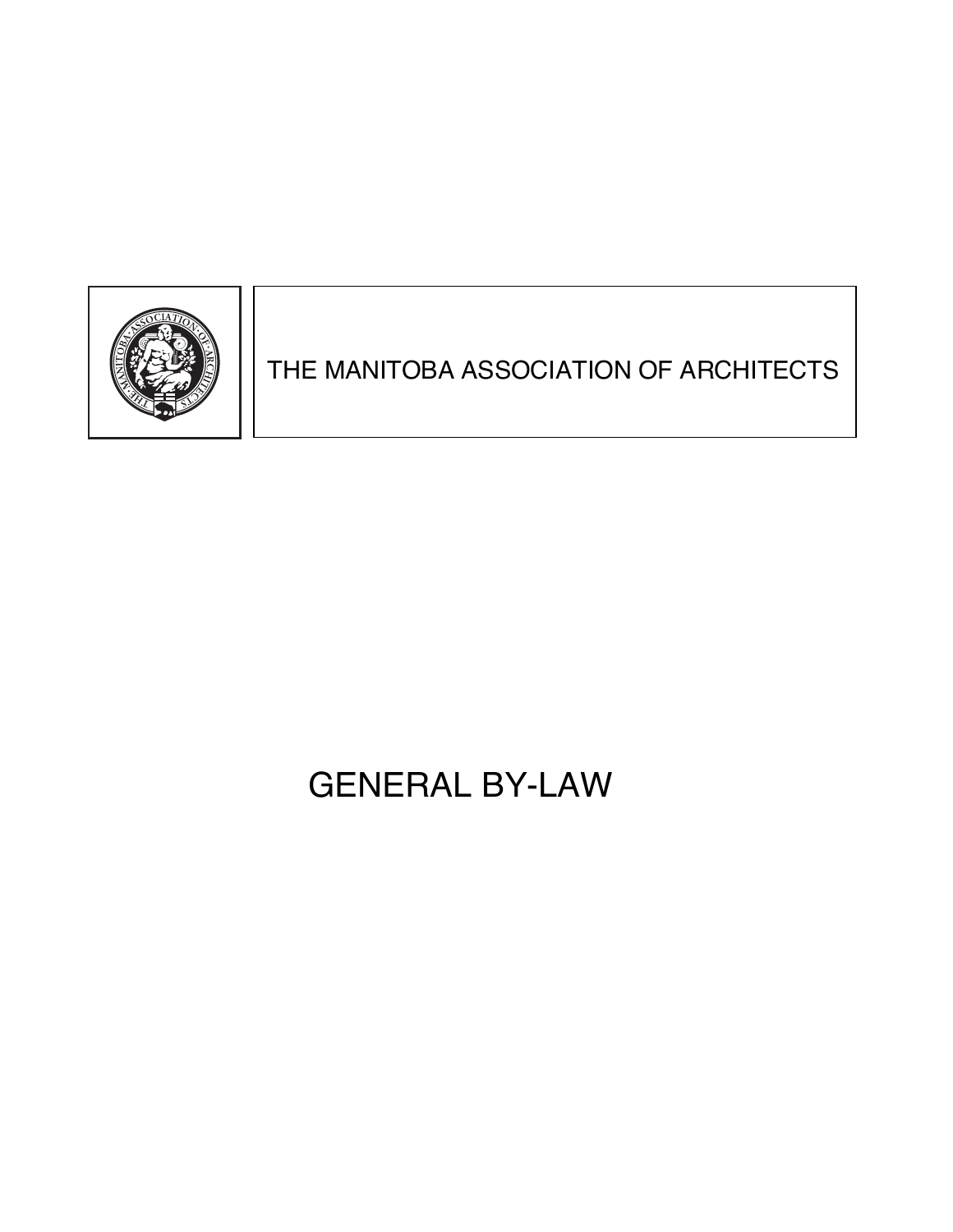## MANITOBA ASSOCIATION OF ARCHITECTS

## GENERAL BY-LAW

## TABLE OF CONTENTS

| 1.1        | ARTICLE ONE - DEFINITIONS.<br>General.                                                                                                                                                                                                      |                                                                                                                                                                                                                                    |  | and a state of the |  |  |                                                                                          |  | 1<br>$\mathbf{1}$                |
|------------|---------------------------------------------------------------------------------------------------------------------------------------------------------------------------------------------------------------------------------------------|------------------------------------------------------------------------------------------------------------------------------------------------------------------------------------------------------------------------------------|--|--------------------|--|--|------------------------------------------------------------------------------------------|--|----------------------------------|
|            |                                                                                                                                                                                                                                             |                                                                                                                                                                                                                                    |  |                    |  |  |                                                                                          |  |                                  |
|            | ARTICLE TWO - ASSOCIATION OFFICE & SEAL                                                                                                                                                                                                     |                                                                                                                                                                                                                                    |  |                    |  |  |                                                                                          |  | 1                                |
| 2.1        | Office                                                                                                                                                                                                                                      | $\mathcal{L}_1$ , which is a set of the set of the set of the set of the set of the set of the set of the set of the set of the set of the set of the set of the set of the set of the set of the set of the set of the set of the |  |                    |  |  |                                                                                          |  | $\mathbf{1}$                     |
| 2.2        | Seal.                                                                                                                                                                                                                                       |                                                                                                                                                                                                                                    |  |                    |  |  | and the contract of the contract of                                                      |  | $\mathbf{1}$                     |
|            |                                                                                                                                                                                                                                             |                                                                                                                                                                                                                                    |  |                    |  |  |                                                                                          |  |                                  |
|            | ARTICLE THREE - FINANCIAL MANAGEMENT OF THE ASSOCIATION.                                                                                                                                                                                    |                                                                                                                                                                                                                                    |  |                    |  |  |                                                                                          |  | $\mathbf{1}$                     |
| 3.1        | <b>Funds</b>                                                                                                                                                                                                                                |                                                                                                                                                                                                                                    |  |                    |  |  |                                                                                          |  | $\mathbf{1}$                     |
| 3.2        | Fiscal Period.                                                                                                                                                                                                                              |                                                                                                                                                                                                                                    |  |                    |  |  |                                                                                          |  | $\mathbf{1}$                     |
| 3.3        |                                                                                                                                                                                                                                             |                                                                                                                                                                                                                                    |  |                    |  |  |                                                                                          |  | $\mathbf{1}$                     |
| 3.4        |                                                                                                                                                                                                                                             |                                                                                                                                                                                                                                    |  |                    |  |  |                                                                                          |  | $\overline{2}$                   |
| 3.5        | Bonds.                                                                                                                                                                                                                                      | and a series of the contract of the contract of the contract of                                                                                                                                                                    |  |                    |  |  |                                                                                          |  | $\overline{2}$                   |
| 3.6        | Donations to University                                                                                                                                                                                                                     |                                                                                                                                                                                                                                    |  |                    |  |  |                                                                                          |  | $\overline{2}$                   |
| 3.7        | Capital Fund                                                                                                                                                                                                                                |                                                                                                                                                                                                                                    |  |                    |  |  |                                                                                          |  | $\overline{2}$                   |
|            |                                                                                                                                                                                                                                             |                                                                                                                                                                                                                                    |  |                    |  |  |                                                                                          |  |                                  |
|            | ARTICLE FOUR - AMENDMENTS TO THE BY-LAWS                                                                                                                                                                                                    |                                                                                                                                                                                                                                    |  |                    |  |  |                                                                                          |  | $\overline{2}$                   |
| 4.1        | General.<br>the contract of the contract of the contract of the contract of                                                                                                                                                                 |                                                                                                                                                                                                                                    |  |                    |  |  |                                                                                          |  | $\overline{2}$                   |
|            |                                                                                                                                                                                                                                             |                                                                                                                                                                                                                                    |  |                    |  |  |                                                                                          |  |                                  |
|            | ARTICLE FIVE - COUNCIL.                                                                                                                                                                                                                     | the contract of the contract of the contract of the contract of                                                                                                                                                                    |  |                    |  |  |                                                                                          |  | $\overline{2}$                   |
| 5.1        | Council Membership                                                                                                                                                                                                                          |                                                                                                                                                                                                                                    |  |                    |  |  |                                                                                          |  | $\overline{2}$<br>$\overline{3}$ |
| 5.2        | Council Nominations                                                                                                                                                                                                                         |                                                                                                                                                                                                                                    |  |                    |  |  |                                                                                          |  |                                  |
| 5.3        | Council Elections.                                                                                                                                                                                                                          |                                                                                                                                                                                                                                    |  |                    |  |  |                                                                                          |  | $\overline{4}$                   |
| 5.4        | and the contract of the contract of the contract of the contract of the contract of the contract of the contract of the contract of the contract of the contract of the contract of the contract of the contract of the contra<br>Vacancies |                                                                                                                                                                                                                                    |  |                    |  |  |                                                                                          |  | $\overline{4}$<br>5              |
| 5.5        | Power and Duties                                                                                                                                                                                                                            |                                                                                                                                                                                                                                    |  |                    |  |  |                                                                                          |  |                                  |
|            | ARTICLE SIX - OFFICERS OF COUNCIL.                                                                                                                                                                                                          |                                                                                                                                                                                                                                    |  |                    |  |  |                                                                                          |  | 6                                |
|            |                                                                                                                                                                                                                                             |                                                                                                                                                                                                                                    |  |                    |  |  | the contract of the contract of the con-                                                 |  | 6                                |
| 6.1<br>6.2 | Election, Appointment and Vacancy                                                                                                                                                                                                           |                                                                                                                                                                                                                                    |  |                    |  |  |                                                                                          |  | 6                                |
|            | the contract of the contract of the contract of the contract of the contract of<br><b>Duties</b>                                                                                                                                            |                                                                                                                                                                                                                                    |  |                    |  |  |                                                                                          |  |                                  |
|            | ARTICLE SEVEN - MEETINGS                                                                                                                                                                                                                    |                                                                                                                                                                                                                                    |  |                    |  |  |                                                                                          |  | $\overline{7}$                   |
| 7.1        | Association Meeting                                                                                                                                                                                                                         |                                                                                                                                                                                                                                    |  |                    |  |  |                                                                                          |  | $\overline{7}$                   |
| 7.2        | Council Meeting                                                                                                                                                                                                                             |                                                                                                                                                                                                                                    |  |                    |  |  |                                                                                          |  | 8                                |
| 7.3        | Committee Meetings                                                                                                                                                                                                                          |                                                                                                                                                                                                                                    |  |                    |  |  |                                                                                          |  | 8                                |
| 7.4        | General Rules for Meetings                                                                                                                                                                                                                  |                                                                                                                                                                                                                                    |  |                    |  |  |                                                                                          |  | 8                                |
|            |                                                                                                                                                                                                                                             |                                                                                                                                                                                                                                    |  |                    |  |  |                                                                                          |  |                                  |
|            | ARTICLE EIGHT - COMMITTEES                                                                                                                                                                                                                  |                                                                                                                                                                                                                                    |  |                    |  |  |                                                                                          |  | 9                                |
| 8.1        | Standing Committees                                                                                                                                                                                                                         |                                                                                                                                                                                                                                    |  |                    |  |  |                                                                                          |  | 9                                |
| 8.2        | Council Duties                                                                                                                                                                                                                              | $\mathcal{A}$ and $\mathcal{A}$ are also assumed in the $\mathcal{A}$                                                                                                                                                              |  |                    |  |  | $\mathcal{L}^{\text{max}}$ and $\mathcal{L}^{\text{max}}$ and $\mathcal{L}^{\text{max}}$ |  | 9                                |
| 8.3        |                                                                                                                                                                                                                                             |                                                                                                                                                                                                                                    |  |                    |  |  |                                                                                          |  | 9                                |
| 8.4        |                                                                                                                                                                                                                                             |                                                                                                                                                                                                                                    |  |                    |  |  |                                                                                          |  | 9                                |
| 8.5        | Vacancies<br>Appointment to Other Bodies<br>Appointment to Other Bodies                                                                                                                                                                     |                                                                                                                                                                                                                                    |  |                    |  |  |                                                                                          |  | $\mathsf 9$                      |
| 8.6        |                                                                                                                                                                                                                                             |                                                                                                                                                                                                                                    |  |                    |  |  |                                                                                          |  | 9                                |
| 8.7        | Location of Meeting<br>Registration Board<br>Registration Board<br>Registration Board<br>Registration Board .                                                                                                                               |                                                                                                                                                                                                                                    |  |                    |  |  | $\mathcal{L}^{\text{max}}(\mathcal{L}^{\text{max}})$ and $\mathcal{L}^{\text{max}}$      |  | 10                               |
| 8.8        |                                                                                                                                                                                                                                             |                                                                                                                                                                                                                                    |  |                    |  |  | $\Delta \phi$ , $\Delta \phi$ , $\Delta \phi$ , $\Delta \phi$                            |  | 10                               |
| 8.9        | Executive Committee.<br>Practice Committee                                                                                                                                                                                                  |                                                                                                                                                                                                                                    |  |                    |  |  | $\Delta \phi$ , $\Delta \phi$ , $\Delta \phi$ , $\Delta \phi$                            |  | 11                               |
| 8.10       | Education Committee                                                                                                                                                                                                                         |                                                                                                                                                                                                                                    |  |                    |  |  |                                                                                          |  | 11                               |
| 8.11       | Public Affairs Committee.                                                                                                                                                                                                                   |                                                                                                                                                                                                                                    |  |                    |  |  |                                                                                          |  | 12                               |
| 8.12       | Investigation Committee                                                                                                                                                                                                                     |                                                                                                                                                                                                                                    |  |                    |  |  |                                                                                          |  | 12                               |
| 8.13       | Inquiry Committee                                                                                                                                                                                                                           |                                                                                                                                                                                                                                    |  |                    |  |  |                                                                                          |  | 12 <sup>2</sup>                  |
|            |                                                                                                                                                                                                                                             |                                                                                                                                                                                                                                    |  |                    |  |  |                                                                                          |  |                                  |

Page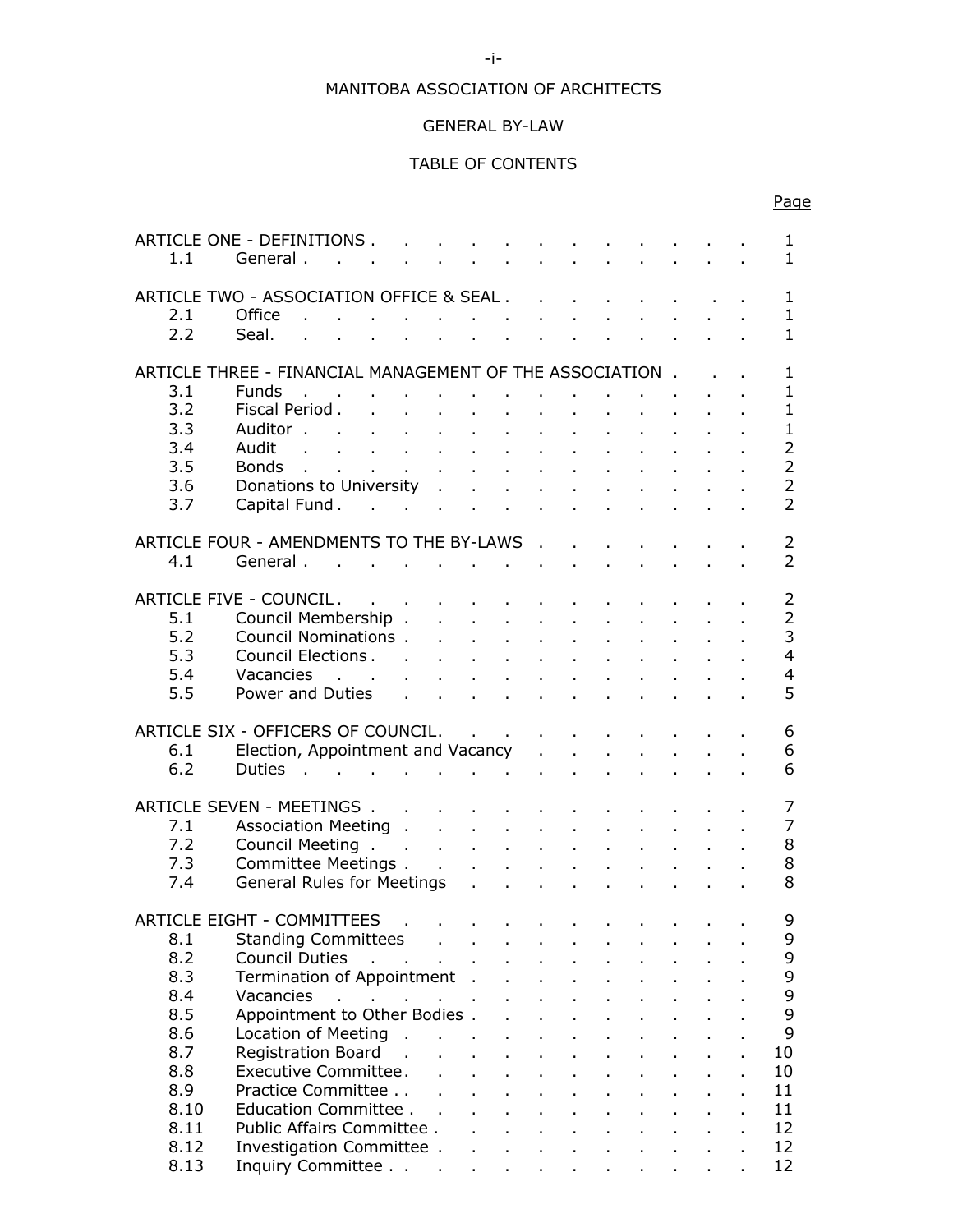|       |                                                                                                                                                                                                                           |                                            |                                                 |  |                |                            |                            |  | 12 |
|-------|---------------------------------------------------------------------------------------------------------------------------------------------------------------------------------------------------------------------------|--------------------------------------------|-------------------------------------------------|--|----------------|----------------------------|----------------------------|--|----|
|       |                                                                                                                                                                                                                           |                                            |                                                 |  |                |                            |                            |  | 12 |
|       |                                                                                                                                                                                                                           |                                            |                                                 |  |                |                            |                            |  | 13 |
|       |                                                                                                                                                                                                                           |                                            |                                                 |  |                |                            |                            |  | 13 |
|       | ARTICLE NINE - MEMBERSHIP<br>9.1 Classes<br>9.2 Registered Members<br>9.3 Registered Members (Retired)<br>9.4 Life Members<br>9.5 Associate Members<br>9.6 Intern Members<br>9.7 Student Members<br>9.8 Honourary Members |                                            |                                                 |  |                |                            |                            |  | 14 |
|       |                                                                                                                                                                                                                           |                                            |                                                 |  |                |                            |                            |  | 14 |
|       |                                                                                                                                                                                                                           |                                            |                                                 |  |                |                            |                            |  | 14 |
|       |                                                                                                                                                                                                                           |                                            |                                                 |  |                |                            |                            |  | 15 |
|       |                                                                                                                                                                                                                           |                                            |                                                 |  |                |                            |                            |  | 15 |
|       |                                                                                                                                                                                                                           |                                            |                                                 |  |                |                            |                            |  |    |
|       |                                                                                                                                                                                                                           |                                            |                                                 |  |                |                            |                            |  |    |
|       | ARTICLE TEN - APPLICATIONS FOR MEMBERSHIP.                                                                                                                                                                                |                                            |                                                 |  |                |                            |                            |  | 16 |
| 10.1  |                                                                                                                                                                                                                           |                                            |                                                 |  |                |                            |                            |  | 16 |
| 10.2  |                                                                                                                                                                                                                           |                                            |                                                 |  |                |                            |                            |  | 17 |
| 10.3  |                                                                                                                                                                                                                           |                                            |                                                 |  |                |                            |                            |  | 17 |
| 10.4  | Registered Membership<br>Registered Member (Retired) Membership<br>Life Membership<br>Associate, Intern, Student Membership                                                                                               |                                            |                                                 |  |                |                            |                            |  | 17 |
| 10.5  | Honourary Membership                                                                                                                                                                                                      |                                            |                                                 |  |                |                            |                            |  | 18 |
|       |                                                                                                                                                                                                                           |                                            |                                                 |  |                |                            |                            |  |    |
|       | ARTICLE ELEVEN - CERTIFICATE OF MEMBERSHIP AND SEAL                                                                                                                                                                       |                                            |                                                 |  |                |                            |                            |  | 18 |
| 11.1  | Certificate of Membership.                                                                                                                                                                                                |                                            |                                                 |  |                |                            |                            |  | 18 |
| 11.2  | Certificate of Approval (Certificate of Approval (Certificate of Approval (Certificate Certificate Certificate                                                                                                            |                                            |                                                 |  |                |                            |                            |  | 18 |
| 11.3  | Temporary Licence                                                                                                                                                                                                         |                                            |                                                 |  |                |                            |                            |  | 18 |
| 11.4  | Architect's Seal                                                                                                                                                                                                          |                                            |                                                 |  |                |                            |                            |  | 18 |
| 11.5  | Certificate of Approval Stamp                                                                                                                                                                                             |                                            |                                                 |  |                |                            |                            |  | 19 |
| 11.6  | Temporary Licence Seal                                                                                                                                                                                                    |                                            |                                                 |  |                |                            |                            |  | 19 |
|       |                                                                                                                                                                                                                           |                                            |                                                 |  |                |                            |                            |  |    |
|       | ARTICLE TWELVE - ANNUAL DUES, FEES, LEVIES                                                                                                                                                                                |                                            |                                                 |  |                |                            |                            |  | 20 |
| 12.1  | General                                                                                                                                                                                                                   |                                            |                                                 |  |                |                            |                            |  | 20 |
| 12.2  | Application Fee                                                                                                                                                                                                           |                                            |                                                 |  |                |                            |                            |  | 20 |
| 12.3  | Annual Dues.                                                                                                                                                                                                              |                                            |                                                 |  |                |                            |                            |  | 20 |
| 12.4  | Penalties for Late Payment of Dues                                                                                                                                                                                        |                                            |                                                 |  |                |                            |                            |  | 20 |
| 12.5  | Penalties for Non-Compliance with Continuing Education                                                                                                                                                                    |                                            |                                                 |  |                |                            |                            |  | 21 |
| 12.6  | Re-Instatement to Registered Membership                                                                                                                                                                                   |                                            |                                                 |  |                |                            |                            |  | 21 |
| 12.7  | Re-Instatement to Other Classes of Membership                                                                                                                                                                             |                                            |                                                 |  |                |                            |                            |  | 22 |
| 12.8  |                                                                                                                                                                                                                           |                                            |                                                 |  |                |                            |                            |  |    |
|       | Re-Instatement of Certificate of Approval                                                                                                                                                                                 |                                            |                                                 |  |                |                            |                            |  | 23 |
| 12.9  | Temporary Leave of Absence                                                                                                                                                                                                |                                            |                                                 |  |                |                            |                            |  | 23 |
| 12.10 | Parental or Medical Leave.                                                                                                                                                                                                |                                            |                                                 |  |                |                            |                            |  | 23 |
|       |                                                                                                                                                                                                                           |                                            |                                                 |  |                |                            |                            |  |    |
|       | ARTICLE THIRTEEN - MEMBERS, SOLE PROPRIETORSHIPS, ARCHITECTURAL                                                                                                                                                           |                                            |                                                 |  |                |                            |                            |  |    |
|       | FIRMS, ARCHITECTURAL CORPORATIONS, PARTNERSHIPS OF                                                                                                                                                                        |                                            |                                                 |  |                |                            |                            |  |    |
|       | ARCHITECTURAL CORPORATIONS, JOINT ARCHITECTURAL AND                                                                                                                                                                       |                                            |                                                 |  |                |                            |                            |  |    |
|       | ENGINEERING FIRMS, JOINT ARCHITECTURAL AND ENGINEERING                                                                                                                                                                    |                                            |                                                 |  |                |                            |                            |  |    |
|       | CORPORATIONS AND TEMPORARY LICENCES                                                                                                                                                                                       |                                            |                                                 |  |                |                            |                            |  | 24 |
| 13.1  | <b>Members</b><br>the contract of the contract and a series                                                                                                                                                               |                                            |                                                 |  |                |                            |                            |  | 24 |
| 13.2  | Sole Proprietorships                                                                                                                                                                                                      |                                            | $\Delta \sim 10^{11}$ and $\Delta \sim 10^{11}$ |  | $\sim 10^{-1}$ |                            |                            |  | 24 |
| 13.3  | Architectural Firms.                                                                                                                                                                                                      |                                            |                                                 |  | $\sim$         |                            |                            |  | 24 |
| 13.4  | Architectural Corporations                                                                                                                                                                                                |                                            |                                                 |  |                | $\mathbf{r}$               |                            |  | 25 |
| 13.5  | Partnership of Architectural Corporations                                                                                                                                                                                 |                                            |                                                 |  |                | $\mathcal{L}^{\text{max}}$ | $\mathcal{L}^{\text{max}}$ |  | 26 |
| 13.6  | Joint Architectural and Engineering Firms                                                                                                                                                                                 |                                            |                                                 |  |                |                            | $\Delta \sim 100$          |  | 26 |
| 13.7  | Joint Architectural and Engineering Corporations                                                                                                                                                                          |                                            |                                                 |  |                |                            |                            |  | 27 |
| 13.8  | Names & Designations: Sole Proprietorships, Architectural Firms,                                                                                                                                                          |                                            |                                                 |  |                |                            |                            |  |    |
|       | Architectural Corporations, Partnerships of Architectural                                                                                                                                                                 |                                            |                                                 |  |                |                            |                            |  |    |
|       | Corporations, Joint Architectural and Engineering Firms & Joint                                                                                                                                                           |                                            |                                                 |  |                |                            |                            |  |    |
|       | Architectural and Engineering Corporations                                                                                                                                                                                |                                            |                                                 |  |                |                            |                            |  | 28 |
| 13.9  | Appeal Regarding Names & Designations .                                                                                                                                                                                   |                                            |                                                 |  |                |                            |                            |  | 29 |
| 13.10 | Letterhead                                                                                                                                                                                                                | and a series of the contract of the series |                                                 |  |                |                            |                            |  | 29 |
| 13.11 | Renewal of Certificates of Approval (a) a contact the contract of Approval (a) a contact the Renewal Approval (                                                                                                           |                                            |                                                 |  |                | <b>Service State</b>       |                            |  | 29 |
| 13.12 | Temporary Licences                                                                                                                                                                                                        |                                            |                                                 |  |                |                            |                            |  | 30 |
|       |                                                                                                                                                                                                                           |                                            |                                                 |  |                |                            |                            |  |    |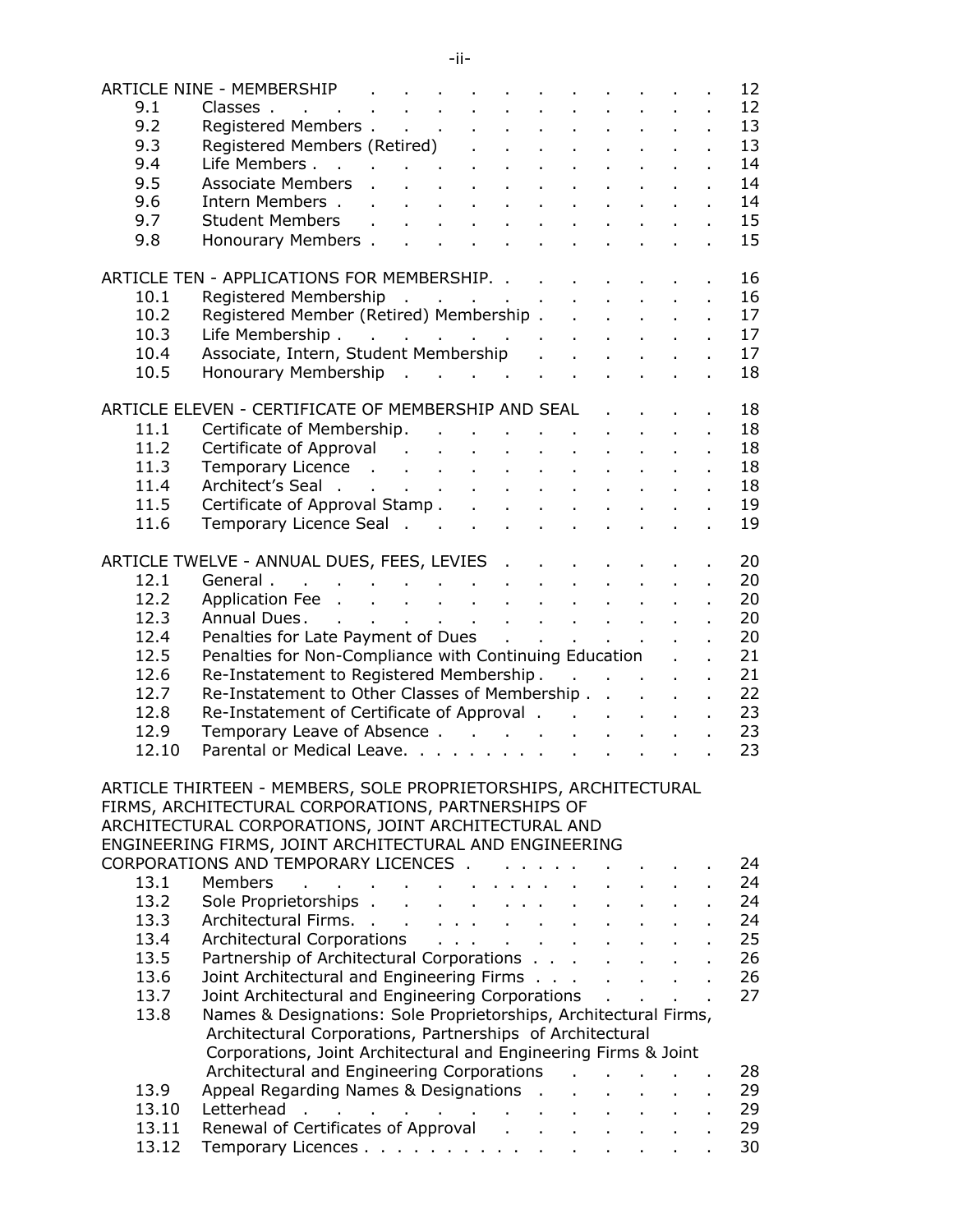| 14.1                              | ARTICLE FOURTEEN - FEES AND SERVICES<br>General.     | the contract of the contract of the contract of the contract of the contract of the contract of the contract of |  |  |  |  |  |  |  |  | 30<br>30 |
|-----------------------------------|------------------------------------------------------|-----------------------------------------------------------------------------------------------------------------|--|--|--|--|--|--|--|--|----------|
|                                   | ARTICLE FIFTEEN - PROFESSIONAL ETHICS AND CONDUCT    |                                                                                                                 |  |  |  |  |  |  |  |  | 31       |
| 15.1                              | General.                                             | and a series of the control of the control of the control of the control of                                     |  |  |  |  |  |  |  |  | 31       |
| 15.2                              | Professional Advertising                             |                                                                                                                 |  |  |  |  |  |  |  |  | 32       |
| 15.3                              | Communication on Behalf of Association               |                                                                                                                 |  |  |  |  |  |  |  |  | 33       |
|                                   | ARTICLE SIXTEEN - CONDUCT AND COMPETENCE OF MEMBERS  |                                                                                                                 |  |  |  |  |  |  |  |  | 33       |
| 16.1                              | Complaints                                           |                                                                                                                 |  |  |  |  |  |  |  |  | 33       |
| 16.2                              | Investigations                                       |                                                                                                                 |  |  |  |  |  |  |  |  | 34       |
| 16.3                              | Inquiry Committee                                    |                                                                                                                 |  |  |  |  |  |  |  |  | 34       |
| 16.4                              | Interim Suspension                                   |                                                                                                                 |  |  |  |  |  |  |  |  | 38       |
| 16.5                              |                                                      |                                                                                                                 |  |  |  |  |  |  |  |  | 38       |
| 16.6                              | Revocation of Certificate of Approval.               |                                                                                                                 |  |  |  |  |  |  |  |  | 39       |
|                                   | ARTICLE SEVENTEEN - COMPETITIONS                     |                                                                                                                 |  |  |  |  |  |  |  |  | 39       |
| 17.1                              | General.                                             | the contract of the contract of the contract of the contract of                                                 |  |  |  |  |  |  |  |  | 39       |
| 17.2                              | Outside Canada                                       |                                                                                                                 |  |  |  |  |  |  |  |  | 39       |
|                                   | ARTICLE EIGHTEEN - REPEAL OF PREVIOUS GENERAL BY-LAW |                                                                                                                 |  |  |  |  |  |  |  |  | 39       |
| 18.1                              | General.                                             | and a series of the control of the control of the control of the con-                                           |  |  |  |  |  |  |  |  | 39       |
| ARTICLE NINETEEN - INTERPRETATION |                                                      |                                                                                                                 |  |  |  |  |  |  |  |  | 40       |
| 19.1                              | General.                                             | the contract of the contract of the contract of the contract of                                                 |  |  |  |  |  |  |  |  | 40       |
|                                   |                                                      |                                                                                                                 |  |  |  |  |  |  |  |  |          |
|                                   | ARTICLE TWENTY - GENERAL                             |                                                                                                                 |  |  |  |  |  |  |  |  | 40       |
| 20.1                              | Indemnity                                            |                                                                                                                 |  |  |  |  |  |  |  |  | 40       |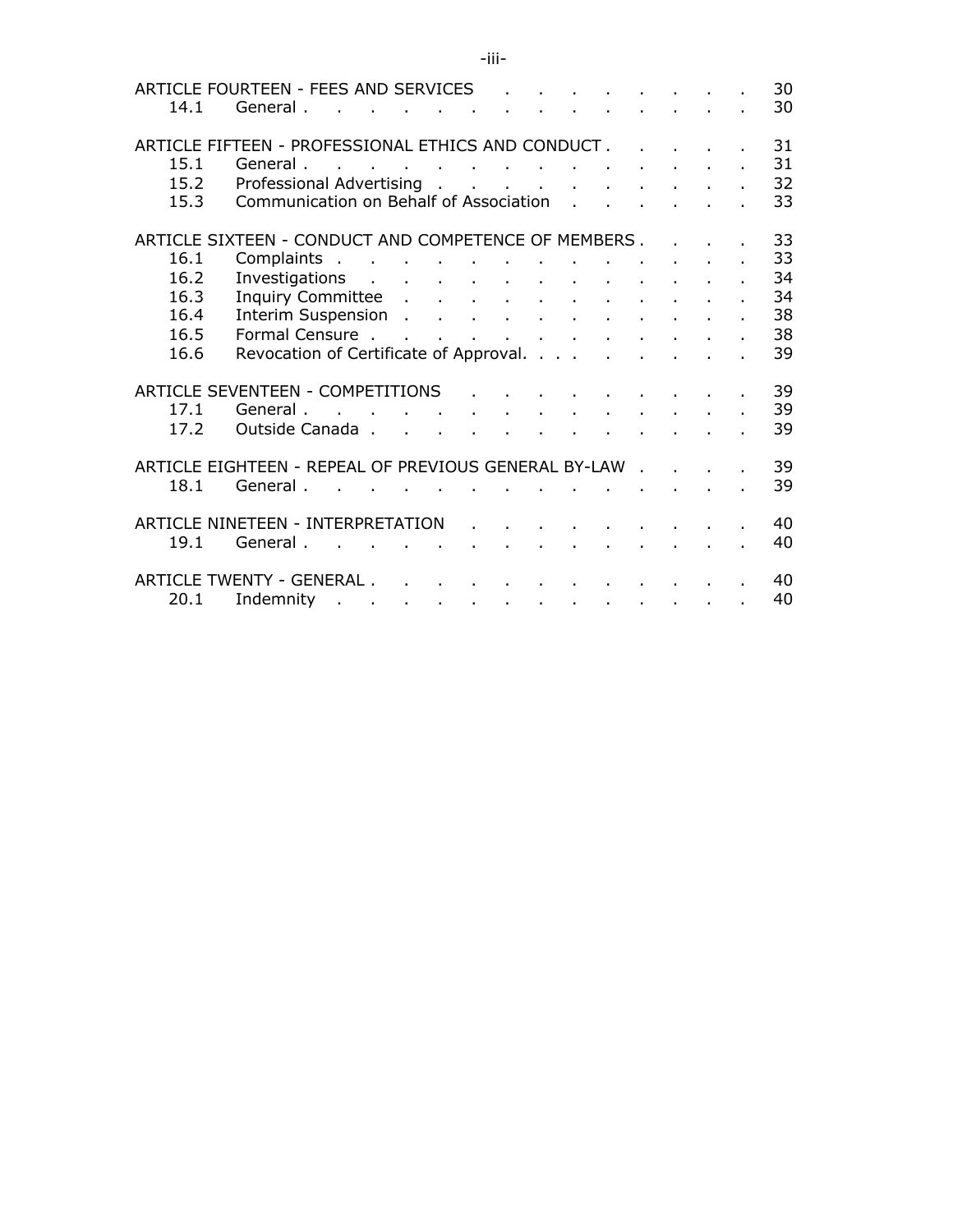## THE MANITOBA ASSOCIATION OF ARCHITECTS - GENERAL BY-LAW

#### ARTICLE ONE - DEFINITIONS

## 1.1 General

- (a) The word "Act" as used in this By-law shall mean "The Architects Act", C.C.S.M. c.A130 and amendments thereto.
- (b) The definitions set forth in subparagraph 1(1) of the Act shall be applicable to these By-laws.
- (c) The word "Member" as used herein shall mean a Member of Association.
- (d) The words "Registered Member" shall mean an individual who is in good standing and whose name is entered in the current Register of Registered Members of the Association.
- (e) The word "Corporation" as used herein shall mean a Corporation entitled to practice architecture pursuant to the provisions of the Act and this By-Law.
- (f) The word "Firm" as used herein shall mean a Firm entitled to practice architecture pursuant to the provisions of the Act and this By-Law.

#### ARTICLE TWO - ASSOCIATION OFFICE & SEAL

## 2.1 Office

The office of the Association shall be in Winnipeg, Manitoba at such place as may be determined by the Council.

2.2 Seal

The Association shall have an official Seal, which shall contain the words, "The Manitoba Association of Architects, Incorporated, 1914". The official Seal shall be kept in the custody of the Secretary at the office of the Association.

#### ARTICLE THREE - FINANCIAL MANAGEMENT OF THE ASSOCIATION

3.1 Funds

All monies received on behalf of the Association shall be deposited in the name of the Association in a chartered bank or a trust company that is authorized to carry on business in the Province of Manitoba. Payments shall be made by cheque signed by a member of the Executive Committee and the Executive Director of the Association.

3.2 Fiscal Period

The fiscal period of the Association shall end on December 31 in each year.

#### 3.3 Auditor

At the Annual Meeting in each year, a Chartered Accountant or firm of Chartered Accountants shall be appointed Auditor of the Association for the next ensuing year.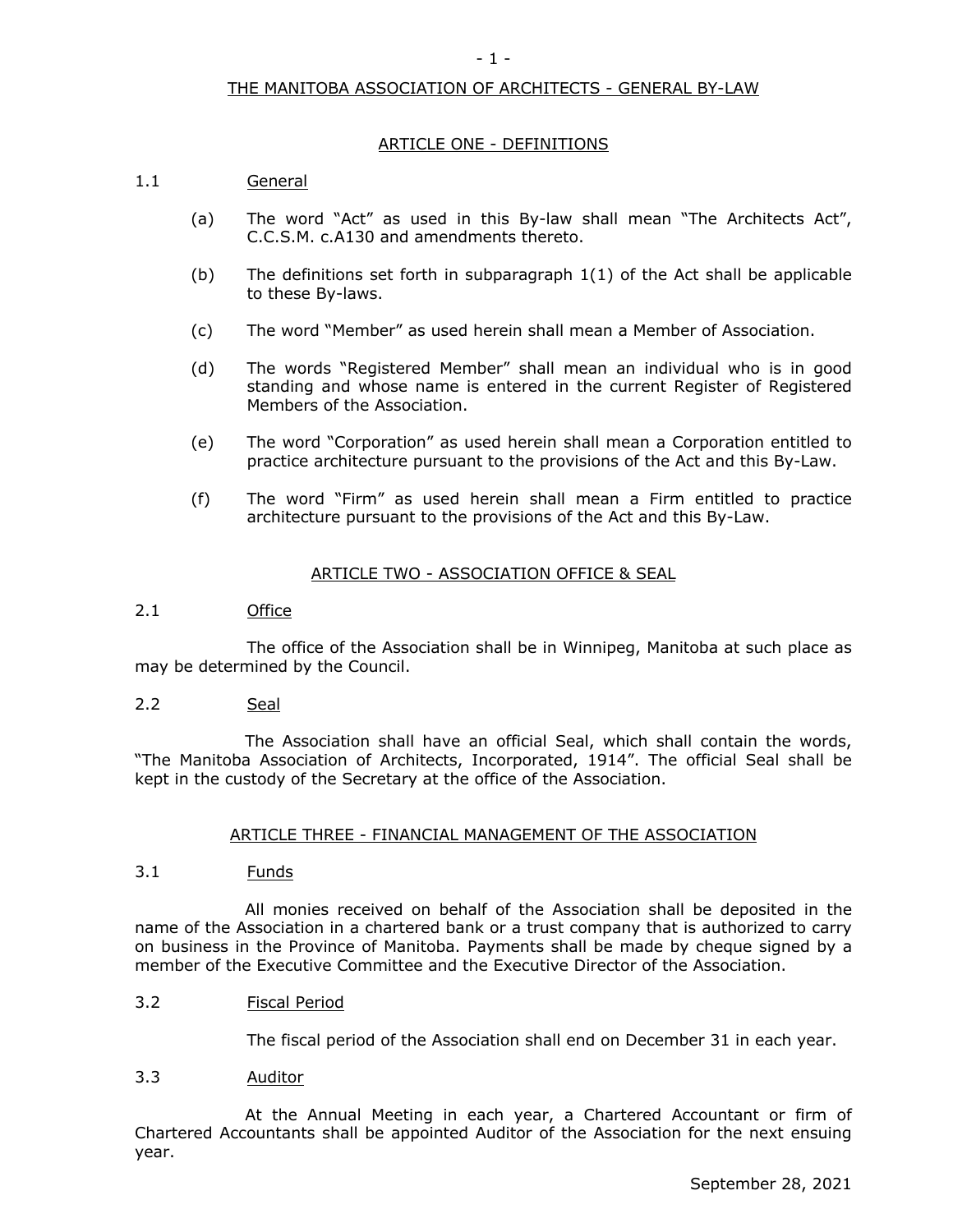## 3.4 Audit

The Secretary shall deliver to the Association's Auditor, not less than ten (10) days before the day fixed for the holding of each Annual General Meeting of the Association, the books of the Association, together with a full statement of the income and expenditure of the Association for the year ending the 31st day of December last preceding. The Auditor shall examine the financial position of the Association, prepare an audited financial statement and report thereon. The financial statement and report shall be delivered by the Auditor to the Secretary within a seven (7) day period after receipt of the Association's books and statement, and the same shall be read and submitted for approval at the Annual Meeting.

#### 3.5 Bonds

The Council may require the Secretary to furnish a fidelity bond of an approved surety for such amount as the Council may from time to time determine. The cost of such bond shall be paid by the Association.

## 3.6 Donations to University

The Association shall donate in each year to the Department of Architecture, University of Manitoba, to such programs in such amounts as are determined by the Council.

#### 3.7 Capital Fund

A capital fund shall be maintained by the Association in a separate account. This capital fund shall be used for major capital expenses, with each expenditure in excess of 10% of the annual operating fund revenue requiring a 2/3 majority vote of those entitled to vote at an Annual or Special General Meeting of the Association.

#### ARTICLE FOUR - AMENDMENTS TO THE BY-LAWS

## 4.1 General

- (a) By-laws may be passed, amended, repealed or re-enacted at any Annual General Meeting of the Association or any Special General Meeting of the Association called for that purpose by approval of two-thirds of the voting Members present at such meeting, provided that notice of such proposed action be given to the Secretary in sufficient time to be included in the notice of meeting to be mailed by the Secretary.
- (b) Any by-law or amendments thereto, upon being passed by the Association's membership as aforesaid, shall become effective the day following the close of the meeting.

## ARTICLE FIVE - COUNCIL

## 5.1 Council Membership

- (a) Subject to subparagraphs (d) and (e) herein, the Council shall consist of thirteen (13) individuals, comprised as follows:
	- (i) one staff member of the Faculty of Architecture, University of Manitoba, appointed by the Council in consultation with the Dean of the Faculty of Architecture. Said staff representative shall be a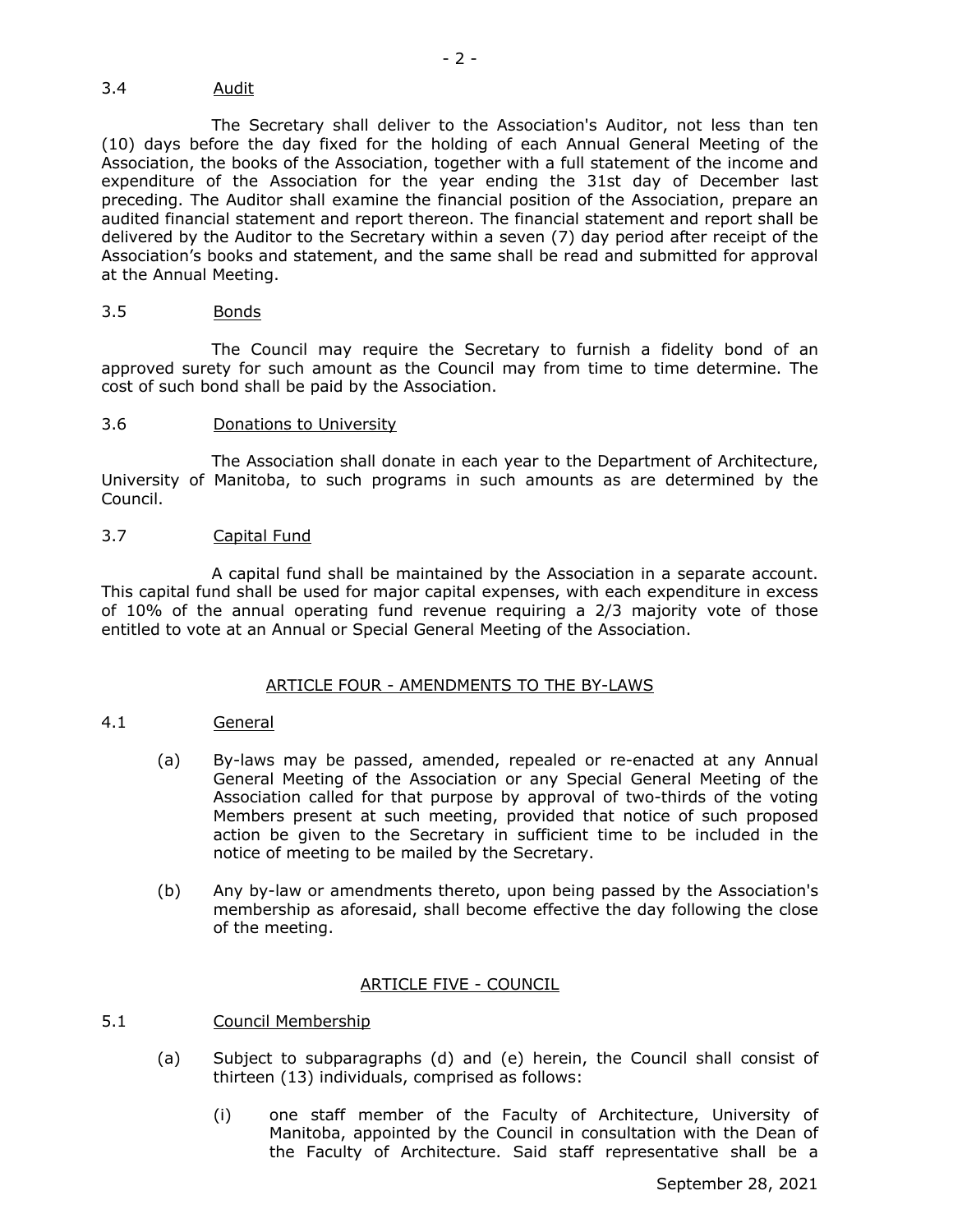Registered Member and appointed for a two-year term, but may be appointed for consecutive terms by Council;

- (ii) Two non-Members appointed by the Council to serve as public representatives;
- (iii) eight Registered Members residing in the Province of Manitoba; and
- (iv) two Intern Members residing in the Province of Manitoba.
- (b) The eight (8) elected Registered Members of Council shall each be elected for a four year term, two being elected each year. Terms shall be staggered in order that two of said Councillors shall have their terms expire in each year.
- (c) The foregoing notwithstanding, every member of Council shall retain office until the final termination or dissolution of the Annual Meeting of the Association (including all adjournments thereof) directly following the end of their elected term, at which time their term of office shall expire.
- (d) The immediate Past President of the Association shall be an ex-officio member of Council, provided that if they are not also an elected member of Council, the Council shall consist of fourteen (14) individuals.
- (e) Council shall, based on the recommendation of the Intern Members, appoint two intern representatives to Council, each to be appointed for a two year term, one being appointed each year. Terms shall be staggered in order that one of said Councillors shall have their term expire in each year.
- (f) The foregoing notwithstanding, a member of Council may be nominated by Council for the office of President at the first meeting of Council following the annual meeting at which the member's fourth (4th) year on Council has expired. If elected, said member's term on Council shall be extended to five (5) years, whereupon Council shall consist of fourteen (14) individuals or fifteen (15) individuals if the immediate Past President is not also an elected member of Council.
- (g) Council may in any one year invite two student representatives to be nonvoting observers of Council for a one-year term, with:
	- (i) one student elected annually from the enrolled students in the Department of Architecture, University of Manitoba; and
	- (ii) one student elected annually from the members of the Indigenous Design and Planning Students' Association, who are enrolled in the Faculty of Architecture, University of Manitoba.

## 5.2 Council Nominations

- (a) The Secretary shall, at least thirty (30) days prior to each Annual Meeting, notify all Registered Members that nominations of candidates for election to Council of the Association, made in the manner hereinafter specified, will be accepted not later than twenty (20) days before the Annual Meeting of the Association.
- (b) Only Registered Members of the Association, resident in Manitoba, may be nominated as candidates for election to Council by: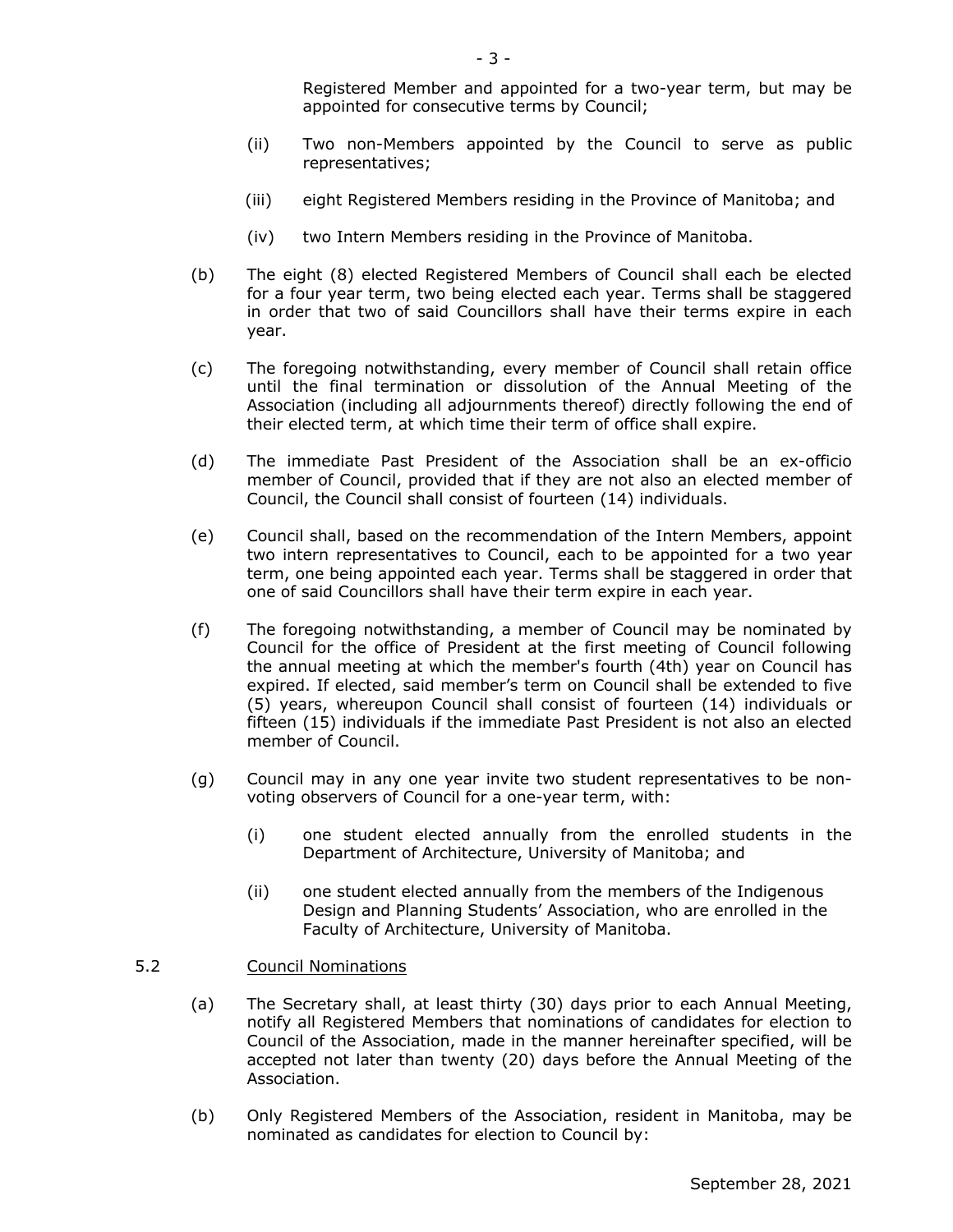- (i) the Nominating Committee, which shall in each year consist of the President of the Association and the members of Council whose terms will expire at the Annual Meeting next ensuing; or
- (ii) any four Registered Members of the Association in good standing, each of whom shall sign a nomination paper for such purpose designating the nominee(s);
- (iii) the foregoing notwithstanding, no nomination shall be valid unless and until the nominee has signified to the Secretary their consent to such nomination.
- (c) Any by-law to the contrary notwithstanding, the Nominating Committee shall in each year nominate candidates for election to succeed those members of Council whose term of office expires at the next ensuing Annual Meeting or to fill vacancies.
- (d) An elected member of Council whose term of office expires at the next ensuing Annual Meeting cannot be re-elected until one year has elapsed from the expiration of their term of office.

#### 5.3 Council Elections

- (a) At each Annual Meeting two individuals shall be declared elected to Council for a term of four years.
- (b) Each Registered Member present at the Annual Meeting or voting by proxy must vote for not less nor more than the number of candidates to be elected.
- (c) Election of candidates to Council at the Annual Meeting shall be by a poll to be taken by way of ballot in such manner as the Chair directs.
- (d) The Secretary shall at least twelve (12) days prior to the date of the Annual Meeting prepare and mail to each Registered Member a proxy containing, inter alia, the names, alphabetically arranged, of those nominated for Council, and appointing the President of the Association or, in the alternative, an individual of the Registered Member's choice to vote on the Registered Member's behalf in accordance with the designations noted therein.
- (e) Each Registered Member who will not attend the Annual Meeting shall be entitled to mark said proxy in order to participate in the election of the councillors to be conducted thereat, provided that any proxy not received by the Secretary at least two (2) days before the date of the Annual Meeting shall not be counted.

#### 5.4 Vacancies

- (a) The seat of a Councillor shall be vacant if:
	- (i) they cease to be a Registered Member of the Association or is excluded or suspended for a period of membership; or
	- (ii) they cease to be an Intern Member of the Association or is excluded or suspended for a period of membership, provided that an Intern representative who becomes a Registered Member during their term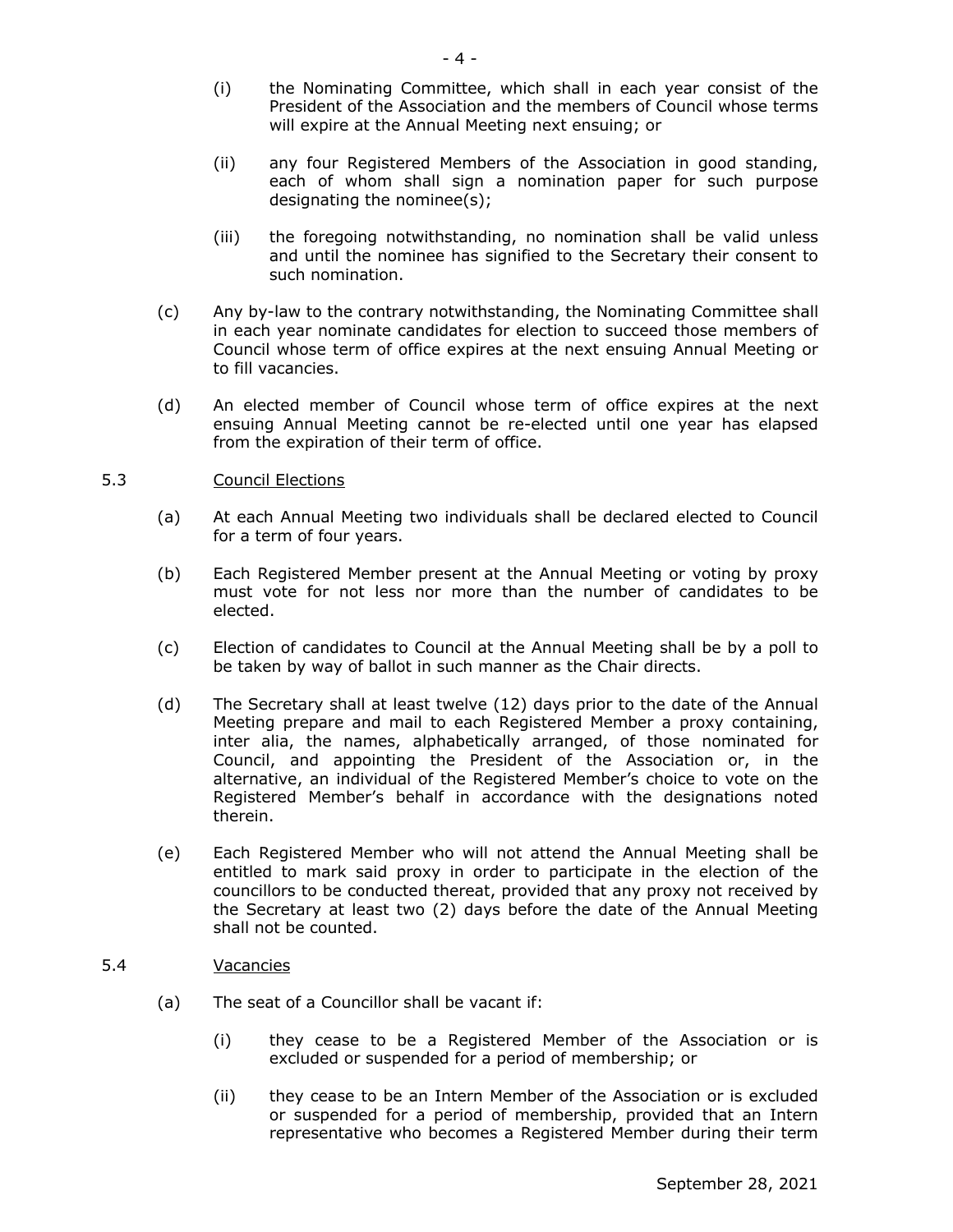on Council, may continue to serve until the next Annual General Meeting; or

- (iii) they are absent from the meetings of Council for three (3) consecutive meetings, or they are absent from a total of six meetings in any one year, without the recorded consent of Council; or
- (iv) at any time, they give notice in writing to Council of their wish to resign, and same is accepted by Council.
- (b) Vacancies that may occur on Council between Annual General Meetings shall be filled by:
	- (i) a Registered Member appointed by a majority vote of the Council to serve until the next Annual General Meeting, at which time their appointment shall be submitted for ratification by a majority of the Members present in person or voting by proxy; or
	- (ii) an Intern Member appointed by a majority vote of the Council.

## 5.5 Powers and Duties

Council:

- (a) shall control and manage the affairs and business of the Association, including any real or individual property;
- (b) shall elect or appoint the officers of the Association as provided in Article Six of these by-laws;
- (c) shall have the power to approve and grant memberships in the Association to individuals upon such terms and conditions as it sees fit and, without limiting the generality of the foregoing, the power to suspend and expel Members or vary individual or class of memberships upon such terms and conditions as it sees fit;
- (d) may pass, amend, repeal or re-enact by-laws governing the Association and its Members and for the carrying out its objects provided that same shall cease to be effective unless approved by a two-third majority of the Registered Members of the Association signified at the next Annual Meeting of the Association or a Special General Meeting called for that purpose;
- (e) shall fix the amount of the application fee and the amount of the annual dues and any levies to be paid by Members;
- (f) may appoint Members to represent the Association to other organizations, or to act in an advisory capacity on matters affecting the interests of the architectural profession;
- (g) may from time to time appoint committees from among the Members of the Association for the purpose of facilitating the business and affairs of the Association or for any other purpose in the interests of the architectural profession and to delegate to said committees such powers and duties as Council may from time to time determine;
- (h) shall have power to employ and remunerate any individual or individuals required to carry on the work of the Association as Council may from time to time determine. The employment of the individual appointed as the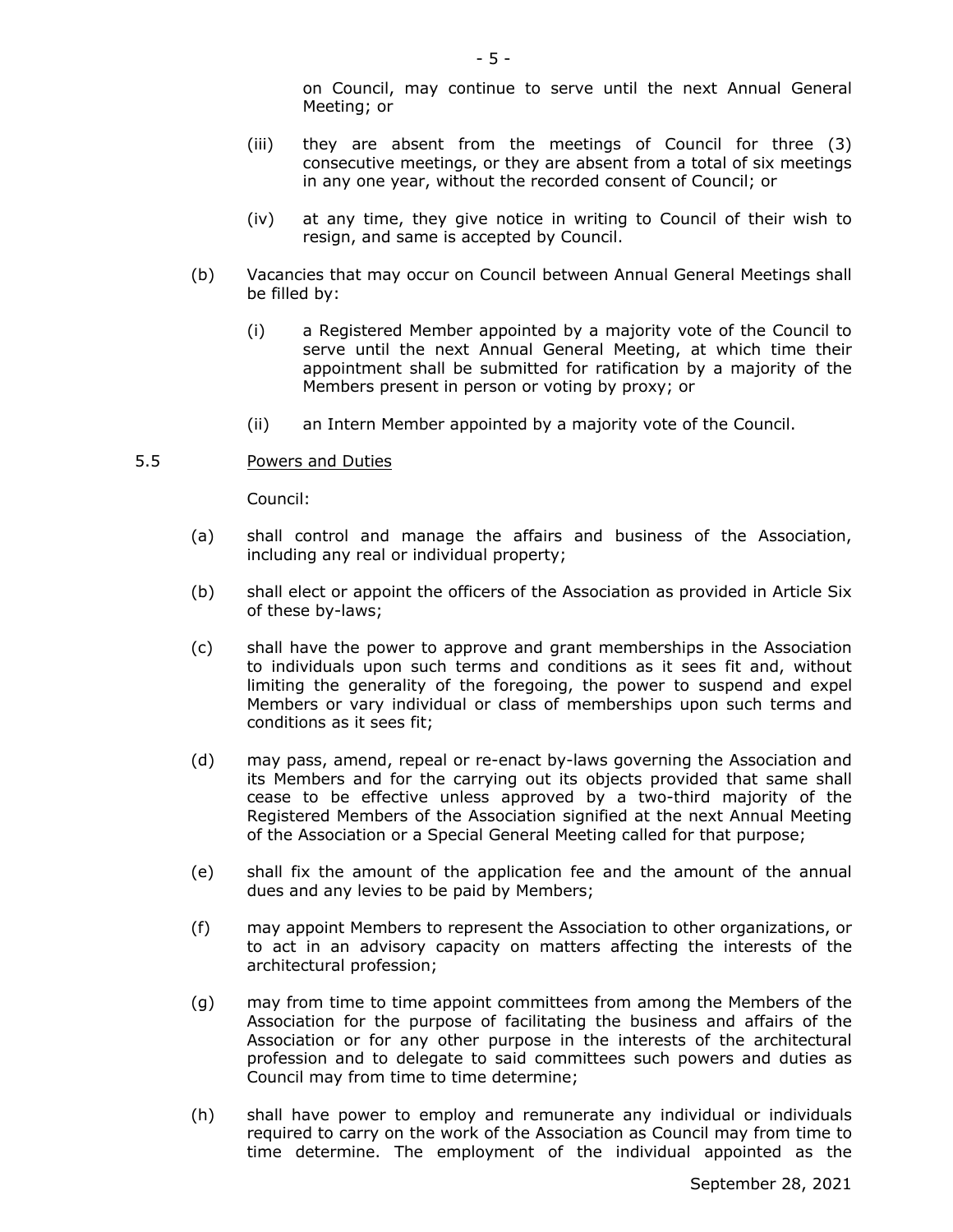"Executive Secretary" of the Association shall continue without need for annual ratification subject to termination by the Council;

- (i) may accept donations of, or purchase books, periodicals, tapes, journals or other written, transcribed or recorded material to form a library for the use of the Members of the Association, and pay for said items so purchased from funds of the Association, and make such rules and regulations respecting the custody of said items as it may deem necessary;
- (j) shall have the power to approve and grant a Certificate of Approval for a Corporation to practice architecture upon such terms and conditions as it sees fit and to set the fees therefore, and without limiting the generality of the foregoing, the power to withhold or revoke such Certificate of Approval upon such terms and conditions as it sees fit.

#### ARTICLE SIX - OFFICERS OF COUNCIL

#### 6.1 Election, Appointment and Vacancy

- (a) The Nominating Committee, as provided for in Subsection 5.2(b)(i), shall propose to Council a slate of Officers for the ensuing year.
- (b) Only Registered Members may be elected as Officers of the Association.
- (c) Council, at its first meeting following the Annual General Meeting each year, shall consider the report of the Nominating Committee and elect from among its members a President, First Vice-President and Second Vice-President, who shall also be designated as Treasurer. Council may elect a Secretary from among its members.
- (d) In the event any of the elected officers becomes incapacitated, resigns or is otherwise unavailable to serve for any reason, the vacancy shall be filled by a member of Council elected at its next meeting.
- (e) The office of the President shall not be held by any one individual for more than two (2) years in succession.

#### 6.2 Duties

- (a) The President shall preside at all meetings of Council and the Association, and instruct the Secretary regarding the calling of meetings, and shall be a member ex-officio of all committees.
- (b) In the absence of the President, the First Vice-President shall perform the duties of the President, and in the absence of both the President and the First Vice-President, the Second Vice-President shall perform the duties of the President.
- (c) The Treasurer shall oversee all accounts and monies of the Association.
- (d) The Secretary, or, if none is elected, the Executive Secretary, shall conduct all the correspondence of the Association and Council, attend all meetings and record minutes for all meetings, keep a Register of all classes of Members with their addresses, see that the applications for admission with the recommendations and other particulars accompanying same are in the form prescribed, and that all required notices are duly sent to the Members of the Association, its Committees and Council, shall receive, on behalf of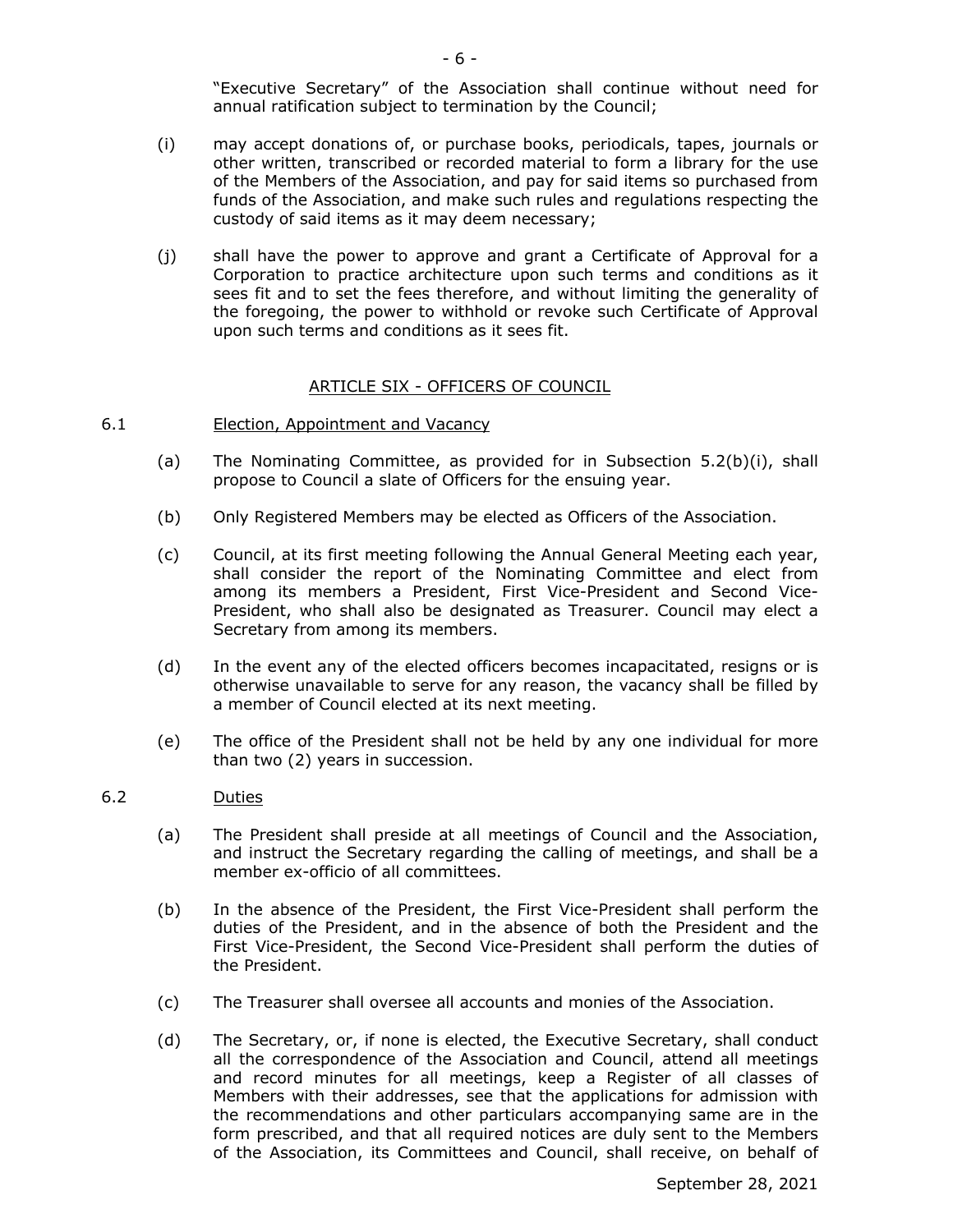the Association, all payments due to the Association, shall keep correct accounts, be responsible for all accounts to be paid by the Association and shall be responsible for such other duties as Council may from time to time direct.

(e) The President may, in their discretion, delegate to any member of Council such authority and/or duties as may be required to expeditiously conduct all the affairs of Council.

#### ARTICLE SEVEN - MEETINGS

## 7.1 Association Meeting

- (a) The Annual Meeting shall be held no later than the last day of September of each year on a day and format as Council shall from time to time determine, including:
	- i) in-person, at such time and place as might be determined;
	- ii) by electronic means; or
	- iii) a combination of in-person and electronic means.
- (b) The Secretary shall mail, or email as and where such consent has been provided, not less than thirty (30) days prior to each Annual General Meeting of the Association, a notice to all Members at their registered addresses, setting forth the day, and relevant details of the meeting, based on the format determined. The non-receipt of notice of any meeting of the Association by any Member shall not invalidate the proceedings of such meeting.
- (c) General Meetings of the Association for the transaction of general business, the reading of papers and discussion of questions of interest to the profession may be held whenever the President may deem it to be necessary. At least ten (10) days prior written notice shall be given by the Secretary to all Members for such meetings.
- (d) Special General Meetings of the Association shall be called whenever the President may deem it to be necessary, or after the receipt by them of a requisition signed by not less than ten (10) Registered Members. At least seven (7) davs notice of the Special General Meeting shall be given to each Member and said notice shall specify the business intended to be brought forward thereat. No business shall be transacted at any Special General Meeting except that set forth in said notice.
- (e) Notices required to be given to Members of the Association under this Bylaw shall be deemed to have been given if mailed or emailed within the time specified for such notice, addressed to the Member at the last address or email address given by them to the Association, and if no address has been given, then the Member's address shall be deemed to be in Winnipeg and such notice shall be as addressed to the Member. A declaration by the Secretary shall be conclusive evidence of the mailing or emailing of such notice.
- (f) Meetings of the Association may be adjourned from time to time by resolution of a majority of the Registered Members present. When such a meeting is reconvened no business shall be transacted other than the business set forth in the notice of meeting and left unfinished at the meeting from which the adjournment took place.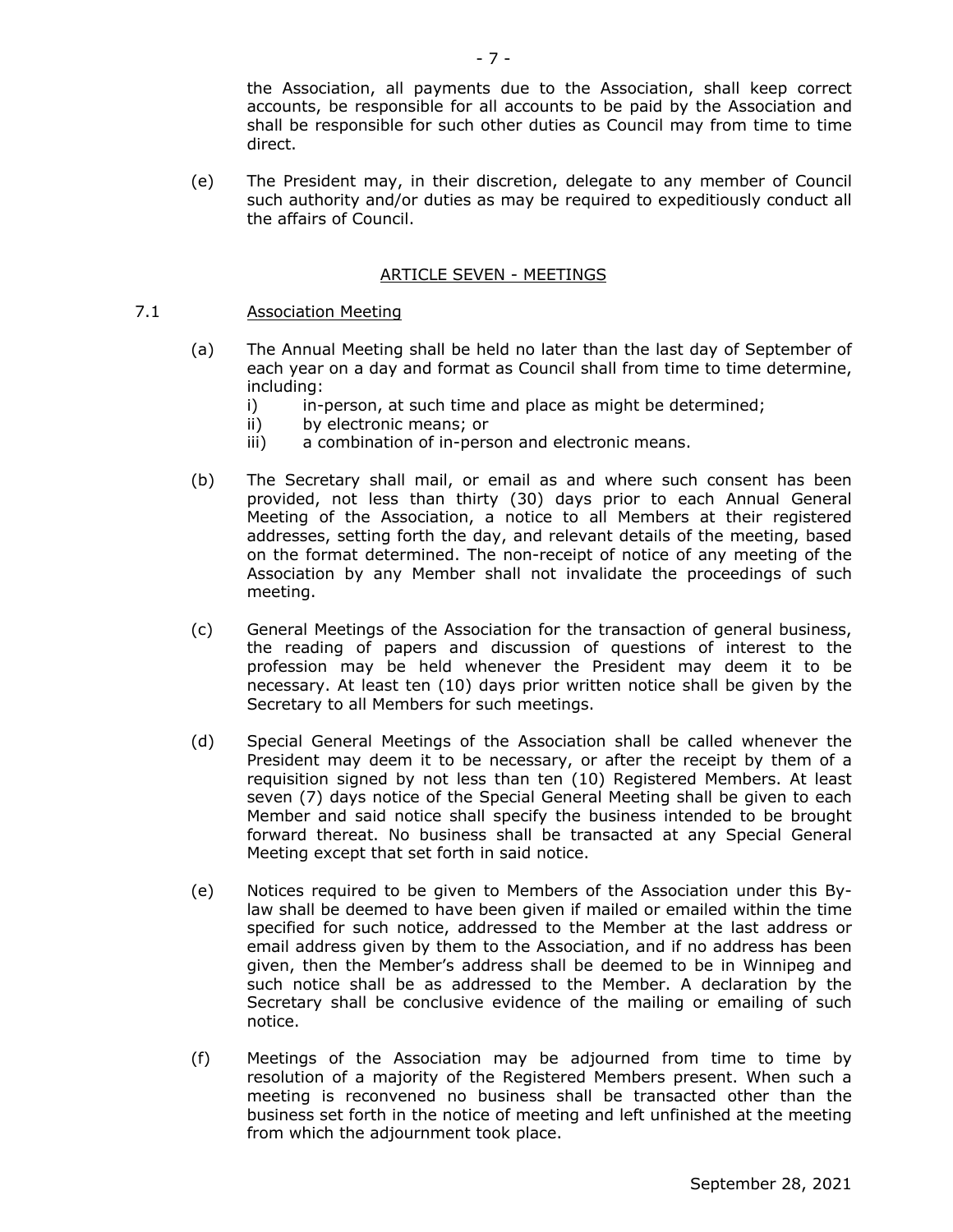- (g) No business other than matters pertaining to an adjournment shall be transacted at any meeting of the Association unless a quorum is present. In the case of the Annual General Meeting, the quorum shall consist of those present. In the case of a General or Special General Meeting a quorum shall consist of 10% of the total number of Registered Members, resident in Manitoba, entitled to be present at such meeting. If within half an hour after the time appointed for such meeting a quorum is not present, the meeting may be cancelled or adjourned.
- (h) The minutes of all meetings of the Association when signed by the Chair and Secretary at a following meeting, shall in the absence of fraud or manifest mistake, be taken as conclusive evidence of the matters recorded therein.

## 7.2 Council Meeting

- (a) Meetings of Council shall be held monthly, at such time and place, as the President shall determine. Special meetings of Council may be held any time upon being called by the President or by three (3) Members of Council provided that at least (3) days' written notice shall be given of all Meetings of Council.
- (b) Six (6) members of Council shall constitute a quorum for the transaction of business at any meeting thereof and a majority must be Registered Members.
- (c) The Minutes of any meeting of Council, when signed by the Chair and the Secretary at a following meeting, shall, in the absence of fraud or manifest mistake, be taken as conclusive evidence of the matters recorded therein.

## 7.3 Committee Meetings

Meetings of committees shall be called by the respective chairs upon notice from the Secretary setting forth the matters referred to them. Committees shall, if possible, report to Council at the meeting next following that from which the reference was made. At least three (3) days' written notice shall be given for all meetings of committees. There shall be an informal recording of proceedings for any committee meeting.

## 7.4 General Rules for Meetings

- (a) As and where an annual meeting is to be conducted by electronic means, or a combination of in-person and electronic means, the Council will:
	- i) direct the manner in which a remote vote, by mail or electronic means, is to be conducted for any and all questions put forward, and specify the date and time before which the remote vote must be received by the Association office; and
	- ii) appoint at least two (2) scrutineers, who will count the remote votes and certify the results to the Chair, who shall notify the membership accordingly.
- (b) No objection to the validity of any vote adminstered during an in-person meeting will be allowed except at the meeting or poll at which such vote is taken, or in the case of a remote vote within the prescribed timeframe identified with the announcement of the results, and every vote not disallowed at such meeting or poll, or applicable timeframe outlined, shall be deemed valid. The Chair of the meeting shall be the sole and absolute judge of the validity of every vote tendered at any meeting or poll.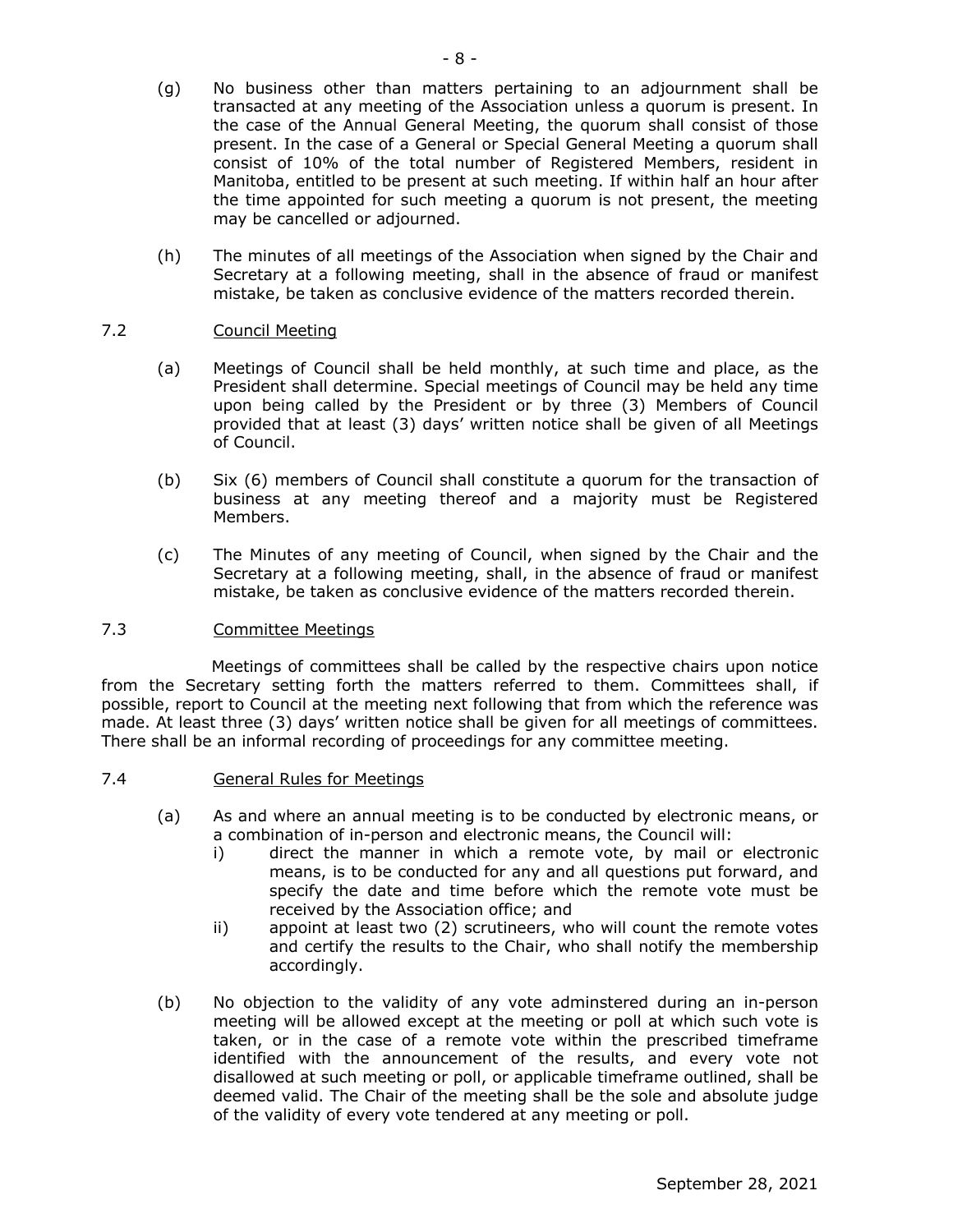- (c) Procedures for Meetings and Organizations, by M.K. Kerr and H.W. King, Carswell Legal Publications, Toronto, 1984 as amended from time to time. shall govern the Association in all procedural matters not otherwise covered by the Association's by-laws.
- (d) The Chair shall put all motions to the meeting and declare the same carried or defeated, as the case may be. The Chair shall vote only in the event of a tie, including the case of elections to Council.

## ARTICLE EIGHT - COMMITTEES

## 8.1 Standing Committees

The following will be the Standing Committees of the Association: Registration Board Executive Committee Practice Committee Education Committee Public Affairs Committee Investigation Committee Inquiry Committee

## 8.2 Council Duties

Council:

- (a) shall determine the membership and term of office of the committees;
- (b) shall designate the chair, and, if necessary, vice-chair of the committees;
- (c) shall determine the functions, duties and responsibilities of the committees; and
- (d) may from time to time request any committee chair to report to Council on their committee's activities.
- 8.3 Termination of Appointment

Individuals appointed to a committee may have their appointments terminated at any time by Council or have the designation of chair or vice-chair revoked, as the case may be.

## 8.4 Vacancies

Vacancies on committees may be filled by appointment made by Council.

## 8.5 Appointment to Other Bodies

When a request is made to the Association for the appointment or nomination of a Registered Member or other Member, to a committee, council or any other body other than those associated with the Association, the Council shall make the appointment only if it agrees that the appointment or nomination should be made.

## 8.6 Location of Meeting

When expedient, all meetings of committees of the Association shall take place in the Association office.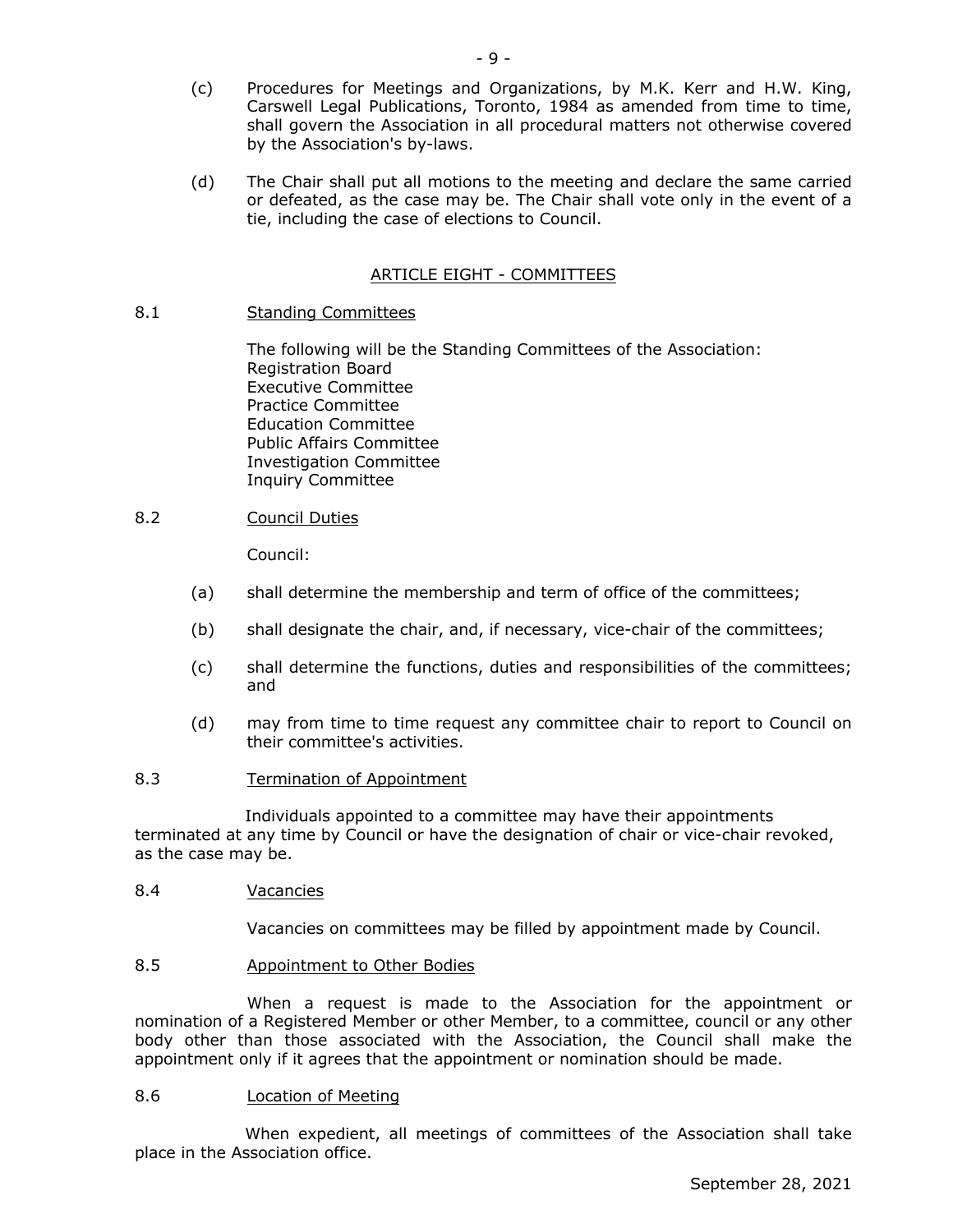## 8.7 Registration Board

- (a) There shall be a Registration Board ("the Board") of five (5) individuals, consisting of four (4) individuals appointed by Council of the Association and the President of the Association who shall be a member of the Board exofficio. Four Board positions shall be held by individuals who, at the time of their appointment, are Registered Members of the Association and who have, at some time, served a minimum of two (2) years on Council or who have tenure at the Faculty of Architecture, University of Manitoba.
- (b) The term of office of the four Board positions shall be four (4) years, except the Board appointed in 1989 shall be composed of one member whose term shall expire in 1990, one member whose term shall expire in 1991, one member whose term shall expire in 1992 and one member whose term shall expire in 1993.
- (c) Council may at any time terminate any such appointment either at the request of an appointee or upon its own motion and with or without cause.
- (d) The member serving the final year of their term on the Board shall be the Chair.
- (e) The duties of the Registration Board shall include:
	- (i) to review all applications for Registered Membership and all applications for Certificates of Approval and make recommendations to Council thereto;
	- (ii) to conduct such qualifying examinations as may, from time to time, be required by Council and/or the Board and to report to Council on the results thereof;
	- (iii) to review and make decisions regarding all applications for approval of business names and styles pursuant to Subsections 10.6(a), 10.6(b), 10.7(a) or 10.7(b);
	- (iv) to ensure that the Executive Secretary of the Association shall maintain, in the Association office, a file on each applicant for registration including records of the results of qualifying examinations and such other information as the Board from time to time shall direct;
	- (v) such further and other duties with respect to applications for Membership or as Council may from time to time prescribe.

## 8.8 Executive Committee

- (a) There shall be an Executive Committee consisting of the President, Vice-President, Treasurer and the Immediate Past President of the Association as ex-officio members.
- (b) The President shall chair the Executive Committee.
- (c) The duties of the Executive Committee shall include:
	- (i) to review, wherever practical, all material and issues before consideration by the Council;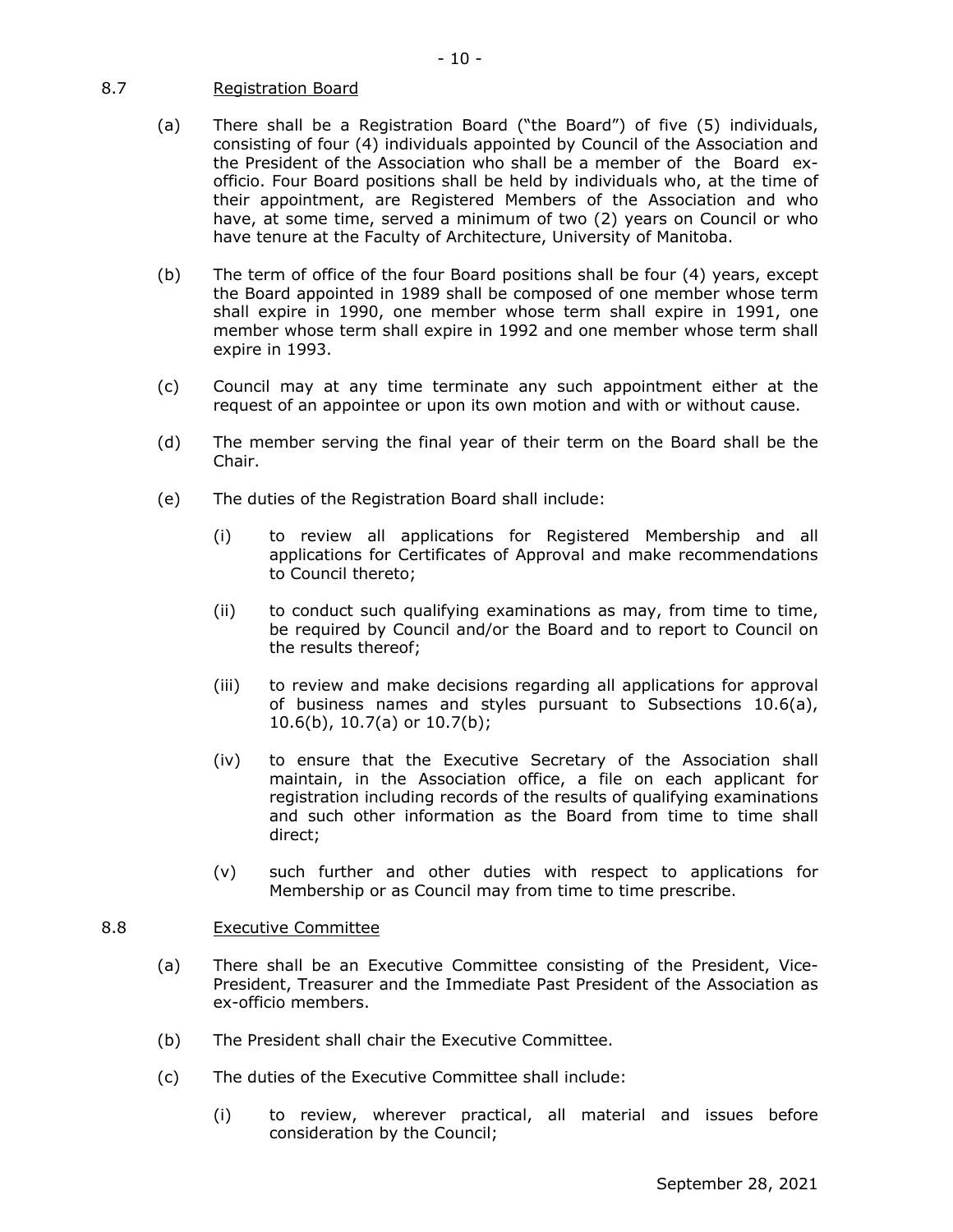- (ii) administration of the regular business affairs of the association including budgeting, financial affairs, record keeping and staff support to the Council;
- (iii) the duties stipulated in Article 16 of this By-Law with respect to complaints of misconduct or incompetence of members.

## 8.9 Practice Committee

- (a) There shall be a Practice Committee consisting of the Vice-President and six registered members appointed by Council.
- (b) The Chair of the Practice Committee shall be the Vice-President or a Committee member.
- (c) The term of office of Committee members shall be three years except that the first Committee shall be composed of two members who shall have a term of three years, two members who shall have a term of two years, and two members who shall have a term of one year.
- (d) The duties of the Practice Committee shall include:
	- (i) advice to Council on the practice affairs of the profession including legal matters, documents and instruments of services, standards of professional usage and conduct, fees and services;
	- (ii) advice to Council on the appointment of Association members to other bodies that affect the practice of architecture.

#### 8.10 Education Committee

- (a) There shall be an Education Committee consisting of a member or ex-officio member of Council and six members appointed by Council, of which at least four must be registered.
- (b) The Chair of the Education Committee shall be a Committee member appointed by Council.
- (c) The term of office of Committee members shall be three years except that the first Committee shall be composed of two members who shall have a term of three years, two members who shall have a term of two years, and two members who shall have a term of one year.
- (d) The duties of the Education Committee shall include:
	- (i) advice to Council on the educational and research activities conducted by the Association;
	- (ii) advice to Council on the requests for grants to research and educational programs conducted by others;
	- (iii) advice to Council on the appointment of Association members to other educational and research bodies;
	- (iv) developing and administering the continuing education requirements prescribed by Council;
	- (v) performing such other duties as may be prescribed by Council.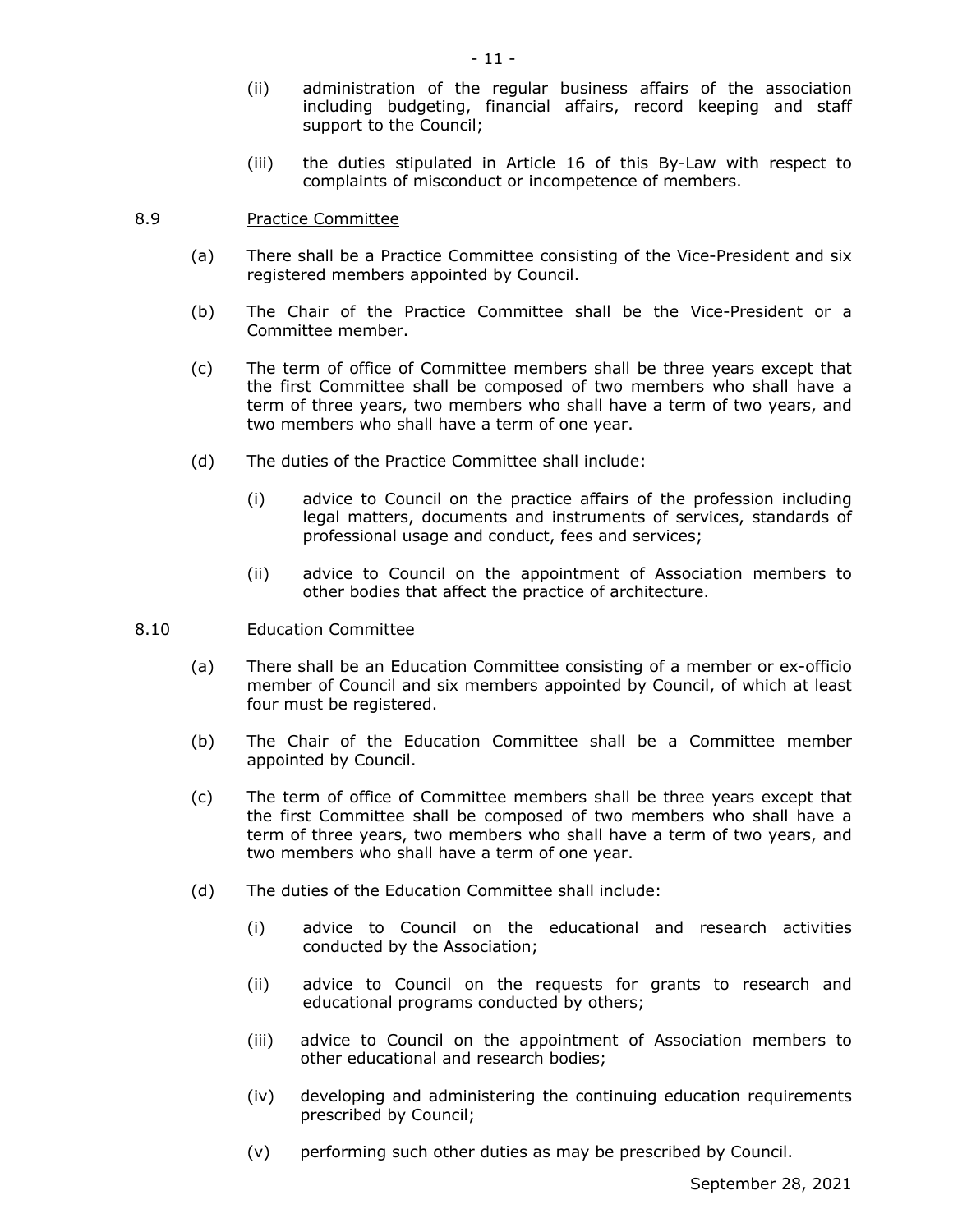#### 8.11 Public Affairs Committee

- (a) There shall be a Public Affairs Committee consisting of the President and six Registered Members appointed by Council.
- (b) The Chair of the Public Affairs Committee shall be the President or a Committee member.
- (c) The term of office of Committee members shall be three years except that the first Committee shall be composed of two members who shall have a term of office for three years, two members who shall have a term of office for two years, and two members who shall have a term of office for one year.
- (d) The duties of the Public Affairs Committee shall include:
	- (i) advice to Council on the public and media relations of the Association;
	- (ii) advice to Council on the outreach programs of the Association;
	- (iii) conduct of the special events programs of the Association;
	- (iv) advice to Council on the appointment of Association members to other bodies involved in the promotion of design and the practice of architecture.

## 8.12 Investigation Committee

- (a) There shall be an Investigation Committee consisting of an Investigation Chair only and/or such other individual or individuals as the Investigation Chair shall request and the Executive Committee shall appoint.
- (b) The Investigation Committee shall do those things stipulated in Article 16 of this By-Law.

## 8.13 Inquiry Committee

- (a) There shall be an Inquiry Committee consisting of not fewer than three members including the Chair thereof.
- (b) A quorum for any meeting of the Inquiry Committee shall be three members.
- (c) The Inquiry Committee shall meet to hold inquiries, and to transact such other business as may come before it.

## ARTICLE NINE - MEMBERSHIP

#### 9.1 Classes

The following classes of membership are established in the Association:

- (a) Registered Member;
- (b) Registered Member (Retired);
- (c) Life Member;
- (d) Associate Member;
- (e) Intern Member;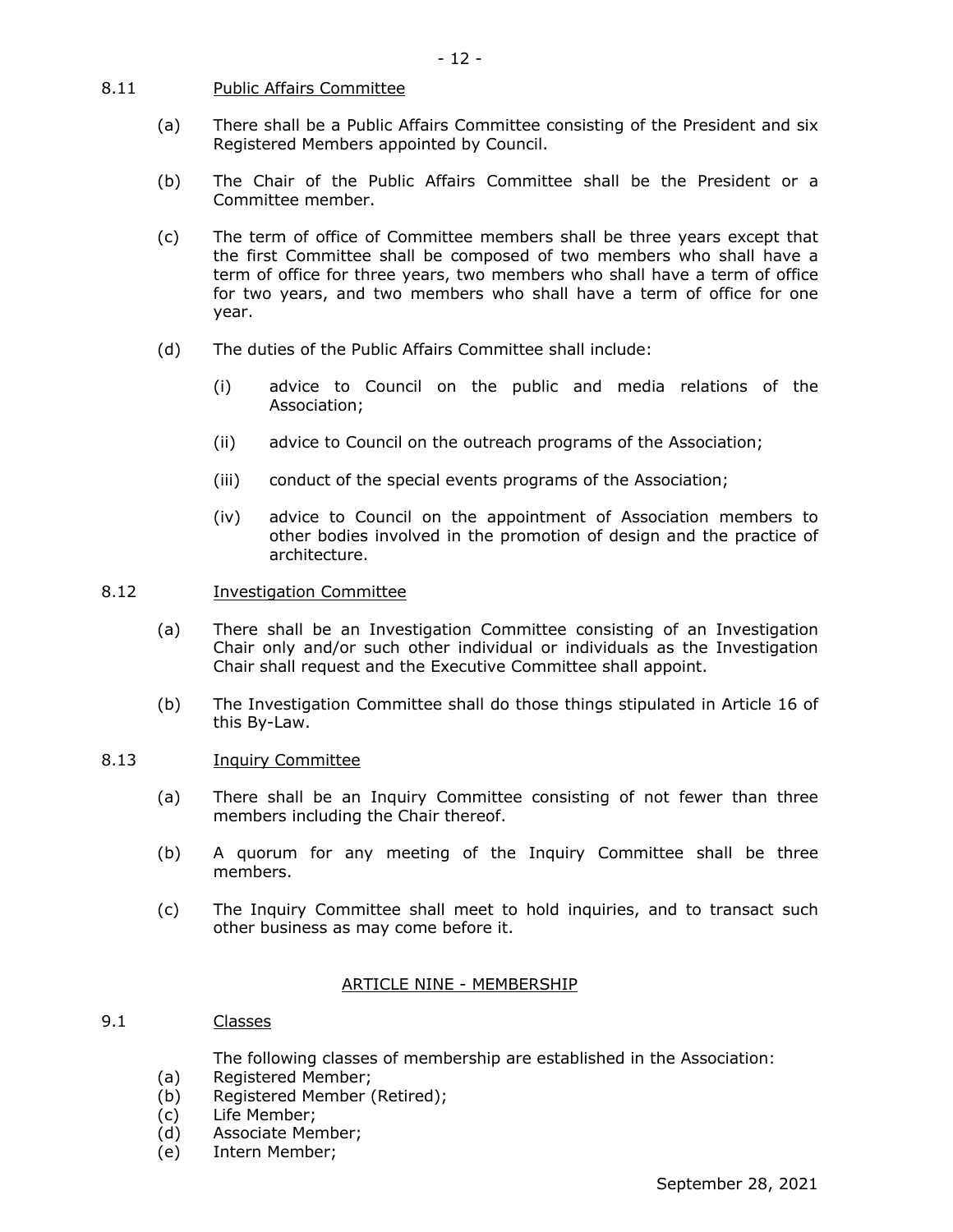- (f) Student Member;
- (g) Honourary Member.

## 9.2 Registered Members

- (a) Council shall admit as Registered Members those individuals who are eligible for said membership pursuant to the Act and these by-laws.
- (b) An individual who is a Registered Member is entitled to:
	- (i) attend annual general meetings and special general meetings and to vote thereat;
	- (ii) receive the newsletter published by the Association;
	- (iii) receive such information as Council may direct from time to time;
	- (iv) the benefits conferred and the duties and responsibilities incurred under the Act, its regulations and the Association's by-laws;
	- (v) hold office as an elected member of Council;
	- (vi) use the title "Architect", "Registered Architect", or the initials "M.A.A." after their name to indicate that they are a Registered Member of the Association, entitled to practice architecture in the Province of Manitoba;
	- (vii) serve on committees of the Association.
- (c) A Registered Member shall pay such fees, annual dues and levies as are from time to time prescribed by Council.

## 9.3 Registered Members (Retired)

- (a) Council may admit as a Registered Member (Retired) an individual who:
	- (i) is retired from the practice of architecture and who has tendered to Council their resignation as a Registered Member.
- (b) The Registered Member (Retired) is entitled to:
	- (i) attend annual general meetings and special general meetings, unless the meeting votes to exclude those individuals who are not Registered Members, but is not entitled to vote thereat;
	- (ii) receive the newsletter published by the Association;
	- (iii) receive such information as Council may direct from time to time;
	- (iv) use the title "Architect (Retired)" or the initials "M.A.A. (Retired)" after their name;
	- (v) serve on committees of the Association, in the equivalent capacity of a Registered Member of the Association as required on Standing Committees outlined in these By-Laws, provided that no more than five years has passed since resignation of registered membership.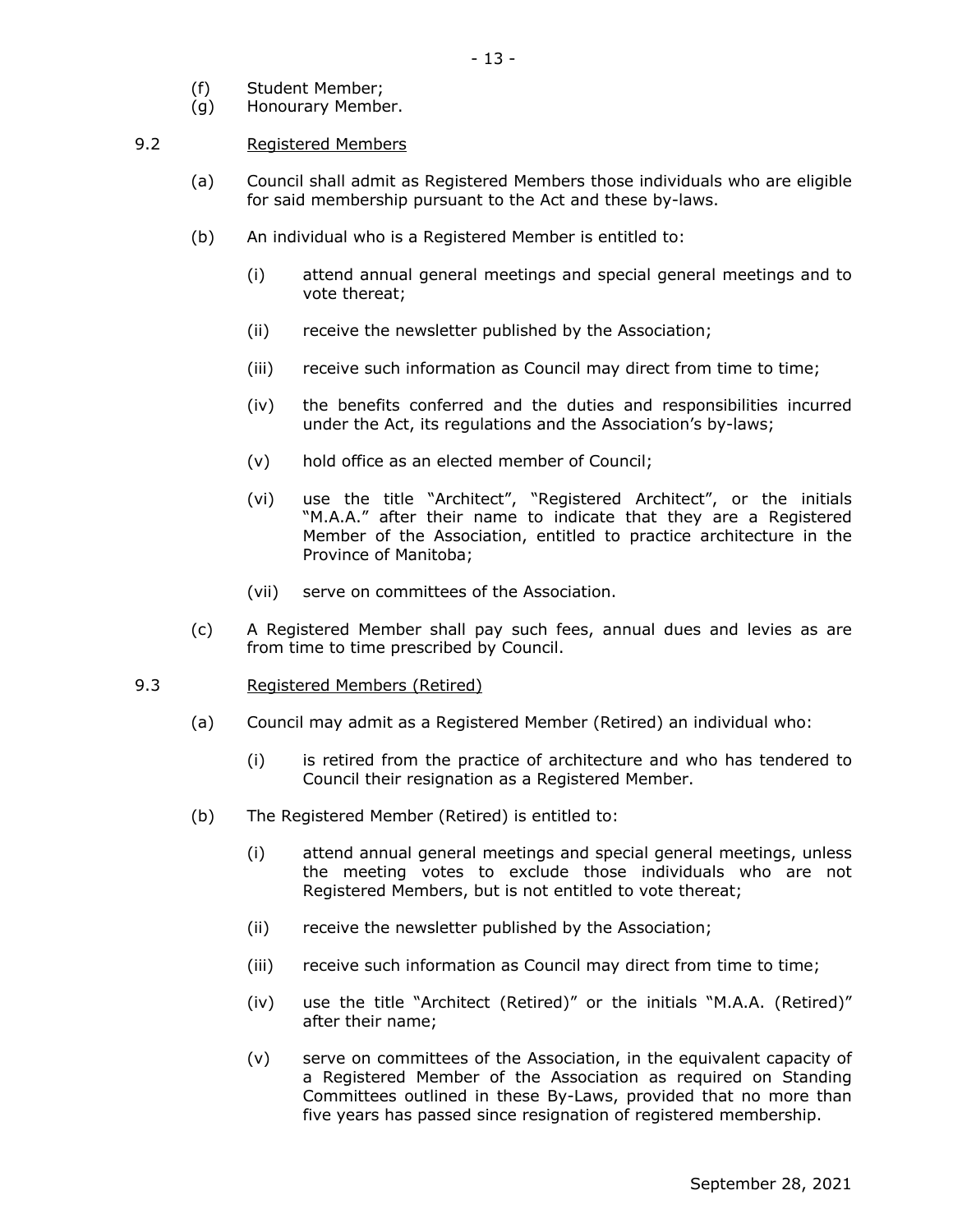(c) A Registered Member (Retired) shall pay such annual dues and levies as are from time to time prescribed by Council.

## 9.4 Life Members

- (a) Council may admit as a Life Member any individual who:
	- (i) is retired from the practice of architecture and who has tendered to Council their resignation as a Registered Member; and
	- (ii) has, in the opinion of Council, practiced their profession with distinction. Election of Life Members shall be by a majority vote of the Council at a regular or special Council meeting.
- (b) A Life Member is entitled to all of the same privileges as a Registered Member (Retired), with the exception of the ability to serve on Standing Committees of the Association. A Life Member shall not be required to pay annual dues or levies.

## 9.5 Associate Members

- (a) Council may admit as an Associate Member any individual who has:
	- (i) qualified for Registered Membership but who has chosen not to retain or apply for standing as a Registered Member; or
	- (ii) qualified for Intern Membership but who has chosen not to retain or apply for standing as an Intern Member.
- (b) An Associate Member is entitled to:
	- (i) attend annual general meetings and special general meetings, unless the meeting votes to exclude those individuals who are not Registered Members, but is not entitled to vote thereat;
	- (ii) receive the newsletter published by the Association;
	- (iii) receive such information as Council may direct from time to time;
	- (iv) serve on committees of the Association.
- (c) An Associate Member shall pay such annual dues and levies as are from time to time prescribed by Council.
- (d) An Associate Member shall not identify them as an "Architect", or use the title "Architect", or use the initials "M.A.A." after their name, or in any way indicate that they are entitled to practice architecture.

## 9.6 Intern Members

- (a) Council may admit as an Intern Member, any individual who has qualified for admission to the Intern Program, in accordance with the requirements as Council may from time to time prescribe.
- (b) The Intern Member is entitled to:
	- (i) attend annual general meetings and special general meetings, unless the meeting votes to exclude those individuals who are not Registered Members, but is not entitled to vote thereat;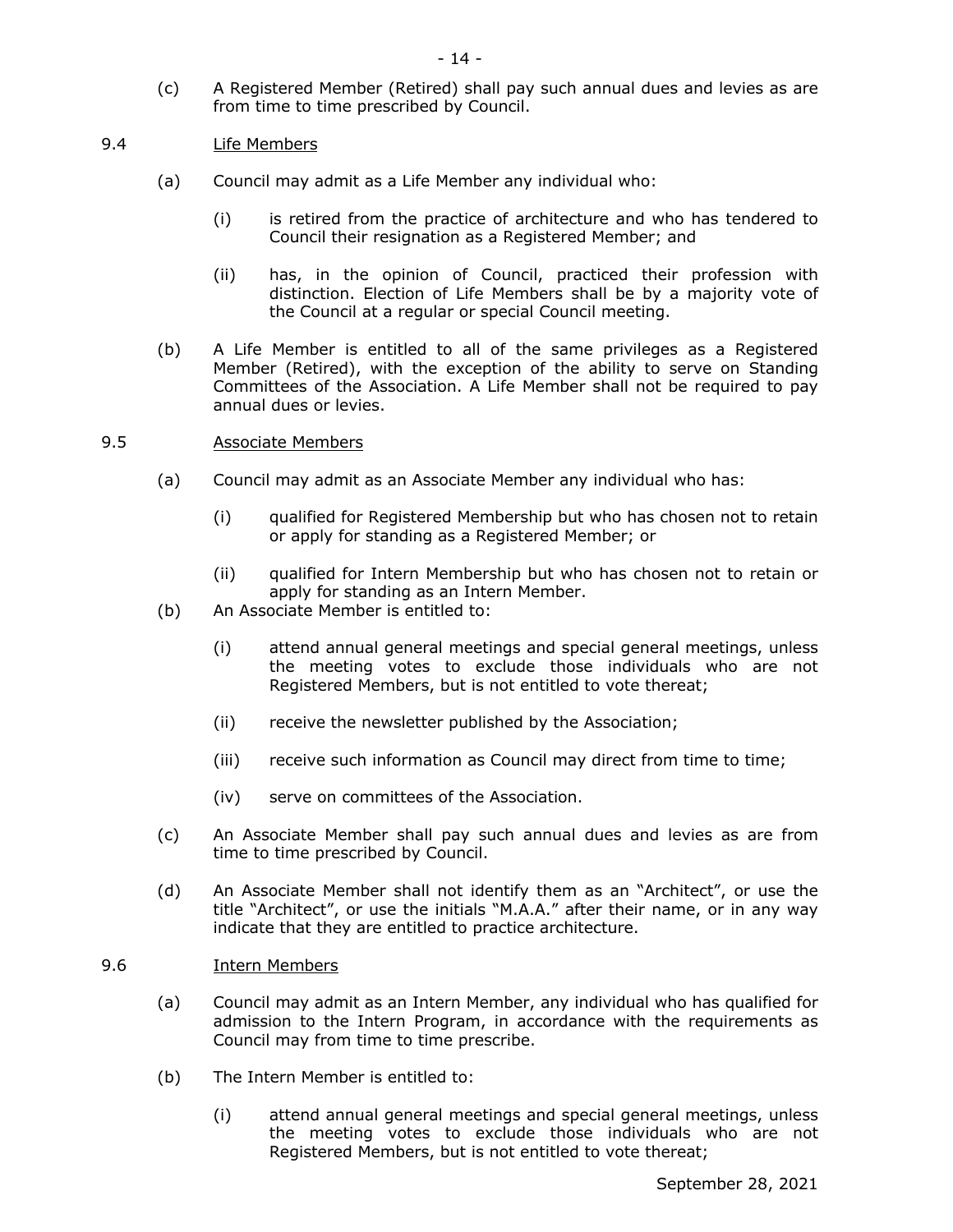- (ii) receive the newsletter published by the Association;
- (iii) receive such information as Council may direct from time to time;
- (iv) serve on committees of the Association.
- (c) An Intern Member shall pay such annual dues and levies as are from time to time prescribed by Council.
- (d) An Intern Member shall not identify themself as an "Architect", or use the title "Architect", or use the initials "M.A.A.", after their name, or in any way indicate that they are entitled to practice architecture.

## 9.7 Student Members

- (a) Council may admit as a Student Member any individual who:
	- (i) is a student that has been admitted to a School of Architecture; or
	- (ii) is a student currently enrolled in the R.A.I.C. Syllabus of Studies.
- (b) A Student Member is entitled to:
	- (i) attend annual general meetings and special general meetings, unless the meeting votes to exclude those individuals who are not Registered Members, but is not entitled to vote thereat;
	- (ii) receive the newsletter published by the Association;
	- (iii) receive such information as Council may direct from time to time.
- (c) A Student Member shall pay such annual dues and levies as are from time to time prescribed by Council.

## 9.8 Honourary Members

- (a) Council may admit as an Honourary member any individual who:
	- (i) has, in the opinion of Council, contributed significantly to the advancement of the profession in design, construction, literature or education. Election of Honourary Members shall be by a four-fifths majority of the Registered Members of the Association in attendance at an Annual General Meeting or a Special General Meeting.
- (b) An Honourary Member is entitled to:
	- (i) attend annual general meetings and special general meetings, unless the meeting votes to exclude those individuals who are not Registered Members, but is not entitled to vote thereat;
	- (ii) receive the newsletter published by the Association;
	- (iii) receive such information as Council may direct from time to time.
- (c) The Honourary Member shall not be required to pay any annual dues or levies.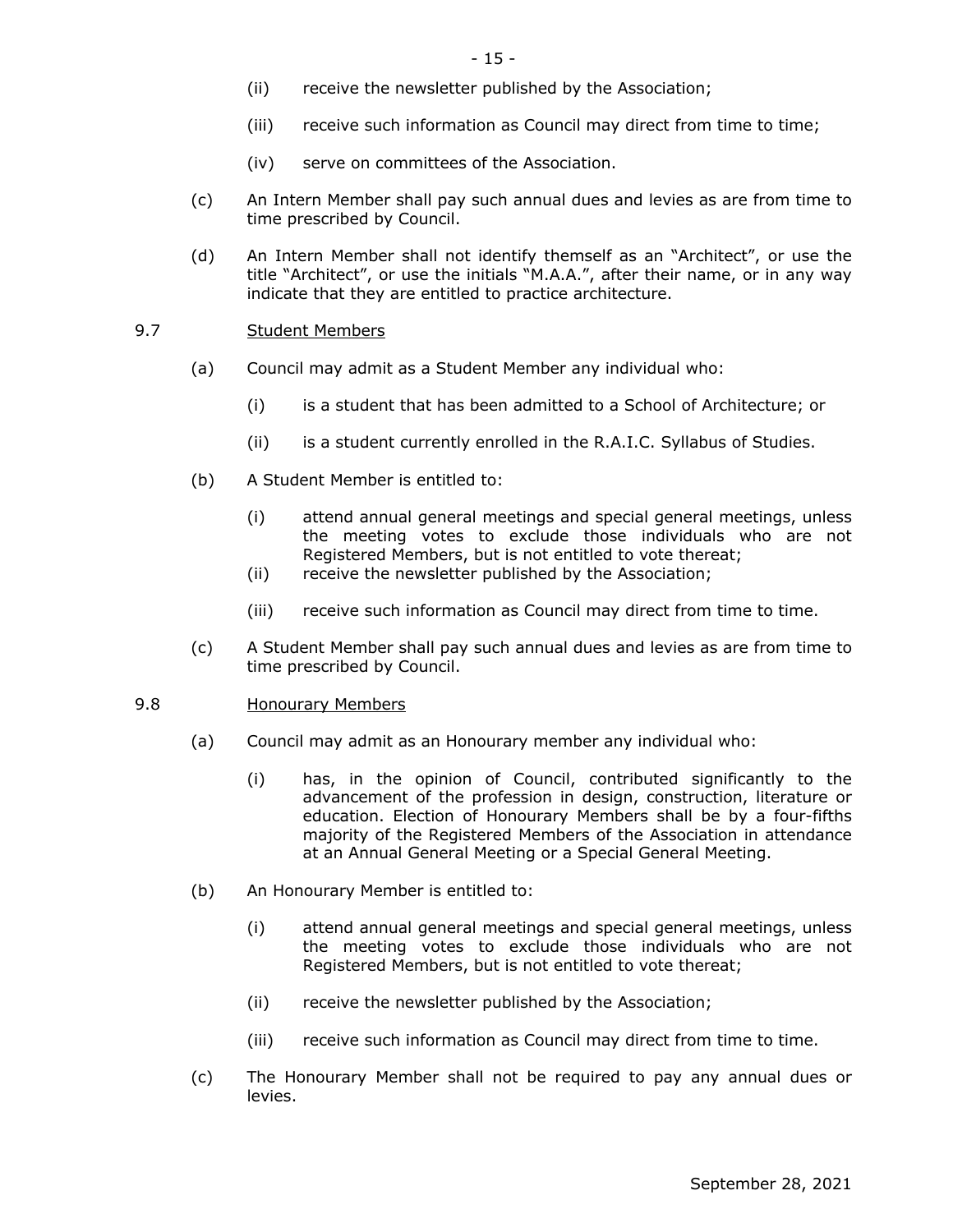#### ARTICLE TEN - APPLICATIONS FOR MEMBERSHIP

#### 10.1 Registered Membership

Application for Registered Membership in the Association shall be made in writing by the applicant to the Board in the form from time to time approved by Council, and shall be accompanied by the following:

- (a) Proof satisfactory to the Board of the applicant's academic qualifications, being certification of academic qualifications by the Canadian Architectural Certification Board, and:
	- (i) a copy of the applicant's architectural degrees; or
	- (ii) a copy of the applicant's certificate of successful completion of the R.A.I.C. Syllabus of Studies.
- (b) Proof satisfactory to the Board of practical experience completed under the auspices and in accordance with the current requirements of the Intern Program approved by Council. The experience record of the applicant shall be submitted in the form required by the Council.

Where an applicant has successfully completed a 9 year Royal Architectural Institute of Canada Syllabus of Studies, they shall be deemed to have completed the practical experience required under this clause.

- (c) Proof satisfactory to the Board of successful completion of such examinations as Council may from time to time prescribe;
- (d) Three letters of reference as to the applicant's character, one, and only one, of which shall be from an architect;
- (e) The prescribed registration fee;
- (f) Such further and other information as Council may from time to time prescribe;
- (g) Notwithstanding the foregoing, if the applicant is a registered architect who holds a licence or registered membership in good standing in another jurisdiction in Canada, at the time of the application for Registered Membership in the Association, the foregoing requirements of (a), (b), (c), and (d) shall be waived, if:
	- (i) the applicant provides evidence of compliance, in accordance with the provisions under Chapter 7 (Labour Mobility) of the Agreement on Internal Trade;
	- (ii) there are no terms, conditions or restrictions on any licence or registered membership or record of disciplinary action or pending action on file with any other regulatory body in which the applicant holds or held registered membership; and
	- (iii) the applicant provides such other evidence and information as Council may from time to time prescribe.
- (h) Notwithstanding the foregoing, if the applicant is a registered architect whose principal place of practice is located in a jurisdiction which is a signatory to the Inter-Recognition Agreement Between the National Council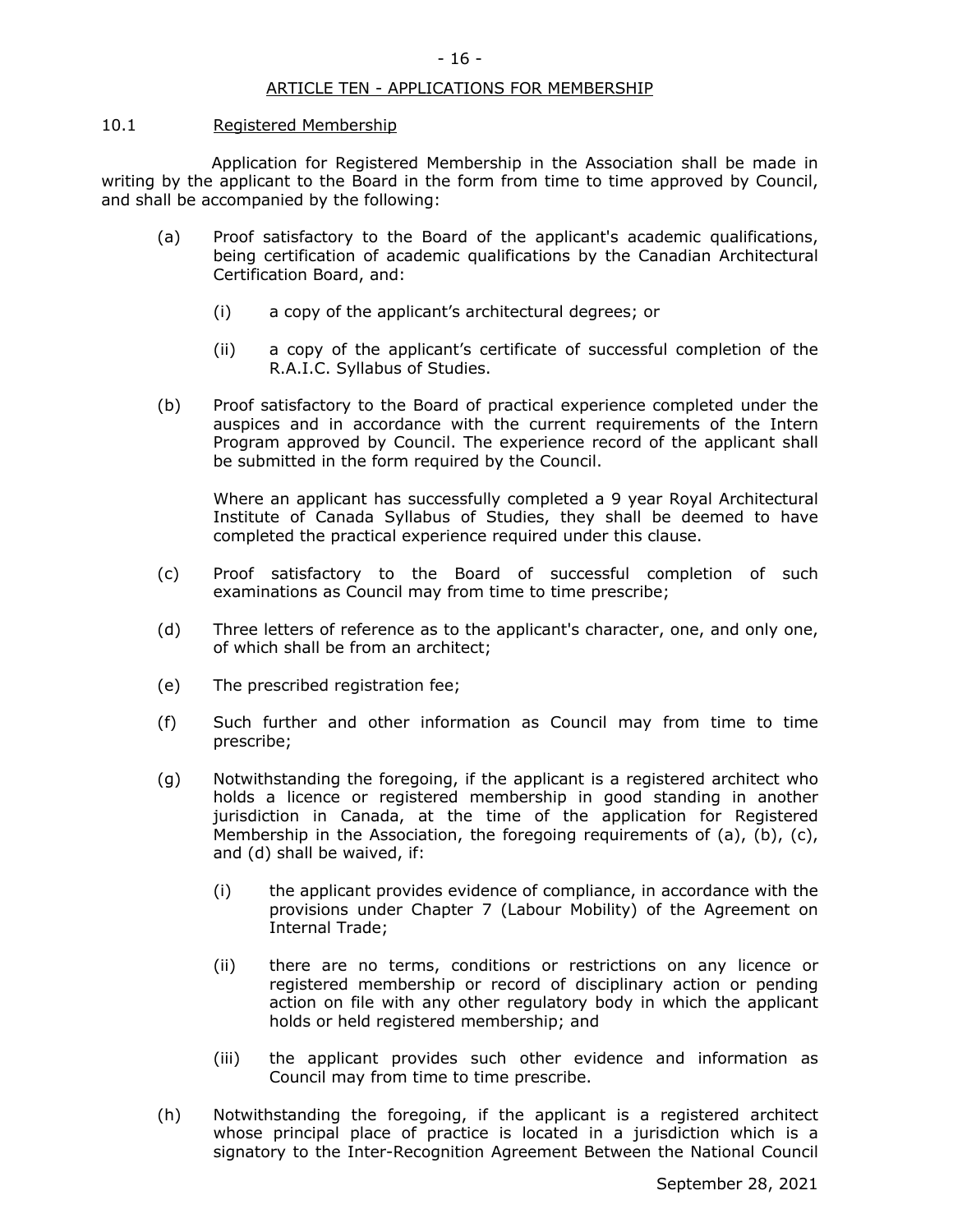of Architectural Registration Boards and the Canadian Architectural Licencing Authorities at the time of the application for Registered Membership in the Association, the foregoing requirements of  $(a)$ ,  $(b)$ ,  $(c)$  and  $(d)$  shall be waived, if:

- (i) the applicant provides evidence of compliance with the eligibility requirements defined in the Inter-Recognition Agreement; and
- (ii) the applicant provides such other evidence and information as Council may from time to time prescribe.
- i) Notwithstanding the foregoing, if the applicant is an experienced foreign architect, who has been granted certification for licensure in Canada under the Broadly Experienced Foreign Architect Program, having met the eligibility requirements and demonstrated compliance with the competency standard established by the Canadian Architectural Licencing Authorities, the foregoing requirements of (a), (b) and (c) shall be waived. The applicant must also provide such other evidence and information as Council may from time to time prescribe.

#### 10.2 Registered Member (Retired) Membership

An application for Registered Member (Retired) Membership in the Association shall be made in writing by the applicant to Council and shall be accompanied by the following:

- (a) Proof satisfactory to Council of the eligibility of the applicant in accordance with the appropriate section of these by-laws governing that particular membership.
- (b) Such further and other information as Council may from time to time prescribe.

#### 10.3 Life Membership

Nomination for Life membership in the Association shall be made in writing to Council in the following manner:

- (a) Not less than five Registered Members shall nominate candidates for consideration as Life Members. Consent of the nominee is not required.
- (b) Application must be accompanied by the following:
	- (i) a biographical outline of the nominee;
	- (ii) such further and other information as Council may require.

## 10.4 Associate, Intern, Student Membership

An application for Associate, Intern or Student Membership in the Association shall be made in writing by the applicant to Council and shall be accompanied by the following:

- (a) Proof satisfactory to Council of the eligibility of the applicant in accordance with the appropriate section of these by-laws governing that particular membership;
- (b) Such further and other information as Council may from time to time prescribe.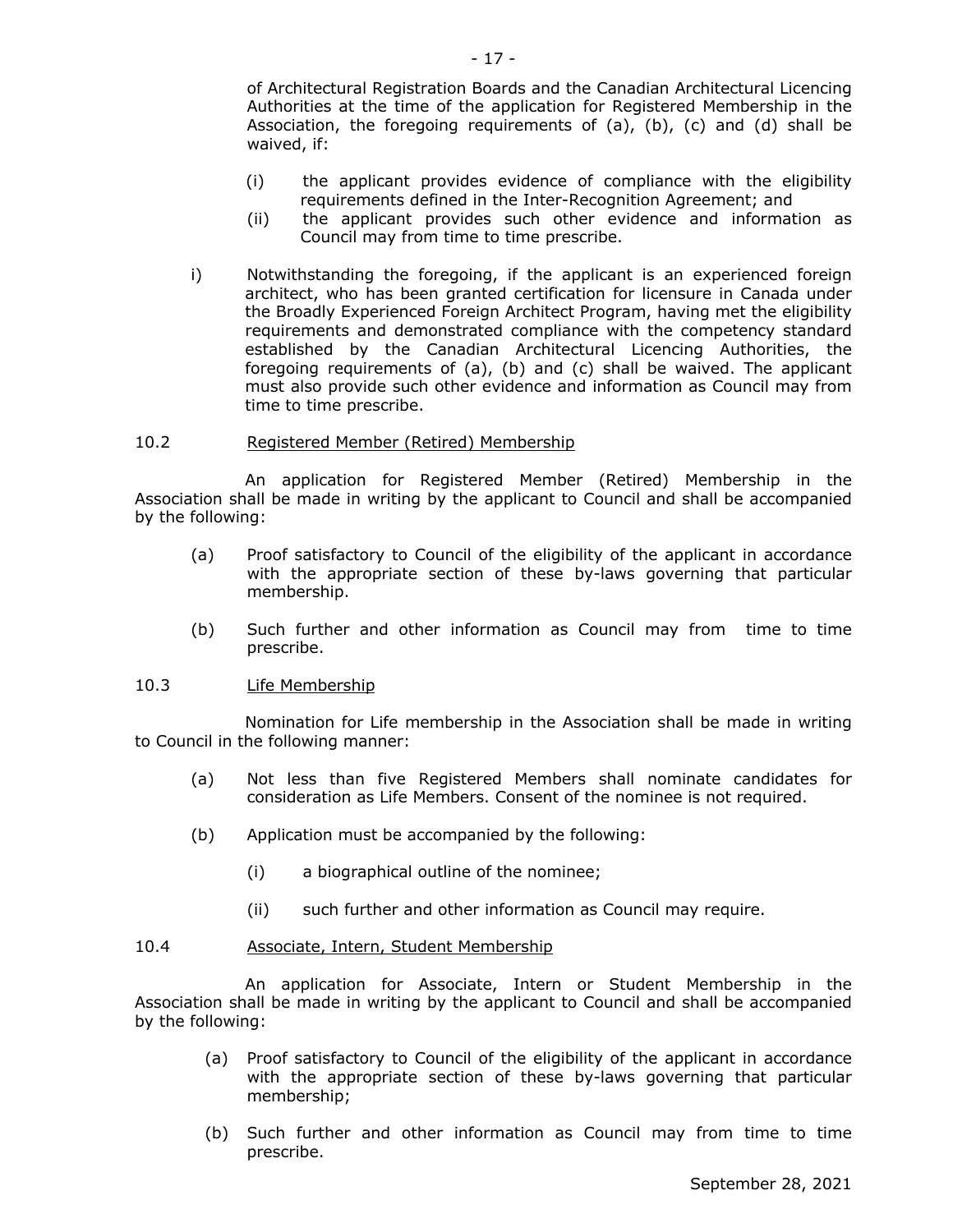#### 10.5 Honourary Membership

Nomination for Honourary Membership in the Association shall be made in writing to Council in the following manner:

- 18 -

- (a) Not less than five Registered Members shall nominate candidates for consideration as Honourary Members to be reviewed by Council. Consent of the nominee is not required.
- (b) Application must be accompanied by the following:
	- (i) a biographical outline of the nominee, including a statement of contributions to the profession which have been made by the nominee;
	- (ii) such further and other information as Council may require.

#### ARTICLE ELEVEN - CERTIFICATE OF MEMBERSHIP AND SEAL

#### 11.1 Certificate of Membership

Council shall issue to each Registered Member regularly enrolled, a Certificate of Membership signed by the President and Secretary and sealed with the Seal of the Association. The Certificate of Membership shall have affixed to it the individual's date of admission as a Registered Member.

The Certificate shall remain the property of the Association.

## 11.2 Certificate of Approval

Council shall issue to each Architectural Corporation, Partnership of Architectural Corporations, Joint Architectural and Engineering Firm or Joint Architectural and Engineering Corporation whose application pursuant to Article 13.4, 13.5, 13.6 or 13.7 has been approved, a Certificate of Approval signed by the President and Secretary and sealed with the Seal of the Association. The Certificate of Approval shall remain the property of the Association.

#### 11.3 Temporary Licence

Council shall issue to each individual, whose application pursuant to Article 13.12 has been approved, a Temporary Licence signed by the President and Secretary and sealed with the Seal of the Association. The Temporary Licence shall remain the property of the Association.

#### 11.4 Architect's Seal

- (a) Council shall issue to each Registered Member in good standing, upon written request, a seal which shall be:
	- (i) circular and not more than two (2) inches in diameter;
	- (ii) engraved with the words "Province of Manitoba" at the top and the words "Registered Architect" at the bottom;
	- (iii) engraved with the name of the Registered Member, or in the case of an Architectural Firm, the name of at least one partner thereof, who is a Registered Member.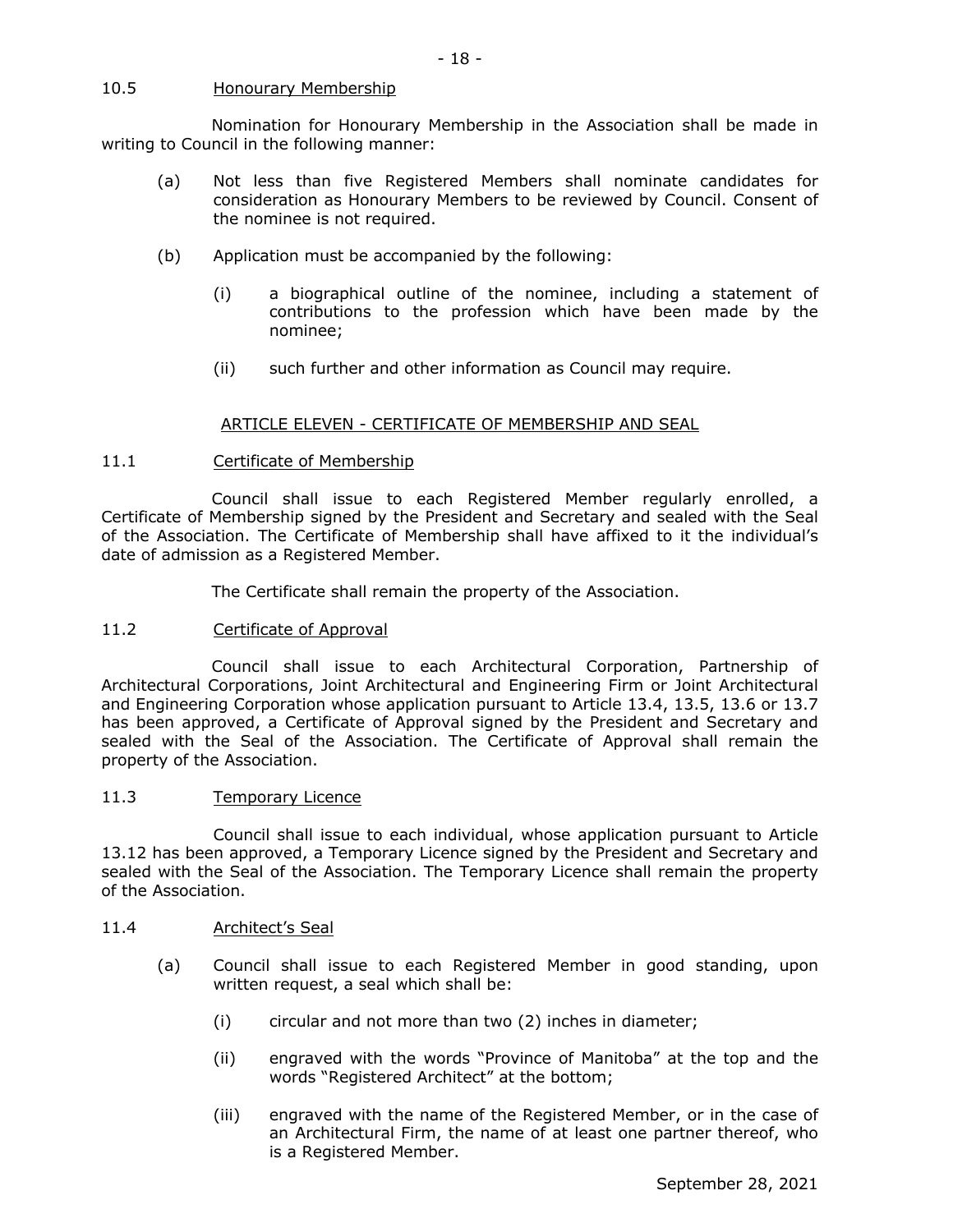- (b) All working drawings, specifications, and certificates involved in the practice of architecture when issued shall bear the seal and signature of the Registered Member responsible for the design, as well as the date on which the seal and signature were affixed.
- (c) Whenever the Registered Member uses their seal, their signature shall appear across the seal. In the case where there is more than one name on the seal, at least one of the Registered Members named thereon shall sign the seal.

## 11.5 Certificate of Approval Stamp

- (a) Council shall issue to each Architectural Corporation, Partnership of Architectural Corporations Joint Architectural and Engineering Firm and Joint Architectural and Engineering Corporation, a stamp which shall bear the name of the Architectural Corporation, Partnership of Architectural Corporations, Joint Architectural and Engineering Firm or Joint Architectural and Engineering Corporation, the number of the Certificate of Approval issued to it, and such further and other information as may be prescribed from time to time by Council.
- (b) All working drawings, specifications and certificates involved in the practice of architecture which are prepared by, through or on behalf of an Architectural Corporation, Partnership of Architectural Corporations, Joint Architectural and Engineering Firm or Joint Architectural and Engineering Corporation, shall bear the seal and signature of the Registered Member responsible for the design and the stamp of the Architectural Corporation or Partnership of Corporations, Joint Architectural and Engineering Firm or Joint Architectural and Engineering Corporation, as well as the date on which the stamp, seal and signatures were affixed.
- (c) Whenever an Architectural Corporation, Partnership of Corporations, Joint Architectural and Engineering Firm or Joint Architectural and Engineering Corporation uses its stamp, the signature of the Registered Member responsible for the design shall appear across the stamp of the Architectural Corporation, Partnership of Corporations, Joint Architectural and Engineering Firm or Joint Architectural and Engineering Corporation.
- (d) The stamp of the Architectural Corporation, Partnership of Architectural Corporations, Joint Architectural and Engineering Firm or Joint Architectural and Engineering Corporation shall remain the property of the Association.

## 11.6 Temporary Licence Seal

- (a) Council shall issue to each Temporary Licensee a seal which shall bear the name of both the individual and architectural practice to which the Temporary Licence has been issued, the number of the Temporary Licence and such further and other information as may be prescribed from time to time by Council.
- (b) All working drawings, specifications and certificates involved in the practice of architecture when issued shall bear the seal and signature of the individual identified in the Temporary Licence and the seal and signature of the Collaborating Architect that is responsible for the design (and Corporation stamp, if applicable), as well as the date(s) on which the seals and signatures were affixed.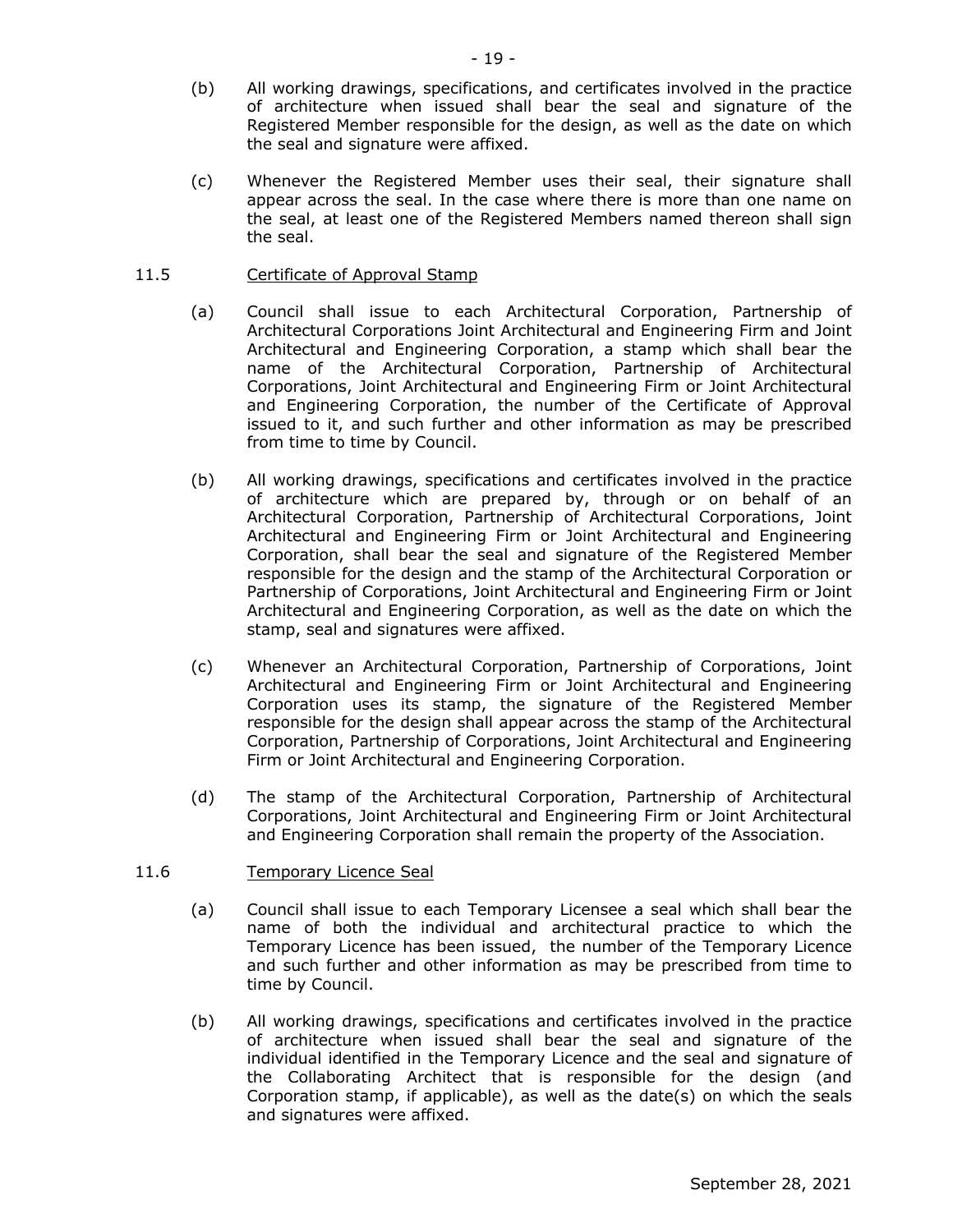- (c) Whenever the Temporary Licensee uses their seal, the signature of the individual that is identified in the Temporary Licence shall appear across the seal.
- (d) The seal shall remain the property of the Association.

## ARTICLE TWELVE - ANNUAL DUES, FEES, LEVIES

#### 12.1 General

Each Member in any class of membership of the Association and each Sole Proprietorship, Architectural Firm, Architectural Corporation, Partnership of Corporations, Joint Architectural and Engineering Firm and Joint Architectural and Engineering Corporation shall pay the annual dues, fees and levies as may be fixed by Council from time to time and in the manner prescribed by the Association's by-laws.

#### 12.2 Application Fee

- (a) An Application Fee shall accompany each application for Registered Membership, Certificate of Approval, Sole Proprietorship or Architectural Firm registration.
- (b) No Application Fee shall be required of any other class of member other than Registered Members.
- (c) The Application Fee is not refundable in the event that an application for Registered Membership, a Certificate of Approval, a Sole Proprietorship or Architectural Firm registration is denied.
- (d) If the applicant is denied, and applies again, they shall not be required to pay the Application Fee again, except as provided in item 4(c) of this Article.
- (e) The Application Fee shall be deposited into the Association's Capital Account.

#### 12.3 Annual Dues

When Annual Dues for any class of membership are payable for part of the year they shall be pro-rated quarterly.

The Executive Committee, in its discretion and on Council's behalf, may reduce, waive or defer any or all fees for a one-year period, on a compassionate basis, upon consideration of written application by a Member. Such decisions are not subject to any form of appeal.

#### 12.4 Penalties for Late Payment of Dues

- (a) If the total amount of Annual Dues payable by a Member in their class of membership in the Association is not paid by the first day of March, in a given year, a penalty in the amount fixed by Council and the total of unpaid Annual Dues owed by the Member, must be paid by the first day of June.
- (b) If a Member of the Association has not paid their Annual Dues by the first day of June, they shall forthwith cease to be a Member of the Association.
- (c) If a sole proprietorship or architectural firm fails to submit the total amount of Annual Dues that are payable by the first day of June, the sole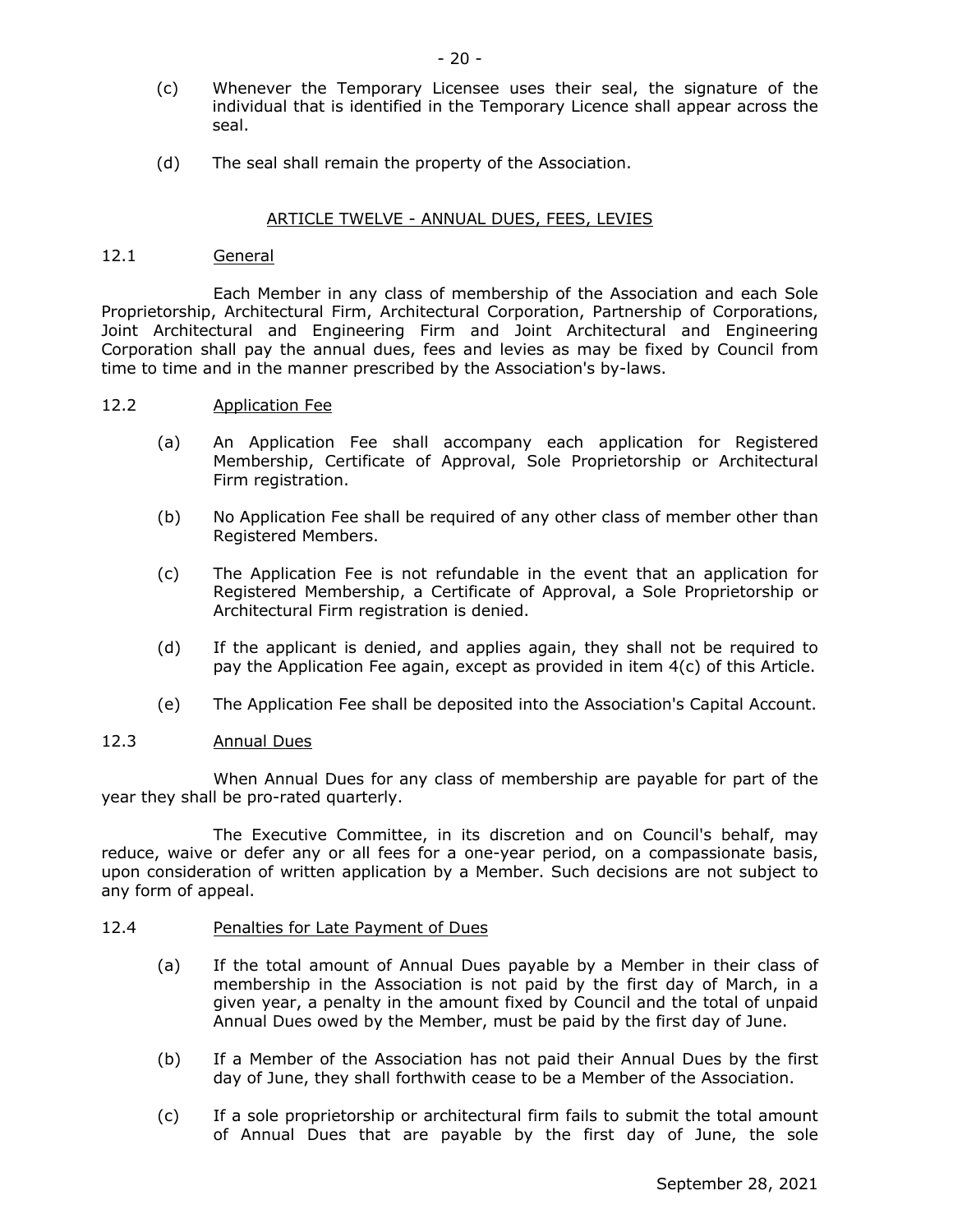proprietorship or architectural firm shall cease to be registered with the Association.

- (d) If an architectural corporation, partnership of architectural corporations, joint architectural and engineering firm or joint architectural and engineering corporation fails to submit, by the first day of June:
	- (i) the total amount of Annual Dues that are payable; or
	- (ii) an application for renewal of the Certificate of Approval which provides evidence, satisfactory to Council, of compliance with the respective requirements outlined in Article 13 of these by-laws;

the Certificate of Approval shall be revoked.

#### 12.5 Penalties for Non-Compliance with Continuing Education

- (a) If a Member of the Association, who is subject to a continuing education requirement, fails to demonstrate compliance with the required learning activities in the manner prescribed by Council on or before the deadline for each cycle, they shall be required to:
	- (i) pay a penalty to the Association, in an amount determined by the Council; and
	- (ii) demonstrate compliance with the requirements, in the manner prescribed;

within forty-five (45) days of the initial deadline.

- (b) If a Member remains non-compliant, by failing to remit payment of the penalty prescribed and complete and report the required learning activities in the manner prescribed, on or before the date applicable to the forty-five day extension for compliance, they shall be required to:
	- (i) pay an additional penalty to the Association, in an amount determined by the Council; and
	- (ii) demonstrate compliance with the requirements, in the manner prescribed;

within forty-five (45) days following the extended deadline.

(c) Should the Member remain non-compliant, failing to remit payment of both penalties assessed and complete and report the required learning activities in the manner prescribed, on or before ninety days from the original deadline for compliance, the matter shall be referred to the Investigation Committee pursuant to Subsections 15.1(b) and 16.2(a), for further action.

#### 12.6 Re-Instatement to Registered Membership

The conditions and requirements that must be satisfied, to qualify for reinstatement to Registered Membership in the Association, shall be based on the period of time that has lapsed since the individual resigned or was struck for non-payment of Annual Dues.

In all cases, an individual that is seeking re-instatement must submit a written request to Council, together with payment of: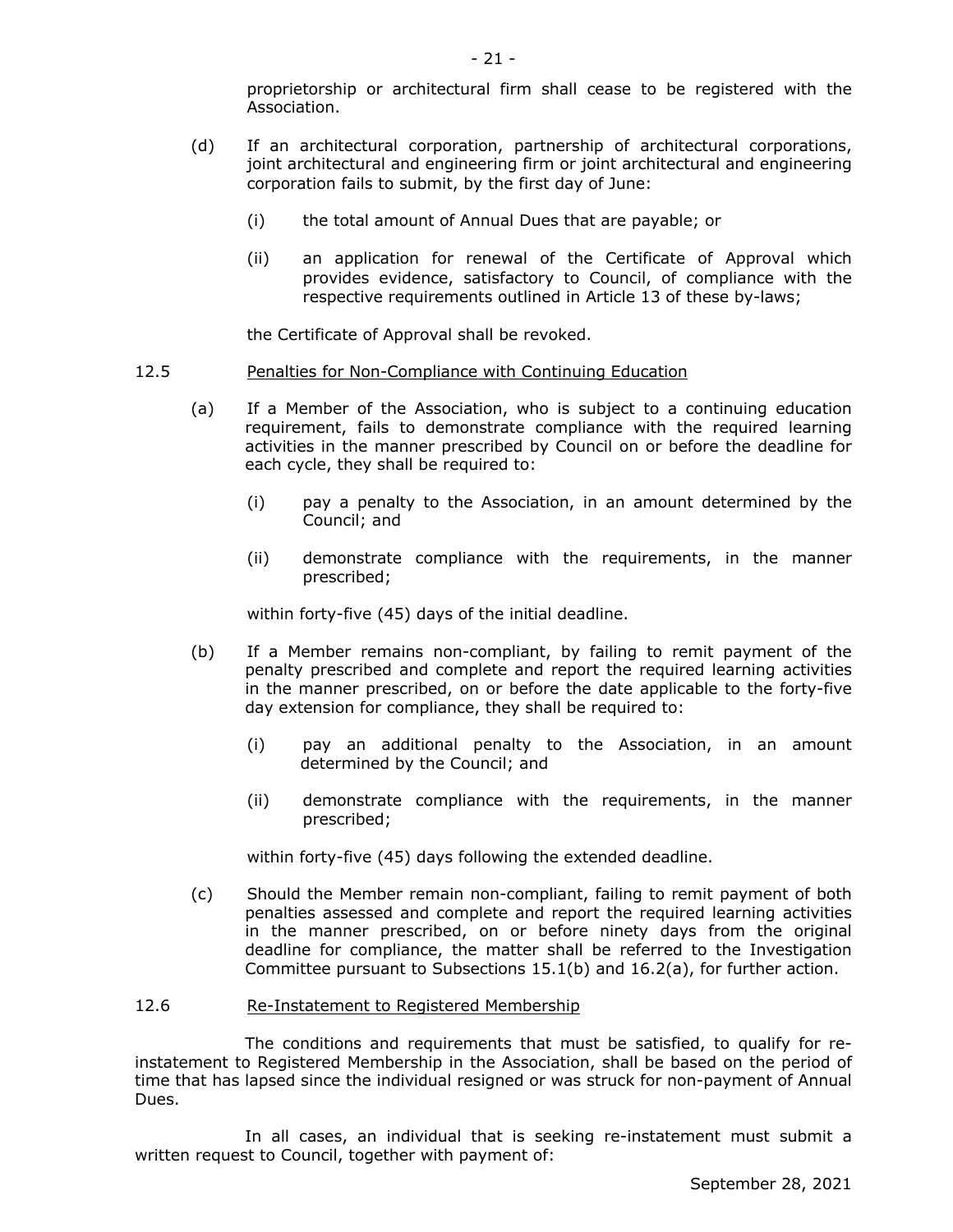- (i) any and all invoices that were in arrears on the date of cessation of membership;
- (ii) all dues, fees, levies and/or assessments that would have otherwise been payable for registered membership during the entire period of absence (with an appropriate credit for any dues paid during that period, relative to another class of membership), in addition to the full amount applicable to the current year; and
- (iii) the re-instatement fee, in an amount to be determined by Council.
- (a) An individual who applies for re-instatement, within three years from the date of cessation of registered membership, shall not be required to demonstrate compliance with the current requirements for registration.

The individual shall be required to satisfy all continuing education requirements applicable to any past reporting periods, during their absence from registered membership, prior to renewal of their membership in the year following their re-instatement.

(b) An individual who applies for re-instatement, within three to five years from the date of cessation of registered membership, may appeal the obligation for compliance with the current requirements for registration. Such an appeal shall be submitted to the Registration Board, for review and recommendation to the Council, based on such guidelines for considerations and equivalencies as may be determined by Council from time to time.

The individual shall be required to satisfy all continuing education requirements applicable to any past reporting periods, during their absence from registered membership, within the period determined by Council.

(c) An individual who ceased to be a Registered Member more than five years prior or for any reason other than resignation or non-payment of Annual Dues, may apply pursuant to Article Ten and every such application shall be treated as a new application, including the requirement to pay the Application Fee and the full Annual Dues payable provided that, in addition, payment has been submitted for any dues, fees, levies and/or assessments that had been in arrears on the date of cessation of membership and satisfactory evidence is also provided, of compliance with any outstanding continuing education requirements applicable to that individual at the time of cessation of membership.

#### 12.7 Re-Instatement to Other Classes of Membership

Individuals who are seeking re-instatement to a class of membership other than outlined in subsection 12.6, must submit a written request to Council, together with:

- (a) payment of any and all invoices that were in arrears on the date of cessation of membership; and
- (b) in the case of Intern membership:
	- (i) payment of the re-instatement fee, in an amount to be determined by Council; and
	- (ii) satisfactory evidence of compliance with any continuing outstanding education requirements applicable to that individual at the time of cessation of membership.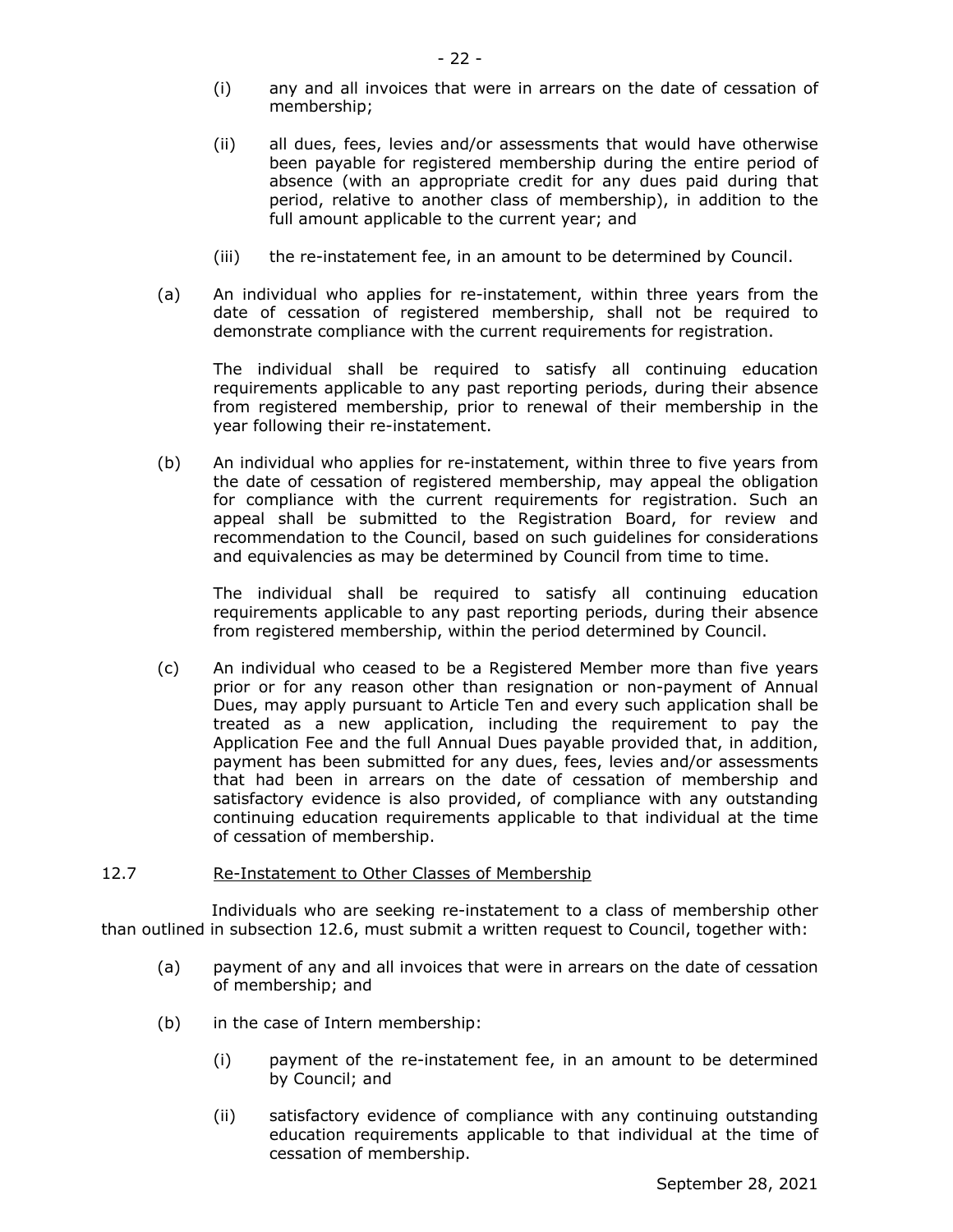#### 12.8 Re-Instatement of Certificate of Approval

Application for re-instatement of a Certificate of Approval shall be submitted to Council in writing and shall be accompanied by the re-instatement fee.

#### 12.9 Temporary Leave of Absence

A Registered Member may apply in writing in advance to Council for a temporary leave of absence for a period of not more than one year from the date specified in the application, for the purposes of a sabbatical, travel, pursuit of further studies or other reason that might be acceptable to the Council. Although the entitlements and dues for a Registered Member on a temporary leave of absence shall be identical to those of Associate Members as stated in Articles 9.5(b) and as levied by Council, the continuing education requirements will not be waived or reduced in any way.

The Registered Member shall, upon written request to Council prior to the expiration of the temporary leave of absence, be re-instated and the full year's Annual Dues shall be payable for the year in which they are to be re-instated. If the member does not apply for re-instatement in accordance with the foregoing requirement, they shall cease to be a Member.

Council shall not consider granting more than three years of leave collectively, within a ten year period, under this provision.

#### 12.10 Parental or Medical Leave

A Registered or Intern Member may apply in writing to Council for a leave of absence for up to one year for medical, compassionate, maternity or parental leave and such leave may be extended for a further one-year period, at the discretion of Council. Eligibility requirements are consistent with the provisions of Canada's Employment Insurance Act and the member may be required to demonstrate eligibility.

- (a) The entitlements and dues for a Registered Member on the leave of absence shall be identical to those of Associate Members as stated in Articles 9.5(b) and as levied by Council. Dues for a leave of this nature will be calculated on a pro-rated quarterly basis and will include the provision of a pro-rated credit towards the following year's dues, if applicable. Continuing education requirements, waived during the period of leave, will be pro-rated on a six month basis. The Registered Member shall be re-instated, upon written request to Council prior to the expiration of the leave of absence, and if applicable, shall forward payment for the remainder of dues owing for that year, on the basis of Subsection 12.3. Should the member fail to apply for an extension or re-instatement, in accordance with the foregoing, they shall cease to be a member.
- (b) The entitlements and dues for an Intern Member on the leave of absence shall remain the same except for continuing education requirements, which are waived during the period of leave and will be pro-rated on a six month basis. The Intern shall apply for re-instatement prior to the expiration of the leave of absence. Failing to do so, they shall cease to be a member of the Association.
- (c) Although Council, in its discretion, may consider any and all requests that might be receved from a Registered or Intern Member of the Association, relative to a leave under this provision, no more than three years of continuing education requirements collectively shall be waived, within a ten year period.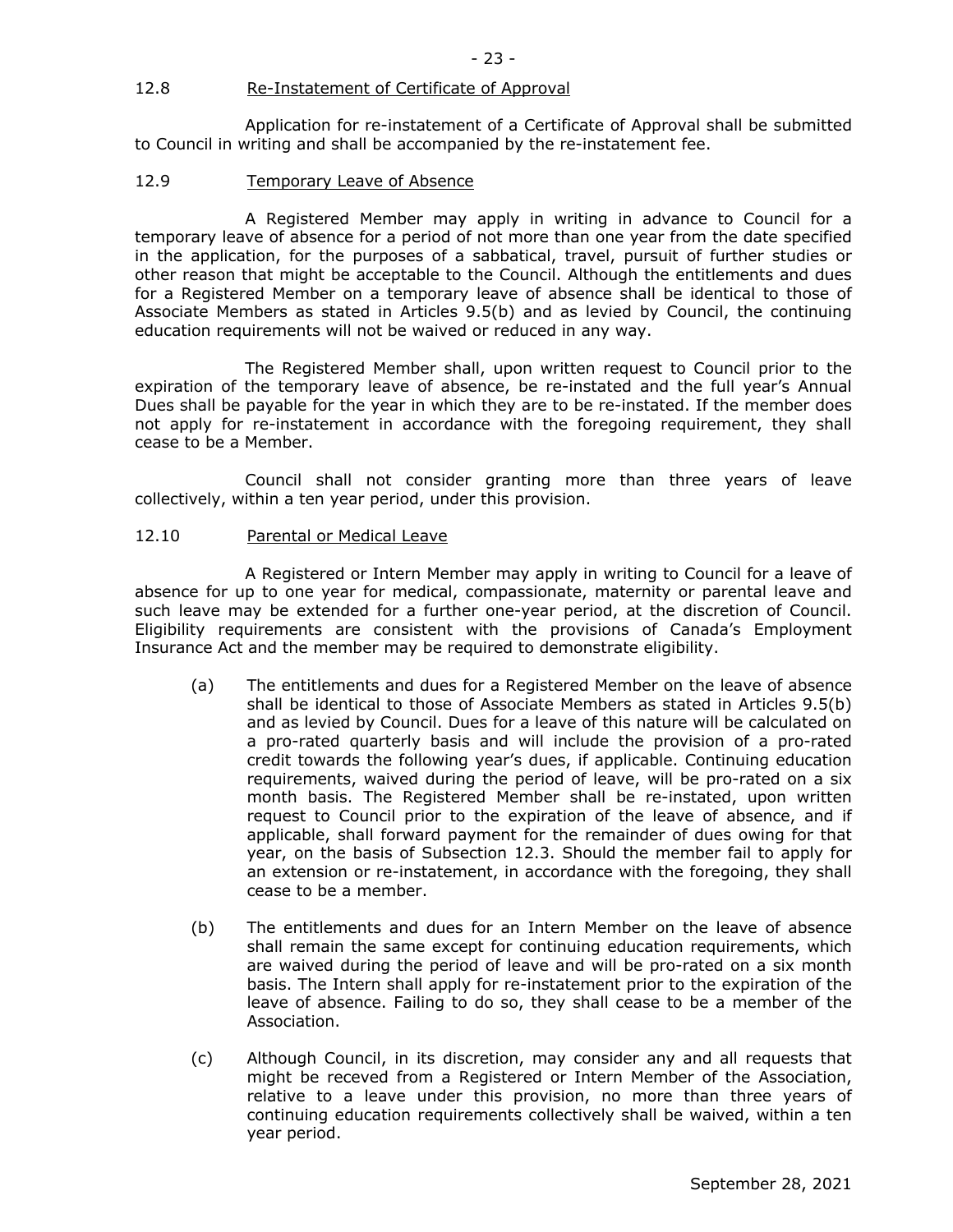## ARTICLE THIRTEEN – MEMBERS, SOLE PROPRIETORSHIPS, ARCHITECTURAL FIRMS, ARCHITECTURAL CORPORATIONS, PARTNERSHIPS OF ARCHITECTURAL CORPORATIONS, JOINT ARCHITECTURAL AND ENGINEERING FIRMS, JOINT ARCHITECTURAL AND ENGINEERING CORPORATIONS AND TEMPORARY LICENCES

## 13.1 Members

- (a) The Secretary shall keep a Register which shall be the official list of the Members of the Association, in which the full name of each individual admitted to Membership in the Association shall be entered.
- (b) There shall be separate Registers for all classes of Members including their full names and addresses. The Secretary shall also keep a record of the date on which they became Members and the date on which the Annual Dues were paid each year.
- (c) There shall be a new Register each year for each class of Member indicating the correct membership for the Association in each year.
- (d) The Secretary shall make changes to these Registers when appropriate and necessary in order that the Registers are kept up to date.
- (e) Should a Member cease to be a Member for any reason, their name shall be forthwith removed from the Register.

## 13.2 Sole Proprietorships

- (a) Each Registered Architect that is practicing architecture in the Province of Manitoba as a Sole Proprietor shall file with the Secretary a Declaration containing:
	- (i) The name and residence address of the principal;
	- (ii) The name, style and address of the Sole Proprietorship; and
	- (iii) The date on which the Sole Proprietorship was formed, together with any other information that Council shall prescribe.
- (b) The Secretary shall cause to be maintained a Register of Sole Proprietorships, containing the name and address of the Sole Proprietorship and the name of the principal.

## 13.3 Architectural Firms

- (1) For the purpose of these by-laws, an Architectural Firm is a partnership where each member of the firm is a Registered Architect.
- (2) Each Architectural Firm practicing architecture in the Province of Manitoba shall file with the Secretary an Architectural Firm Declaration containing:
	- (a) The names and residence addresses of all partners of the Firm;
	- (b) The name, style and address of the Firm;
	- (c) The date on which the Firm was formed, together with any other information that Council shall prescribe; and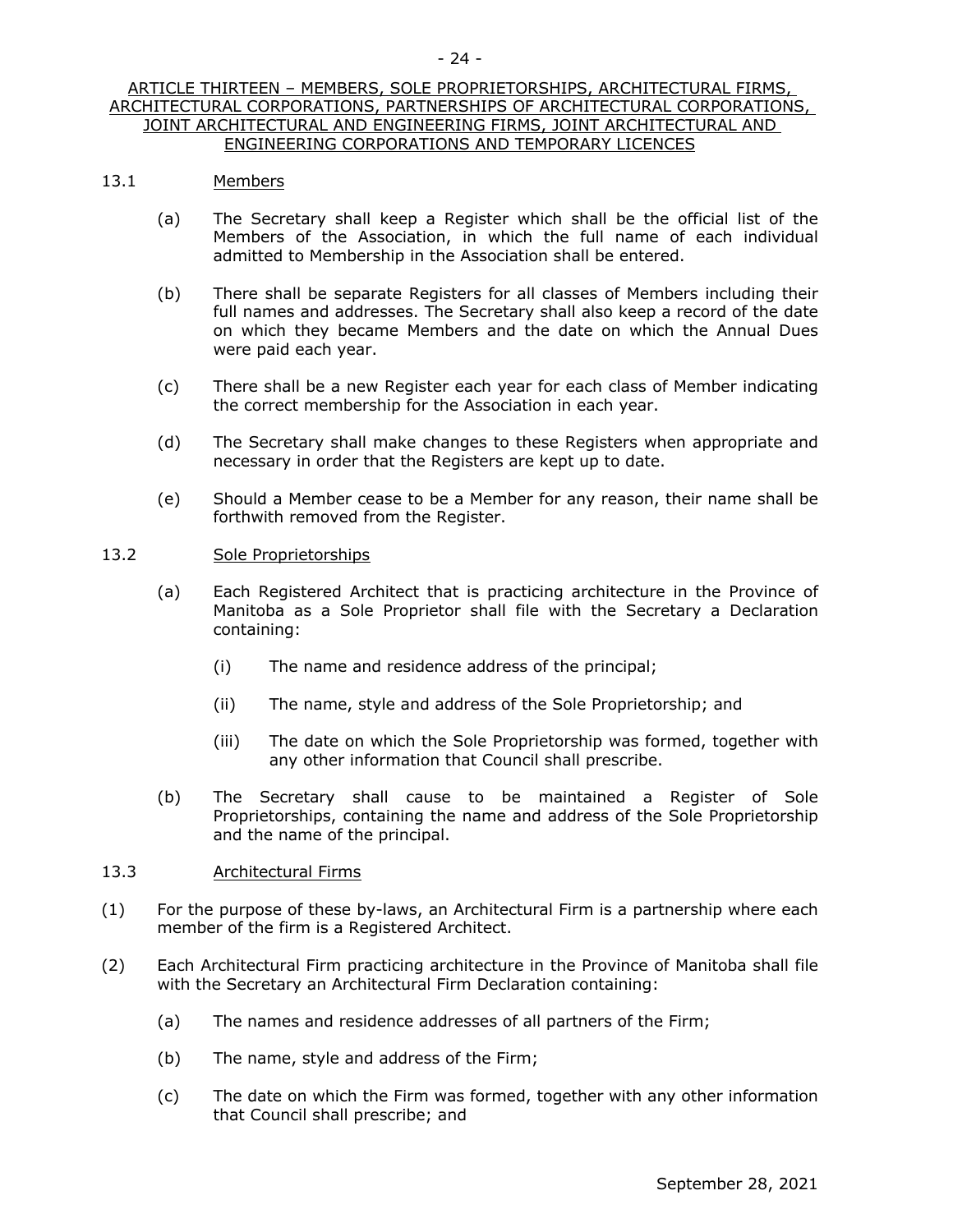- (d) The name of the Registered Member, who has been designated by the Firm, to be notified of any complaint against the Firm or Registered Members associated with the Firm.
- (3) The Secretary shall cause to be maintained a Register of Architectural Firms, which shall contain all of the information that has been provided pursuant to Section 13.3(2).
- 13.4 Architectural Corporations
- (1) For the purpose of these by-laws, an Architectural Corporation is a corporation which satisfies the criteria set out in Section 13.4(2).
- (2) An application for a Certificate of Approval allowing an Architectural Corporation to practice architecture shall be made to Council in the form approved by Council. The application shall be accompanied by the following:
	- (a) evidence, satisfactory to Council, that the practice of architecture will be carried on by or under the direct personal supervision, and will be the responsibility of, one or more permanent employees or shareholders who are Registered Members;
	- (b) evidence, satisfactory to Council, that the beneficial ownership of a majority of all issued voting shares in the capital stock of the Corporation is vested in individuals who are Registered Members;
	- (c) evidence, satisfactory to Council, that the majority of directors of the Corporation are Registered Members;
	- (d) evidence, satisfactory to Council, that at least one of the officers of the Corporation is a Registered Member;
	- (e) evidence, satisfactory to Council, that the primary and customary business of the Corporation is the practice of architecture;
	- (f) evidence, satisfactory to Council, that the Architectural Corporation has professional liability insurance in such minimum amounts and containing such terms and conditions as may be prescribed from time to time by Council;
	- (g) the names and addresses of all officers, directors and shareholders of the Corporation;
	- (h) the name of the Registered Member, who has been designated by the Corporation, to be notified of any complaint against the Corporation or Registered Members associated with the Corporation;
	- (i) such fees as are from time to time prescribed by Council;
	- (j) such further and other information as Council may require.
- (3) The Secretary shall cause to be maintained a Register of Architectural Corporations, which shall contain all of the information that has been provided pursuant to Section 13.4(2).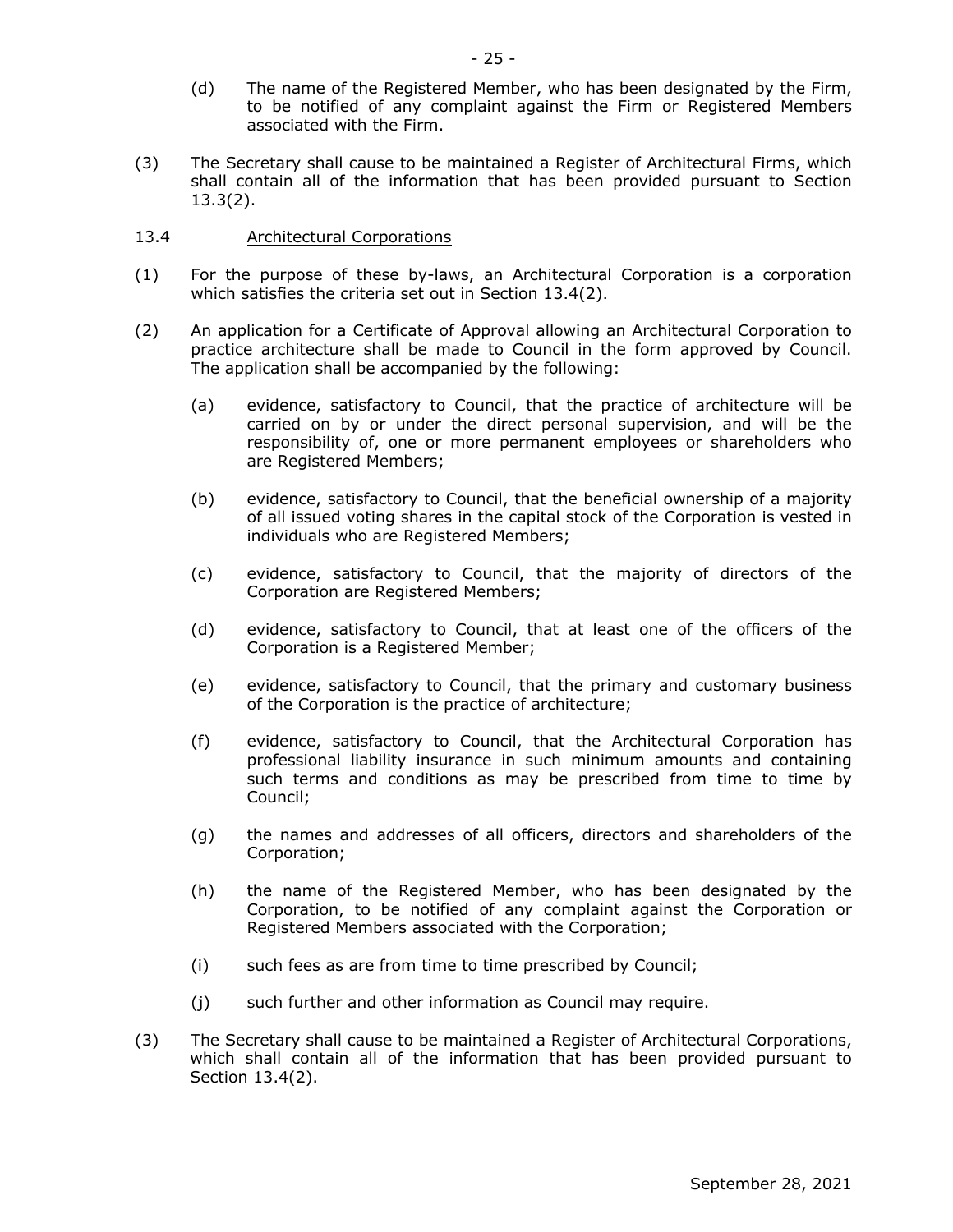## 13.5 Partnership of Architectural Corporations

- (1) For the purpose of these by-laws, a Partnership of Architectural Corporations is a partnership which satisfies the criteria set out in Section 13.5(2).
- (2) An application for a Certificate of Approval allowing a Partnership of Architectural Corporations to practice architecture shall be made to Council in the form approved by Council. The application shall be accompanied by the following:
	- (a) evidence, satisfactory to Council, that the practice of architecture will be carried on by or under the direct personal supervision, and will be the responsibility of, one or more permanent employees or shareholders who are Registered Members;
	- (b) evidence, satisfactory to Council, that the Partnership of Architectural Corporations has professional liability insurance in such minimum amounts and containing such terms and conditions as may be prescribed from time to time by Council;
	- (c) evidence, satisfactory to Council, that each partner meets the requirements of Subsections 13.4(2) (a) to (g) and any other requirements prescribed by Council;
	- (d) the name of the Registered Member, who has been designated by the Partnership of Corporations to be notified of any complaint against the Partnership of Corporations or Registered Members associated with the Partnership of Corporations;
	- (e) such fees as are from time to time prescribed by Council;
	- (f) such further and other information as Council may require.
- (3) The Secretary shall cause to be maintained a Register of Partnerships of Architectural Corporations, which shall contain all of the information that has been provided pursuant to 13.5(2).

## 13.6 Joint Architectural and Engineering Firms

- (1) For the purpose of these by-laws, a Joint Architectural and Engineering Firm is a partnership which satisfies the criteria set out in Section 13.6(2).
- (2) An application for a Certificate of Approval allowing a Joint Architectural and Engineering Firm to practice architecture shall be made to Council in the form approved by Council. The application shall be accompanied by the following:
	- (a) evidence, satisfactory to Council, that the practice of architecture will be carried on by or under the direct personal supervision, and will be the responsibility of, one or more permanent employees or partners who are Registered Members;
	- (b) evidence, satisfactory to Council, that all of the partners of the Firm are:
		- (i) Professional Engineers; or
		- (ii) Professional Engineers and Registered Members;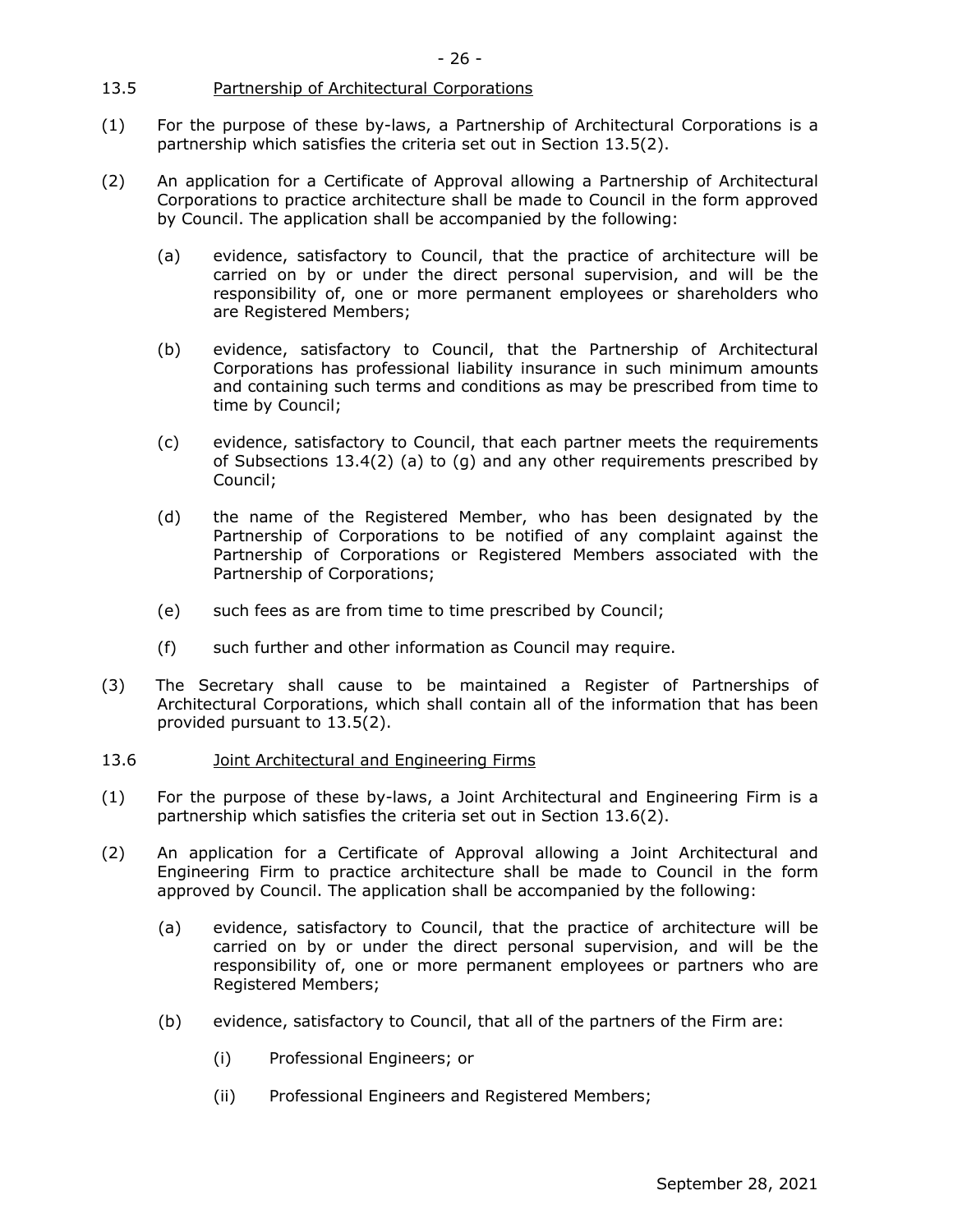- (c) evidence, satisfactory to Council, that the primary and customary business of the Firm, will be both the practice of architecture and the practice of professional engineering;
- (d) evidence, satisfactory to Council, that the Joint Architectural and Engineering Firm has professional liability insurance in such minimum amounts and containing such terms and conditions as may be prescribed from time to time by Council;
- (e) evidence, satisfactory to Council, that the Joint Architectural and Engineering Firm holds a valid Certificate of Authorization from the Association of Professional Engineers and Geoscientists of the Province of Manitoba;
- (f) the names of all permanent employees or partners of the Firm who are the Registered Members who will carry on, or personally and directly supervise, and have professional responsibility for, the practice of architecture by the Joint Architectural and Engineering Firm;
- (g) the name of the Registered Member, who has been designated by the Joint Architectural and Engineering Firm, to be notified of any complaint against the Firm or Registered Members associated with Firm;
- (h) such fees as are from time to time prescribed by Council;
- (i) such further and other information as Council may require.
- (3) The Secretary shall cause to be maintained a Register of Joint Architectural and Engineering Firms, which shall contain all of the information that has been provided pursuant to Section 13.6(2).
- 13.7 Joint Architectural and Engineering Corporations
- (1) For the purpose of these by-laws, a Joint Architectural and Engineering Corporation is a corporation which satisfies the criteria set out in Section 13.7(2).
- (2) An application for a Certificate of Approval allowing a Joint Architectural and Engineering Corporation to practice architecture shall be made to Council in the form approved by Council. The application shall be accompanied by the following:
	- (a) evidence, satisfactory to Council, that the practice of architecture will be carried on by or under the direct personal supervision, and will be the responsibility of, one or more permanent employees or shareholders who are Registered Members;
	- (b) evidence, satisfactory to Council, that the beneficial ownership of a majority of all issued voting shares in the capital stock of the Corporation is vested in individuals who are:
		- (i) Professional Engineers; or
		- (ii) Professional Engineers and Registered Members;
	- (c) evidence, satisfactory to Council, that the majority of directors of the Corporation are:
		- (i) Professional Engineers; or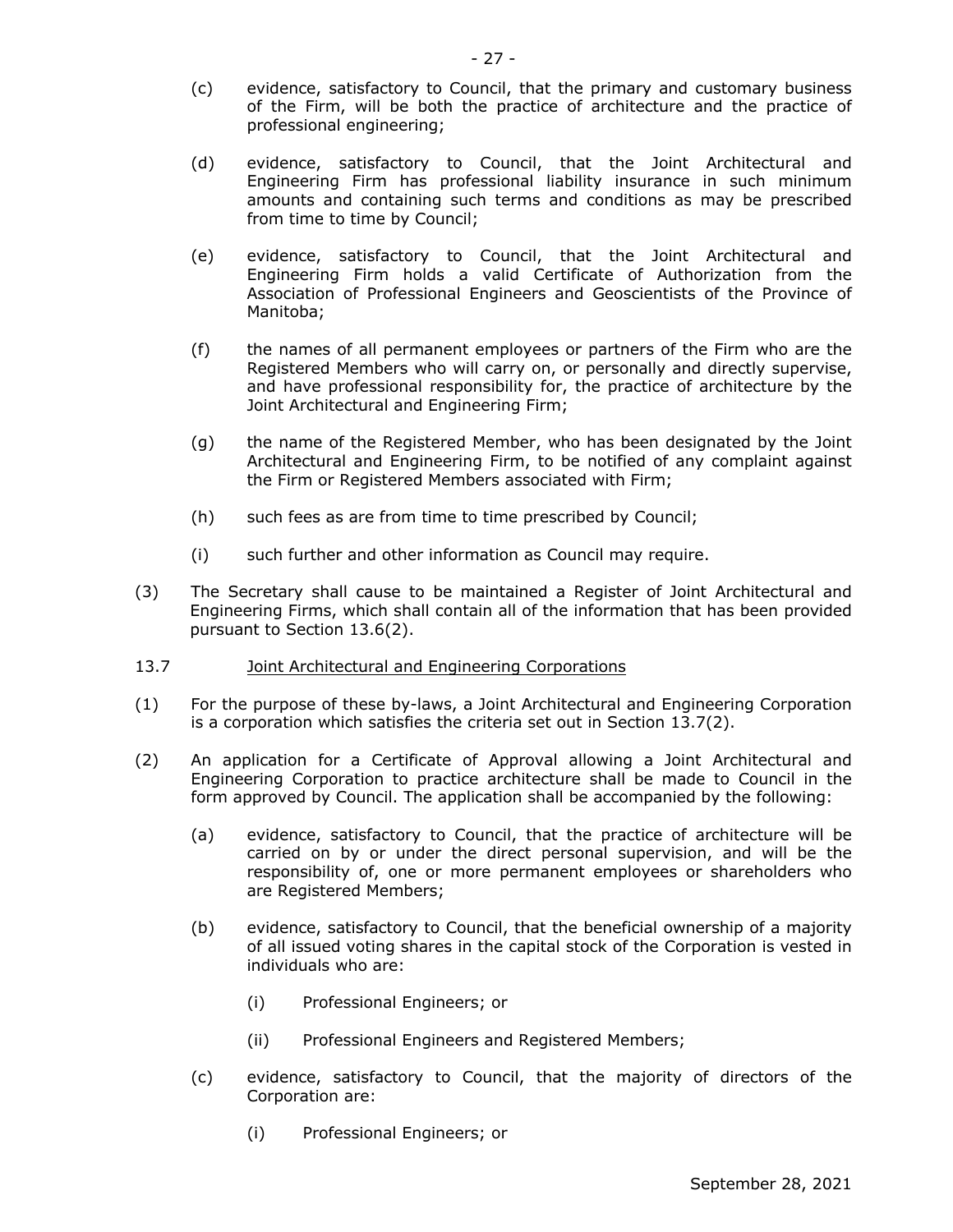- (ii) Professional Engineers and Registered Members;
- (d) evidence, satisfactory to Council, that at least one of the officers of the Corporation is a Professional Engineer or a Registered Member;
- (e) evidence, satisfactory to Council, that the primary and customary businesses of the Corporation will be both the practice of architecture and the practice of professional engineering;
- (f) evidence, satisfactory to Council, that the Joint Architectural and Engineering Corporation has professional liability insurance in such minimum amounts and containing such terms and conditions as may be prescribed from time to time by Council;
- (g) evidence, satisfactory to Council, that the Joint Architectural and Engineering Corporation holds a valid Certificate of Authorization from the Association of Professional Engineers and Geoscientists of the Province of Manitoba;
- (h) the names and addresses of all officers, directors and shareholders of the Corporation;
- (i) the names of all permanent employees or shareholders of the Corporation who are the Registered Members who will carry on, or personally and directly supervise, and have professional responsibility for, the practice of architecture by the Joint Architectural and Engineering corporation;
- (j) the name of the Registered Member, who has been designated by the Corporation, to be notified of any complaint against the Corporation or Registered Members associated with the Corporation;
- (k) such fees as are from time to time prescribed by Council;
- (l) such further and other information as Council may require.
- (3) The Secretary shall cause to be maintained a Register of Joint Architectural and Engineering Corporations, which shall contain all of the information that has been provided pursuant to Section 13.7(2).
- 13.8 Names & Designations: Sole Proprietorships, Architectural Firms, Architectural Corporations, Partnerships of Architectural Corporations, Joint Architectural and Engineering Firms and Joint Architectural and Engineering **Corporations** 
	- (a) All business names or styles shall be submitted to the Registration Board for approval prior to the Sole Proprietorship, Architectural Firm, Architectural Corporation, Partnership of Architectural Corporations, Joint Architectural and Engineering Firm or Joint Architectural and Engineering Corporation carrying on, in any way, business under a name or style.
	- (b) No Sole Proprietorship, Architectural Firm, Architectural Corporation, Partnership of Architectural Corporations, Joint Architectural and Engineering Firm or Joint Architectural and Engineering Corporation shall carry on, in any way, business under a name or style that:
		- (i) is the same or is similar to a name being used by a Sole Proprietorship, Architectural Firm, Architectural Corporation, Partnership of Architectural Corporations, Joint Architectural and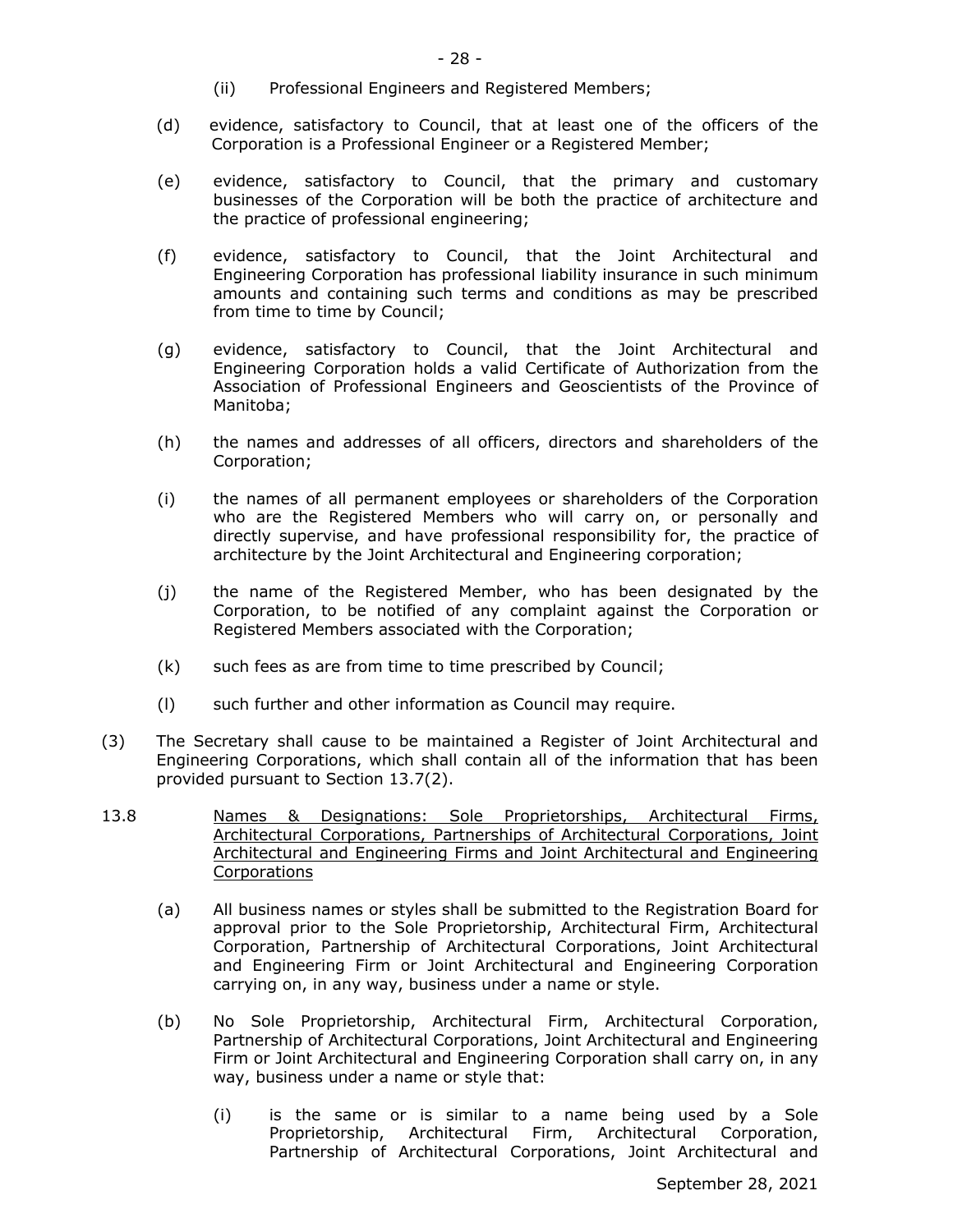Engineering Firm or Joint Architectural and Engineering Corporation, that engages in the practice of architecture or the practice of architecture and the practice of professional engineering, as the case may be, so that its use would, in the opinion of the Registration Board, be likely to deceive or confuse the public;

- (ii) is misleading or unprofessional.
- (c) The name or style under which a Sole Proprietorship, Architectural Firm, Architectural Corporation or Partnership of Architectural Corporations carries on the practice of architecture shall include the word "architect" or an abbreviation, derivation or variation thereof approved by the Registration Board.
- (d) The name or style under which a Joint Architectural and Engineering Firm or Joint Architectural and Engineering Corporation carries on the practice of architecture may include the word "architect" or an abbreviation, derivation or variation thereof approved by the Registration Board.

#### 13.9 Appeal Regarding Names & Designations

Where the Registration Board does not approve a business name or style under Subsections 13.8(b), 13.8(c)or 13.8(d), the applicant seeking approval of the business name or style may appeal the decision. Such an appeal must be submitted to Council within fourteen (14) days of the decision of the Registration Board.

## 13.10 Letterhead

- (a) The letterhead used by a Sole Proprietorship, Architectural Firm, Architectural Corporation or Partnership of Architectural Corporations must indicate, if not in the Firm or Corporation name, the names of all Registered Members, and if applicable the names of all Corporations, who are:
	- (i) principals or partners in the Firm; and/or
	- (ii) Directors of the Corporation.
- (b) The letterhead used by a Joint Architectural and Engineering Firm or Joint Architectural and Engineering Corporation must indicate, if not in the Firm or Corporation name, the names of:
	- (i) all Professional Engineers, and if applicable all Registered Members, who are partners in the Firm or Directors of the Corporation; and
	- (ii) the Registered Members who will be professionally responsible for the practice of architecture by the Joint Architectural and Engineering Firm or Joint Architectural and Engineering Corporation.

#### 13.11 Renewal of Certificates of Approval

Application for renewal of a Certificate of Approval shall be made to Council annually, in writing, on or before May 31 in each calendar year and in the form prescribed by Council. The application fee for the renewal of a Certification of Approval shall be submitted with payment of Annual Dues.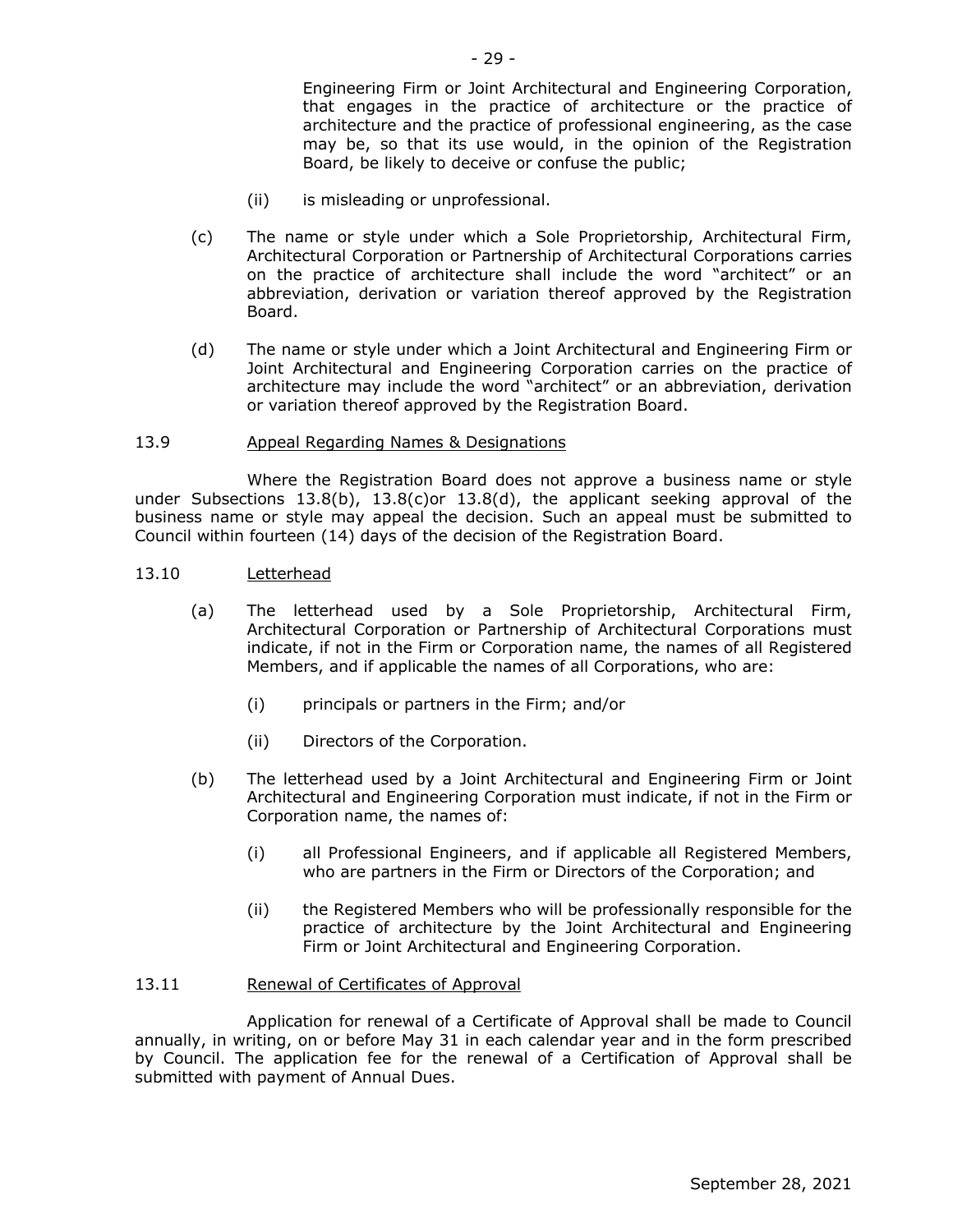## 13.12 Temporary Licenses

- (1) An application for a Temporary Licence, allowing an individual and/or legal entity to practice architecture in conjunction with a Collaborating Architect for a specific project, shall be made to Council, in writing, in the form approved by Council and shall be renewed annually on or before each anniversary of the date on which the licence was initially issued. The application shall be accompanied by the following:
	- (a) evidence, satisfactory to Council, that the applicant is a natural person, corporation or firm that is authorized to practice architecture in a jurisdiction outside the Province of Manitoba;
	- (b) evidence, satisfactory to Council, that the applicant has formed a professional collaborative relationship with a Registered Member through:
		- (i) a Sole Proprietorship or Architectural Firm, pursuant to Article 13.2 or 13.3; or
		- (ii) an Architectural Corporation, Partnership of Architectural Corporations, Joint Architectural and Engineering Firm or Joint Architectural and Engineering Corporation, pursuant to Article 13.4, 13.5, 13.6 or 13.7;
	- (c) a declaration by the Registered Member, confirming their willingness to act as a Collaborative Architect on the project;
	- (d) evidence, satisfactory to Council, that the applicant and the Collaborating Architect have agreed and jointly undertake to satisfy such conditions, relative to the fulfillment of all professional obligations for the project, as may be prescribed from time to time by Council;
	- (e) such fees as are from time to time prescribed by council;
	- (f) such further and other information as Council may require.
- (2) The Secretary shall cause to be maintained a Register of Temporary Licenses, which shall contain all of the information that has been provided pursuant to Section 13.8(1).
- (3) The Temporary Licence is only valid for the commission or project that is identified on the licence and the licence must be maintained until one year following the date of Substantial Completion of the project or until such time as all professional obligations have otherwise been satisfied, whichever is later.
- (4) All Temporary Licenses which are issued under this section are conditional upon the ongoing involvement of the Collaborating Architect.

## ARTICLE FOURTEEN - FEES AND SERVICES

## 14.1 General

The Association may from time to time issue a Schedule of Suggested Professional Charges outlining the suggested charges by Registered Members for various types of professional services or may support any such guidelines issued by the Royal Architectural Institute of Canada at the national level.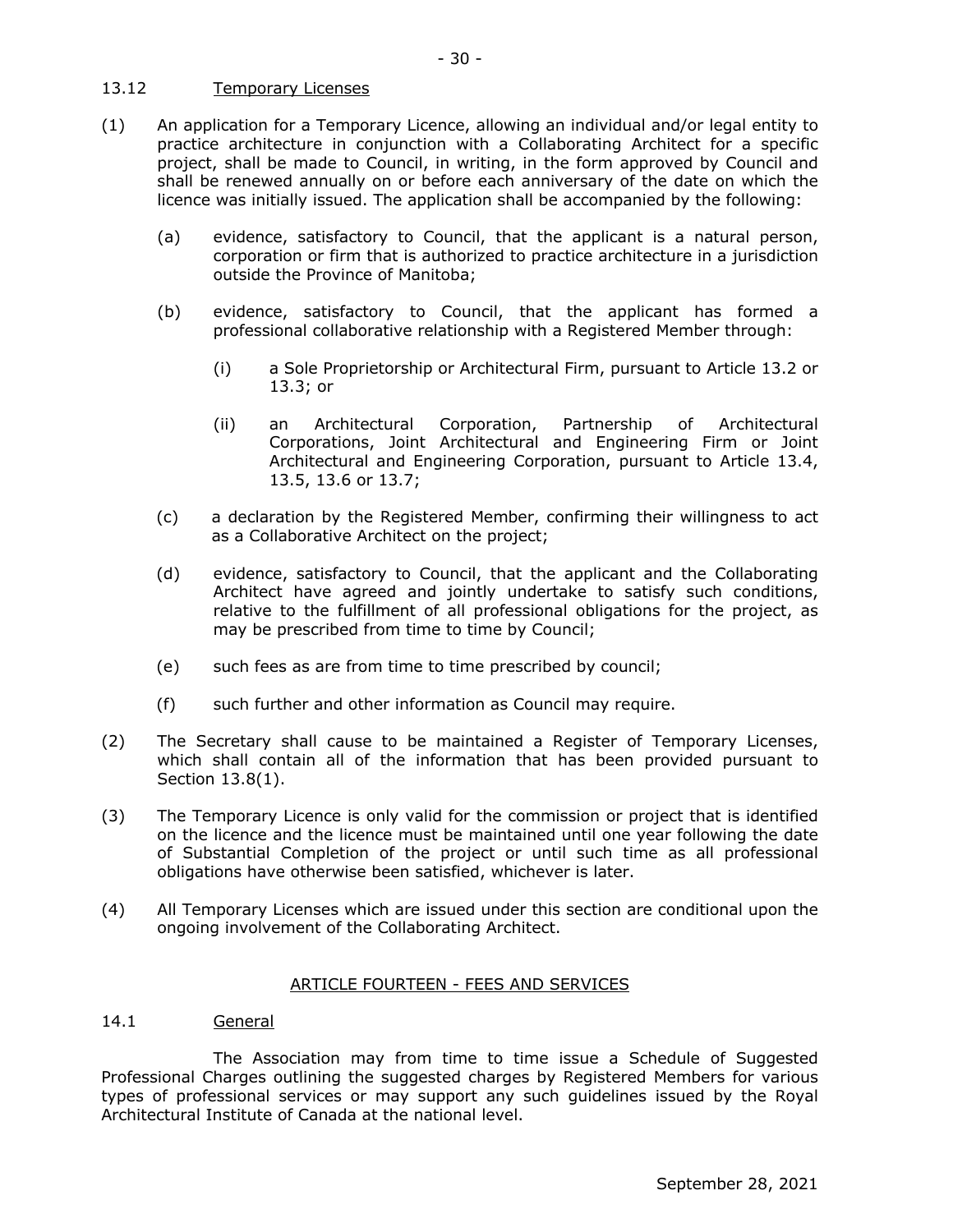## ARTICLE FIFTEEN - PROFESSIONAL ETHICS AND CONDUCT

#### 15.1 General

Without limiting the obligation of members to act ethically and competently, members shall have regard to the following principles of professional conduct.

- (a) A Member shall be considered competent when they perform with reasonable skill and good judgment and in the interests of the public and safety any professional services requiring the application of the art and science of architecture in the erection and completion of structures, their accessories, equipment and utilities. Such services may consist of consultation, investigation, estimating, evaluation, arbitration, planning, design, and the preparation of drawings and specifications, contract administration and inspection.
- (b) A Member shall acknowledge continuing education as an essential component of professional practice and continuing competence; and shall undertake and report activities to the Association in accordance with the continuing education requirements prescribed by Council.
- (c) Except in competition conducted in accordance with the provisions in Article Seventeen, a Member shall not render any professional services except under an agreement with the client, which provides, either expressly or by implication, for a fair and reasonable remuneration.
- (d) A Member shall not engage in anything outside of their practice as an Architect which would involve them in such a manner as to bring into question their duty of acting solely in the best interests of their clients.
- (e) In connection with the work and duties entrusted to them a Member must not accept remuneration from any source other than the professional fees payable to them by their client. They must not accept any work which involves the giving or receiving of discounts or commissions, nor shall they accept any gift or commission from contractors or tradesmen, whether employed upon their works or not. Neither directly or indirectly, as shareholder, partner or otherwise may they obtain any benefit from any contract or agreement relating to the execution of any work on which they are or have been employed as an architect, unless such interest has been disclosed to and permitted by the client.
- (f) Except with the full knowledge and approval of their client, a Member must not permit the insertion of any clause in instructions to bidders or in the form of tender, or in the specifications or other contract documents, which may provide for payment to be made to them by the contractor, whatever may be the consideration, except for duplicate copies of drawings, or documents, at a fair and reasonable price.
- (g) If a Member owns or has a commercial interest in any material, device or invention used in building, they must inform their client thereof and must obtain their sanction in writing before permitting it to be used in works executed under their direction.
- (h) A Member must not be a party to any attempt to evade or circumvent, or commit a breach of the provisions of the Act or of these By-laws.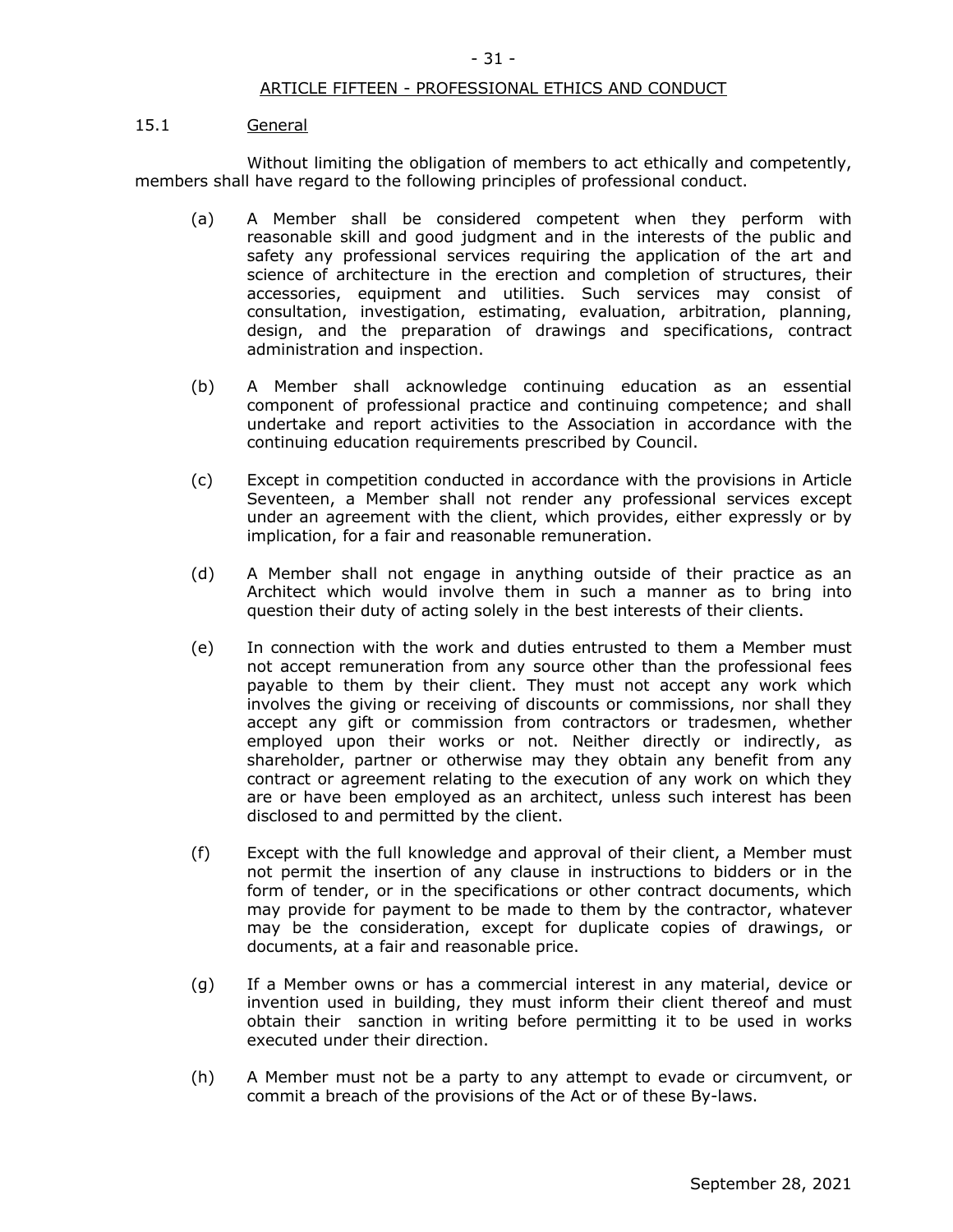- (i) A Member must not use unfair means to obtain professional advancement for themself, or to injure the prospects of another architect to secure or hold employment.
- (j) A Member must not use improper or questionable methods of soliciting professional work, or adopt any advertising methods which are not consistent with the dignity of a learned profession.
- (k) In order to influence or procure employment, a Member shall not give to any individual any donation, rebate, discount, bonus, fee or commission amounting to a reduction of their fee.
- (l) A Member shall not permit contractors, material producers, structural companies, or manufacturers of heating or of ventilating apparatus, to perform any part of their services for them without a reasonable and fair compensation. This does not refer to customary shop drawings, or the use of current technical trade information. The Member shall not permit anyone rendering service as above to tender on work in which they have been so involved, except on conditions that will assure fair competition.
- (m) When a Member is not responsible for the complete architectural services in the erection of a building with which they permit their name to be publicly connected, it shall be their duty to see to it that the part of the service for which they are responsible, is clearly stated in association with their name.
- (n) After a contract has been let, a Member must act in an impartial manner between the Owner and the Contractor. They must interpret the conditions of a contract with entire fairness as between the Owner and the Contractor.
- (o) Except as otherwise provided in these By-laws, when a Registered Member receives a request that they undertake certain work on which another Registered Member has been engaged, such Registered Member shall not undertake such work, or if having undertaken it without knowing that another Registered Member has been engaged, shall not continue the work without the consent of the other Registered Member or until after they have satisfied themself that the other Registered Member's engagement has been terminated, and has informed that other Registered Member in writing of their intention to proceed. The fact that the other Registered Member may not have been paid, or that some dispute may be pending between them and the proprietor need not prevent the acceptance or continuation of the new retainer, provided this By-law has been otherwise complied with.
- (p) A Member shall not knowingly make or assist others to make, either a false of misleading statement or an omission of material fact about any of the requirements relative to admission or continuing education, when applying for or renewing membership in the Association.

## 15.2 Professional Advertising

- (1) An Architect, Sole Proprietorship, Architectural Firm, Architectural Corporation, Partnership of Architectural Corporations, Joint Architectural and Engineering Firm or Joint Architectural and Engineering Corporation, may promote or advertise their/its abilities provided that same is in the public interest, but shall not advertise directly or indirectly in a manner determined by Council:
	- (a) to be misleading or false in content; or
	- (b) is unprofessional; or
	- (c) that states or suggests fees.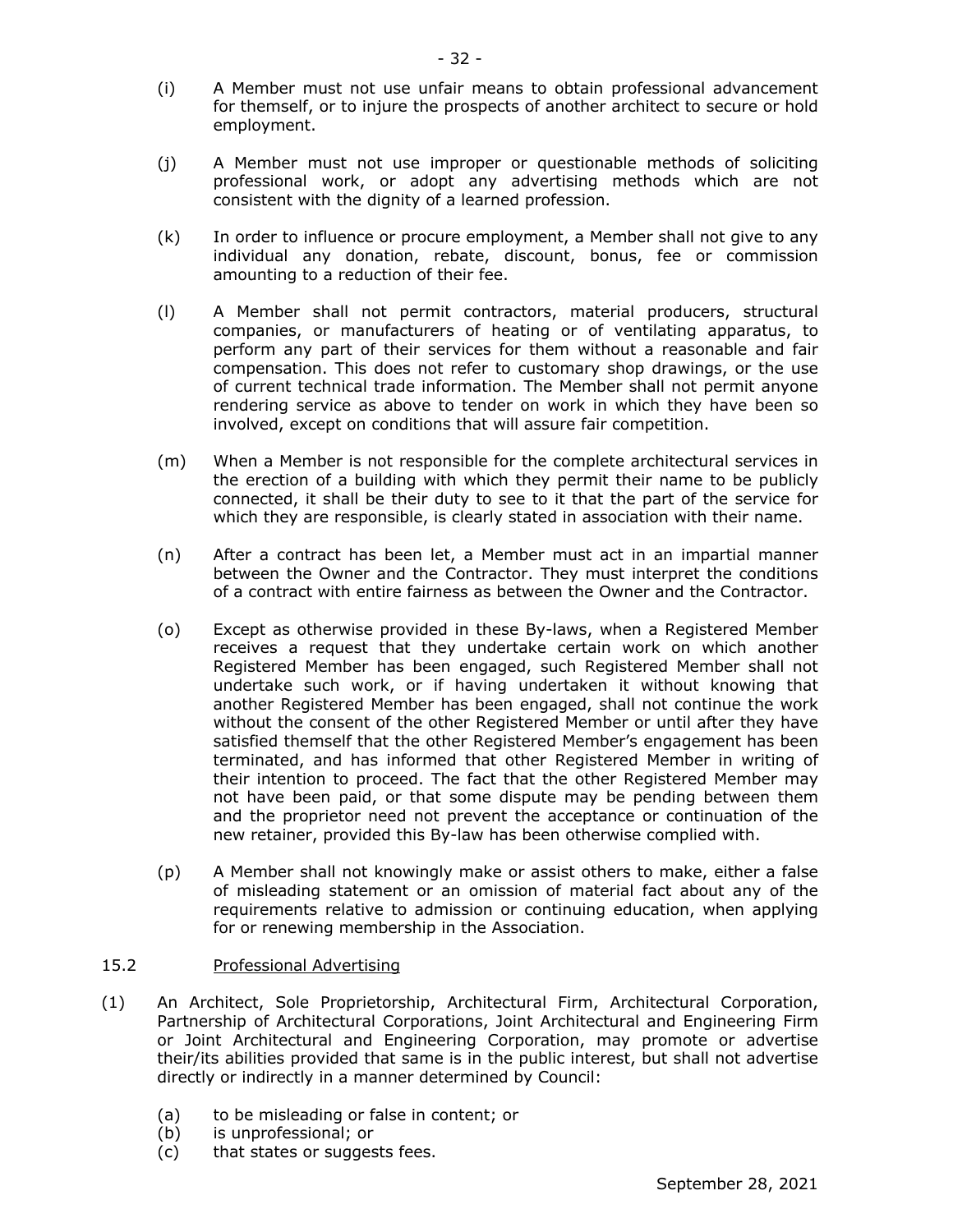(2) Any advertising by a Joint Architectural and Engineering Firm or Joint Architectural and Engineering Corporation which suggests that it carries on the practice of architecture, must indicate that its architectural services are delivered through the Registered Member(s) identified in its Certificate of Approval.

#### 15.3 Communication on Behalf of Association

Only the President, Executive Director, or a Member approved by Council, shall communicate on behalf of the Association. Accordingly, unless the prior express approval of Council has been given, no Member shall communicate any information in any way which purports to be or is likely to be viewed as being made on behalf of the Association, including, without limitation, making any public statements or press releases, or participating in any media activities.

#### ARTICLE SIXTEEN - CONDUCT AND COMPETENCE

- 16.1 Complaints
	- (a) A complaint to the Association concerning the conduct or competence of any member shall be in writing addressed to the Association.
	- (b) Upon receipt, such written complaint shall be referred to the Executive Director of the Association. Unless the Executive Director is of the view that the complaint relates to a matter which is not within the jurisdiction of the Association, they shall cause a letter to be sent immediately to the member complained against enclosing a copy of the complaint and requiring an answer to such complaint. Such letter may be served on the member personally, or may be sent by registered mail, postage prepaid addressed to the member at the member's post office address appearing in the records of the Association. The Executive Director may also direct such other action be taken as may be proper in their view to obtain information relating to the complaint.
	- (c) A letter sent to a member by registered mail under subsection (b) shall be deemed to have been served upon and/or received by the member on the 7<sup>th</sup> day after it was mailed.
	- (d) Where a letter has been written to a member pursuant to this rule, the member, within 14 days after the letter was received, shall file with the Association a written answer providing the information or explanation requested. Failure of the member to do so, in the absence of a reasonable excuse, shall in itself constitute professional misconduct.
	- (e) Upon receipt of the member's response, the complaint and response shall be referred by the Executive Director to the Investigation Committee for its review.
	- (f) Where the Association receives a complaint against a Registered Member associated with an Architectural Firm or a firm or corporation which holds a Certificate of Approval that has been issued pursuant to these by-laws, the Executive Director shall give notice to the Architectural Firm or the Certificate of Approval Holder by causing a copy of the complaint to be sent to the Registered Member designated by the Architectural Firm or Certificate of Approval Holder to be its designate for this purpose.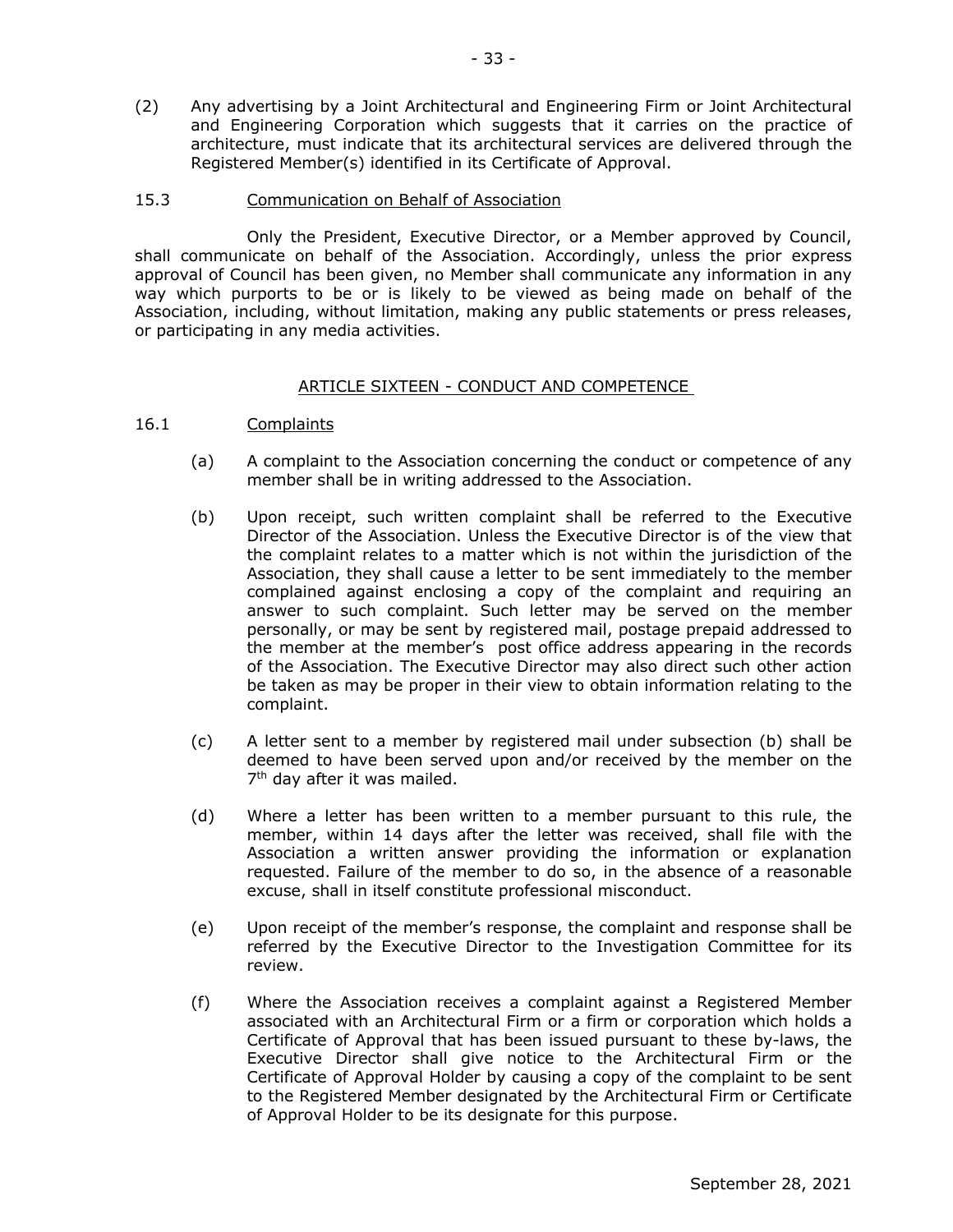## 16.2 Investigations

- (a) The Investigation Committee shall consider and may investigate all complaints referred to it concerning the conduct or competence of any member of the Association, and may, of its own motion, without the submission of a complaint, investigate the conduct or competence of any member of the Association where it considers such investigation appropriate.
- (b) The Investigation Chair, or upon their direction any individual or individuals conducting or assisting in an investigation hereunder, may require the member concerned and any other member or individual to produce any records, books, papers and other documents or things in the member's possession or control relevant to the investigation, and may require the member concerned and any other member or individual to attend at or in connection with the investigation.
- (c) The Association may summarily apply ex parte (without notice to any party) to a judge of the Court of Queen's Bench for an Order directing the member concerned or any other member or individual to produce to the individual or individuals conducting an investigation, any records, books, papers or other documents or things in their possession or under their control, where the member or other individual has failed to produce same when required under sub-paragraph (b) hereof, and where the judge is of the opinion that the issue of such an Order is just and appropriate in the circumstances.
- (d) The Investigation Committee in its sole discretion, shall be empowered to do whatever it might consider necessary to permit it ultimately to report in writing to the Executive Committee and to recommend in such report whether:
	- (i) the complaint should not proceed further; or
	- (ii) a formal censure should be offered to the member; or
	- (iii) the matter should proceed to formal inquiry.
- (e) Upon receipt and due consideration of the report and recommendation of the Investigation Committee, the Executive Committee shall thereupon:
	- (i) direct that no further action be taken; or
	- (ii) direct that a formal censure be offered to the member; or
	- (iii) direct that the matter be dealt with and a formal inquiry be held.
- (f) Where a formal inquiry into the conduct of a member of the Association is directed by the Executive Committee, the Executive Committee shall direct that a charge be formulated against such member.
- (g) Every charge formulated pursuant to sub-paragraph (f) shall state clearly what the member charged is alleged to have done or omitted to do, as the case may be.

## 16.3 Inquiry Committee

(a) The Chair shall direct which members (not being less than a quorum) shall sit on any Inquiry.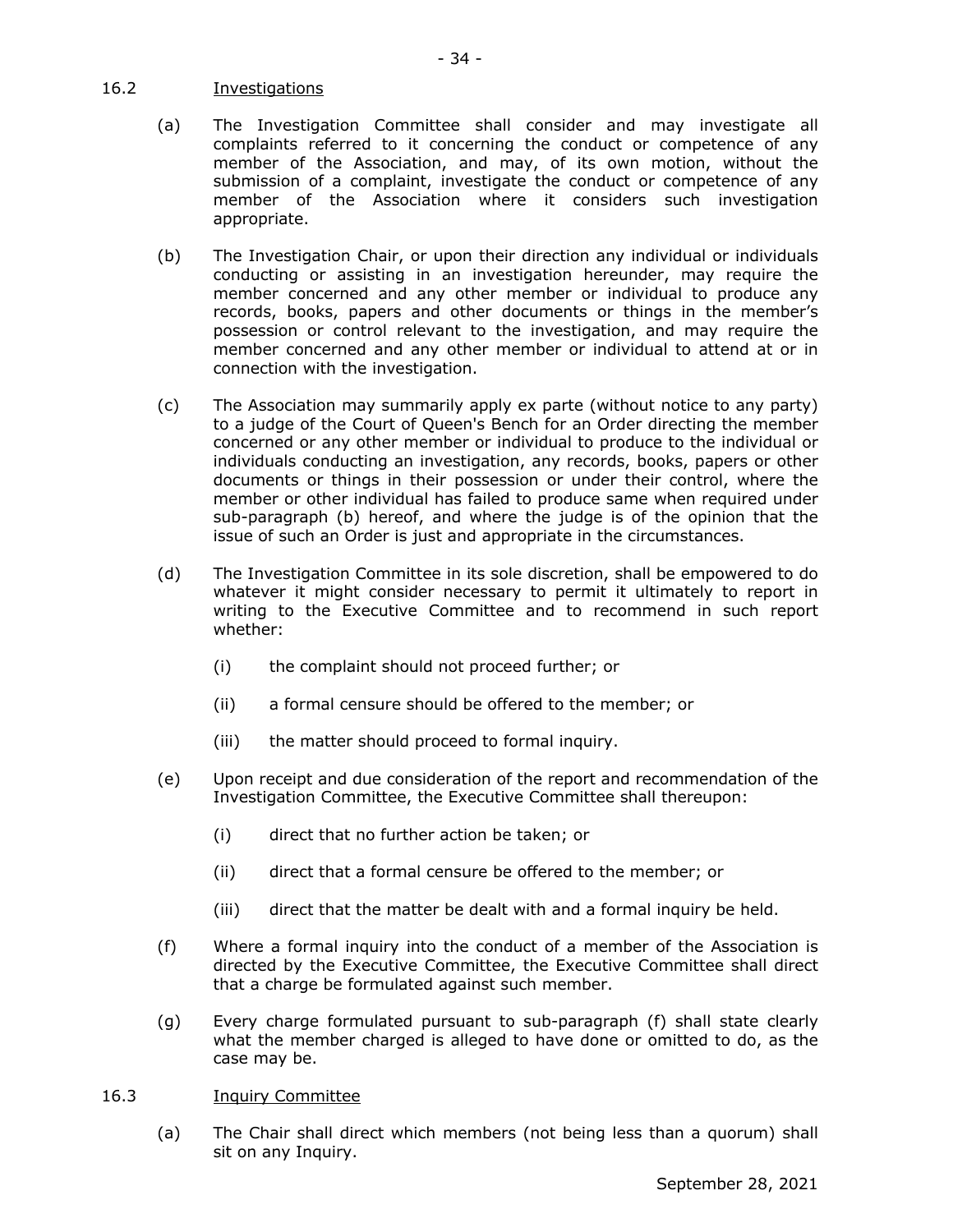- (b) A member shall not sit as a member of the Inquiry Committee on any Inquiry in which:
	- (i) they or any other member of their firm is the complainant or has advised the complainant in connection with the subject matter of the complaints;
	- (ii) they or any other member of their firm will be a witness;
	- (iii) any member of their firm is the member whose conduct or competence is the subject of the Inquiry.
- (c) In any Inquiry, the prosecution of the charge shall be conducted by the counsel appointed by the Executive Committee, and the member whose conduct is the subject of the Inquiry is entitled to be represented by counsel.
- (d) (i) Where an Inquiry into the conduct of a member of the Association is deemed advisable by the Executive Committee, at least 14 days before the first meeting of the Inquiry Committee, to be held for the taking of evidence or otherwise ascertaining the facts, a notice shall be served upon the person whose conduct is the subject of the Inquiry, and the notice shall embody a copy of the charges made against them or a statement of the subject matter of the Inquiry, and shall also specify the time and place of the meeting.
	- (ii) Where an Inquiry into the conduct of a former member of the Association is deemed advisable by the Executive Committee, the Inquiry may be held and the process and procedure otherwise applicable to Inquiries shall apply as if the member were still a member of the Association, provided that such Inquiry is commenced within one year of the date the member ceased to be a member
- (e) A notice to be served upon a person whose conduct is the subject of Inquiry may be served upon them personally, or may be sent to them by registered or certified mail, postage prepaid, addressed to them at their post office address appearing in the register or other records of the Association.
- (f) A notice sent by mail shall be deemed to have been served seven days after the date of which it was mailed.
- (g) Proof of service of the notice may be by Affidavit or Statutory Declaration.
- (h) Where the person whose conduct is the subject of Inquiry does not attend the Inquiry, without having provided the Inquiry Committee prior to the date of the hearing with a good and sufficient reason for their failure to attend, the Inquiry Committee may upon proof of service of the notice in accordance with this Section, proceed with the Inquiry in their absence, and without further notice to them, take such action as it is authorized to take under the Act and this By-law.
- (i) Evidence may be adduced before the Inquiry Committee either by Affidavit or viva voce (orally and in person) or both, as the Inquiry Committee may determine; but a member shall not be expelled from the Association on affidavit evidence alone.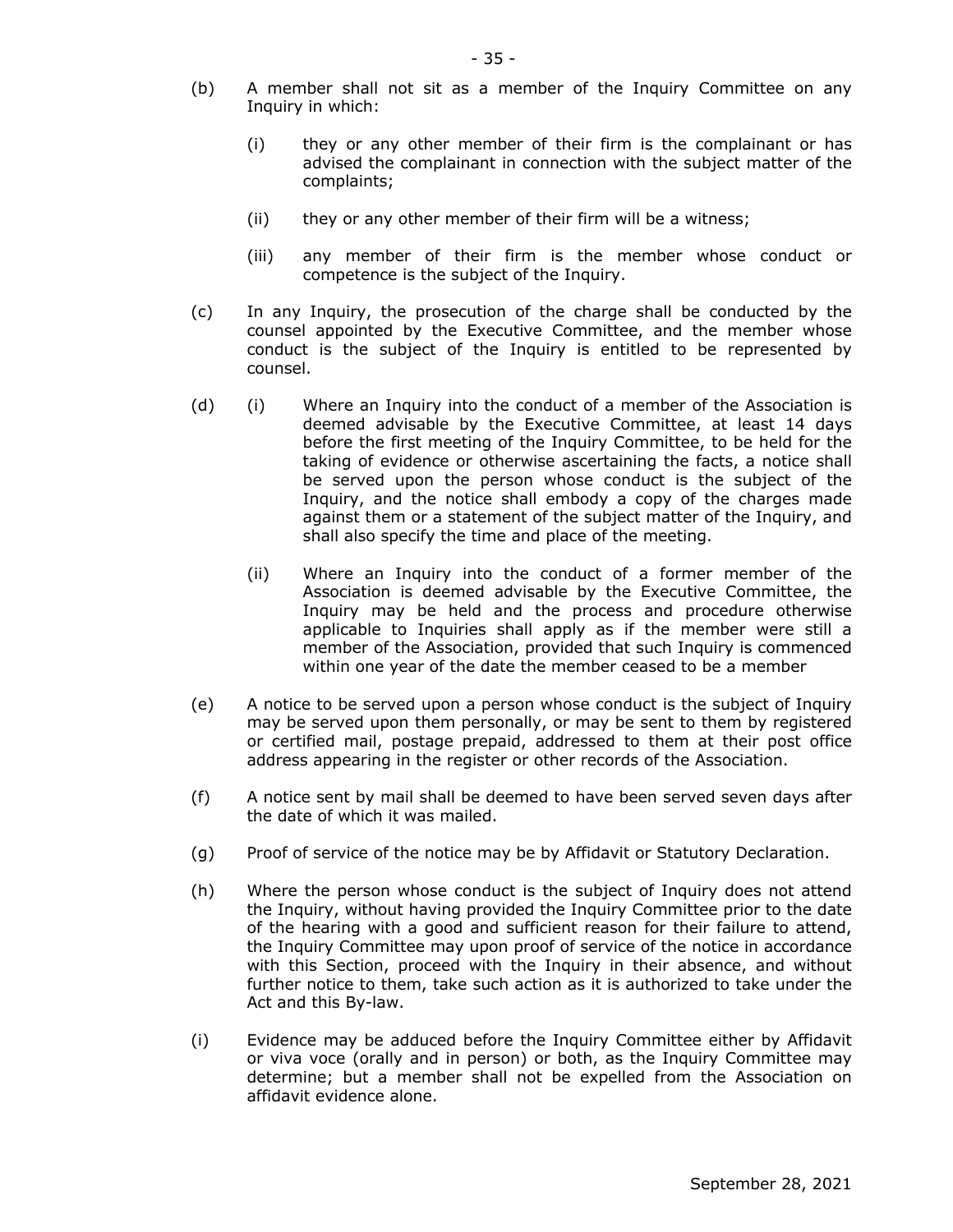- (j) Where the testimony of a witness at the Inquiry is taken viva voce under oath, there shall be a full right to examine, cross-examine and re-examine such witness.
- (k) There shall be a full right at any Inquiry to call evidence in prosecution, defense or reply.
- (l) Any oath required to be administered pursuant to subsections (i) or (j) may be administered by any member of the Inquiry Committee holding the Inquiry.
- (m) The Inquiry Committee holding the Inquiry, or any party to the Inquiry, may on request obtain from the Court of Queen's Bench and serve Subpoenas for the attendance of witnesses and production of books, documents and things at the Inquiry: and disobedience thereof or refusal to give evidence shall be deemed a contempt of court.
- (n) Witnesses are entitled to the same allowances as witnesses attending upon a trial of an action in the Court of Queen's Bench.
- (o) For the purposes of an Inquiry, a certified copy of a document evidencing the conviction of a member of any crime or offence under the Criminal Code or under any other Act, is conclusive evidence that the member has committed the crime or offence stated therein, unless it is shown that the conviction was quashed or set aside.
- (p) An Inquiry held under this section shall be open to the public except where the Inquiry Committee is of the opinion that during the course of the Inquiry, financial, personal or other information that might be disclosed with respect to any person, is of such nature that, notwithstanding the desirability of conducting the Inquiry in public, it is in the interest of a person affected by the information or in the public interest that the information not be disclosed to the public; in which case the Inquiry Committee may order that the Inquiry or some portion of it be held in camera.
- (q) The Inquiry Committee may make an order under (p) on its own motion, or on the application of the member who is the subject of the Inquiry, the complainant, or any other interested party, at any time before the Inquiry commences or at any time during the Inquiry.
- (r) After the hearing and due consideration of the evidence and of the representations made, the Inquiry Committee shall make a report in writing stating:
	- (i) which, if any, of the acts or omissions stated in the Charge have been proved to the satisfaction of the Committee; and
	- (ii) whether or not, by the acts or omissions so proved, the member is guilty of professional misconduct, or conduct unbecoming an architect, or incompetence, or violating the By-laws or directives of the Association, or demonstrating incapacity or unfitness to practice architecture.
- (s) Where the Inquiry Committee finds the member is not guilty of professional misconduct, or conduct unbecoming an architect, or incompetence, or violating the By-laws or directives of the Association, or demonstrating incapacity or unfitness to practice architecture, it shall dismiss the charge.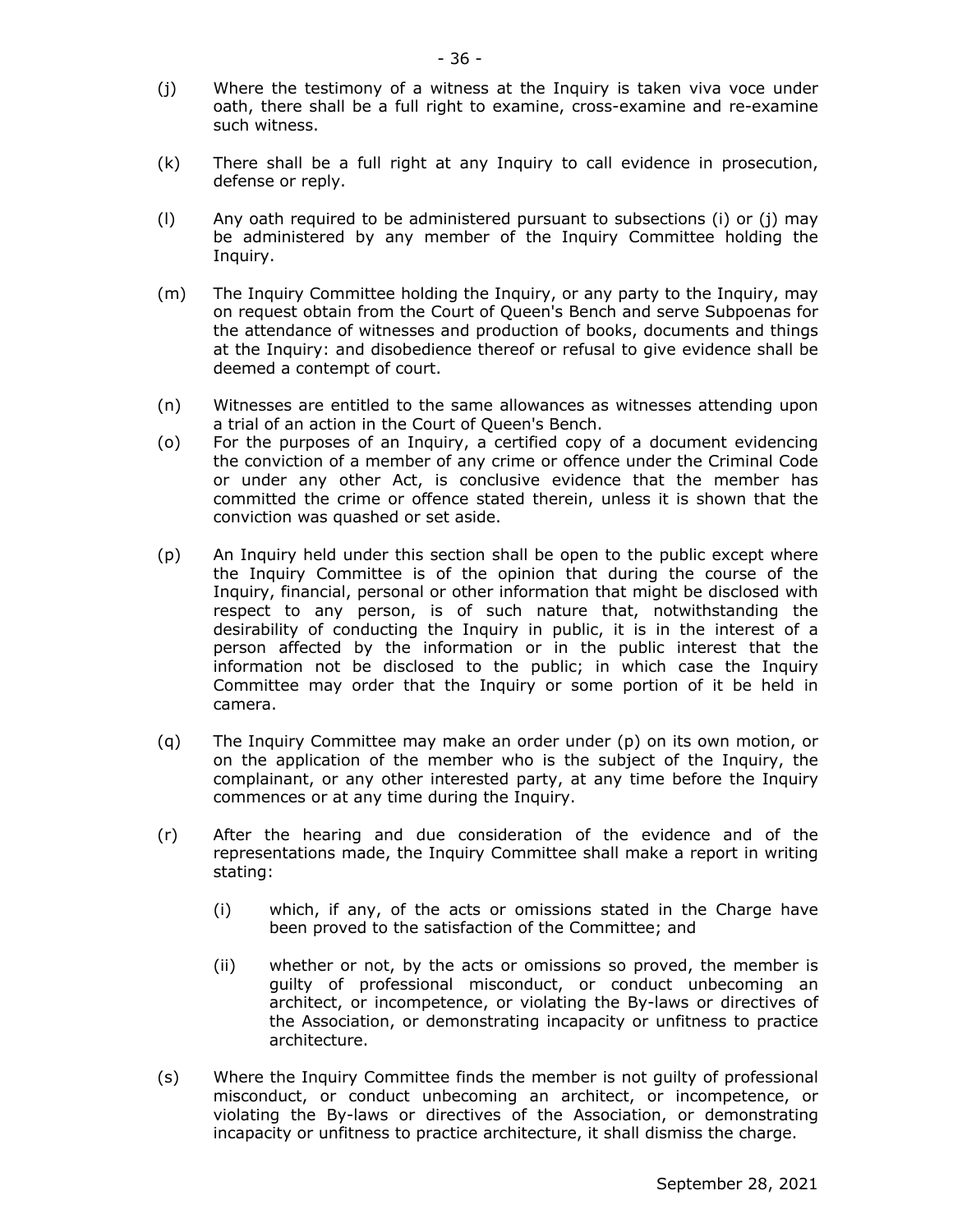- (t) Where the Inquiry Committee finds the member guilty of professional misconduct, or conducting unbecoming an architect, or of demonstrating incapacity or unfitness to practice architecture, it may order that the member be suspended or expelled from membership in the Association, whereupon the member will be so suspended or expelled.
- (u) Following an Inquiry in which a member of the Association is found guilty of professional misconduct, or of conduct unbecoming an architect, or incompetence, or of violating the By-laws or directives of the Association, or of demonstrating incapacity or unfitness to practice architecture, the Executive Director shall cause a copy of the report of the Inquiry Committee to be served either personally or by registered mail upon the complainant and the member whose conduct was the subject of the Inquiry, or upon counsel who appeared for such member, together with a notice of the appeal rights under s.31 of the Act.
- (v) Following conclusion of the Inquiry and after all appeals and rights of appeal have been exhausted, the Inquiry Committee at the first meeting thereafter of the Executive Committee shall provide the Executive Committee with a copy of its report setting forth its findings and disposition.
- (w) When an architect has been suspended or expelled from practice and is a member of the Association, notice to the effect shall be inserted by the Executive Director in one issue of the Winnipeg Free Press.
- (x) Where the member has been found guilty of professional misconduct or conduct unbecoming a member, or of incompetence, or of violating the Rules or By-laws of the Association, or of demonstrating incapacity or unfitness to practice architecture, the Executive Director, after all appeals and rights of appeal have been exhausted, shall give notice of such finding to the profession and to any party or parties whose complaint or complaints gave rise to the charge or charges of which the architect was found guilty, such notice to include:
	- (i) the name of the architect;
	- (ii) the nature of the charges of which the architect was found guilty, including brief particulars;
	- (iii) the penalty imposed, including any conditions;
	- (iv) the costs imposed, if any.

In addition, the Inquiry Committee in its discretion may direct the Executive Director to publish said information concerning its findings to the public as it considers appropriate under the circumstances in such manner and by such means as it may determine.

- (y) Where in the course of the conduct of an Inquiry a matter concerning the conduct or competence of any member of the Association comes to the attention of the Inquiry Committee, and the Inquiry Committee is of the opinion that such conduct or competence requires investigation, the Inquiry Committee may refer the matter to the Executive Director or the Investigation Committee for such investigation as either may direct.
- (z) A member who is found guilty of professional misconduct, conduct unbecoming a member, incompetence, violation of the Rules or By-laws of the Association, or of having demonstrated incapacity or unfitness to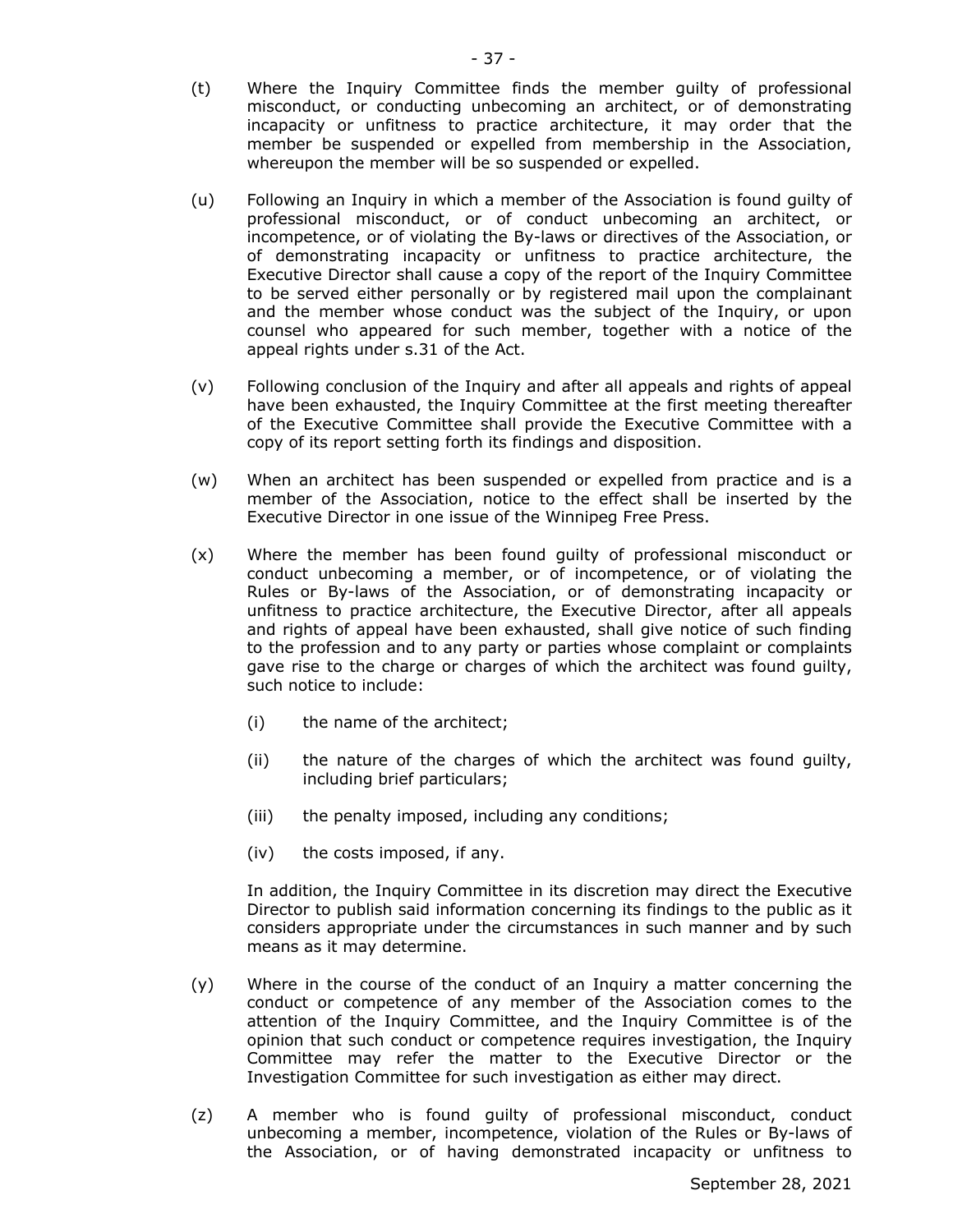practice architecture, may be ordered by the Inquiry Committee to pay all or any part of the costs and expenses incurred by the Association in its investigation into, proceedings upon and hearing of any subject matter of inquiry, or any complaint or charge in respect of which the member has been found guilty.

## 16.4 Interim Suspension

- (a) Notwithstanding anything herein, where the Executive Committee has directed an Inquiry into the conduct or competence of a member, the Executive Committee may, if it determines it to be in the public interest:
	- (i) suspend the member from practice and thereupon the member stands suspended from practice until the suspension is lifted, superseded or annulled by the Inquiry Committee; or
	- (ii) impose conditions of practice on the member and thereupon the member is subject to those conditions of practice until they are varied or rescinded by the Inquiry Committee.
- (b) The Executive Director shall cause notice of the suspension of a member under subsection  $(a)(i)$  or any conditions imposed on the practice of a member under subsection (a)(ii) to be served upon the member as soon as practicable after the suspension or the imposition of the conditions.
- (c) The Executive Committee may direct that publication be made to the member of the Association or to the public, or to both, of information relating to proceedings under this section including:
	- (i) the name of the member who was subject to an Inquiry;
	- (ii) the nature of the Inquiry;
	- (iii) any suspension of a member or conditions on the practice of a member imposed under this section.

#### 16.5 Formal Censure

- (a) On the conclusion of its investigation, the Investigation Committee may recommend to the Executive Committee, that it be authorized to propose to a member in lieu of any other procedure the issuance by the Executive Committee of a formal Censure in writing to the member as a record of disapproval of said member's conduct, which formal Censure shall not be the subject of appeal by the Association or the member.
- (b) In considering a recommendation by the Investigation Committee that a formal censure be offered to the member, the Executive Committee shall consider any previous disciplinary action against the member, including the issuance of a formal censure.
- (c) If the Executive Committee refuses to accept the Investigation Committee's recommendation, or if the member refuses to accept the Investigation Committee's proposal, the matter shall be dealt with by way of formal Inquiry before the Inquiry Committee.
- (d) Unless the member agrees to publication, a formal Censure if issued, shall remain privileged and confidential, except that the Executive Director may inform a complainant as to the disposal of the complaint.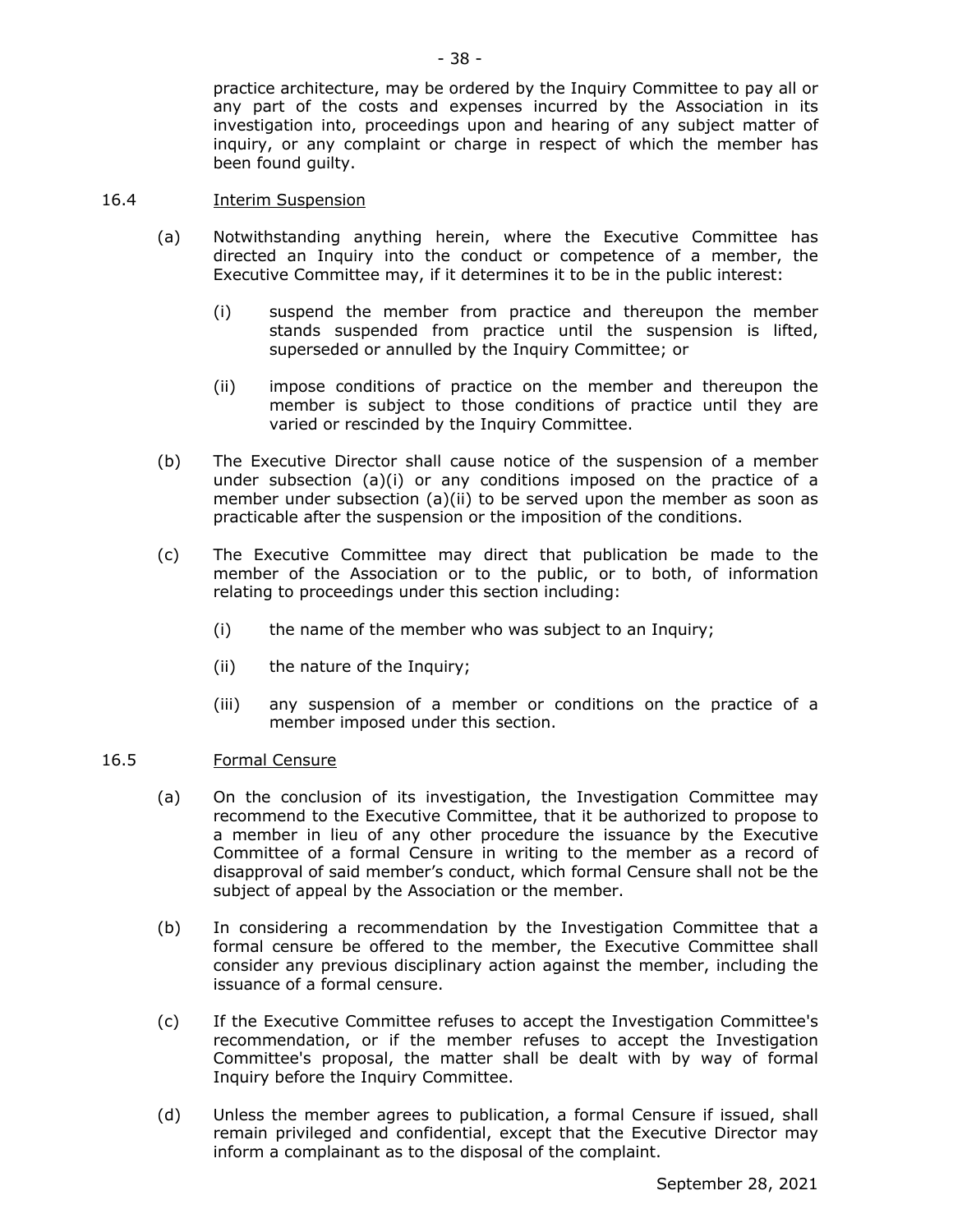(e) If the member is found guilty by the Inquiry Committee with respect to any other change laid following the imposition of a formal Censure, the formal Censure and the circumstances surrounding same then may be referred to the Inquiry Committee to assist in determining the appropriate penalty.

## 16.6 Revocation of Certificate of Approval

- (1) A Certificate of Approval issued to a firm or corporation pursuant to these by-laws may, after allowing the holder of the Certificate of Approval an opportunity to be heard, be revoked, or have its renewal withheld, where Council is satisfied that the Certificate of Approval Holder:
	- (a) has failed to observe the conditions set forth in the Act;
	- (b) has failed to observe the provisions of these by-laws relating to the issuance of a Certificate of Approval;
	- (c) has breached the standards of professional conduct of architecture;
	- (d) is guilty of conduct that is inimical to the best interests of the public; or
	- (e) is guilty of conduct that is inimical to the best interests of the profession of architecture.
- (2) Where the Council deems appropriate, and where the Certificate of Approval Holder agrees, in lieu of revoking a Certificate of Approval or withholding its renewal, the Council may place conditions on a Certificate of Approval but in such circumstances the Certificate of Approval Holder has no right of appeal from the imposition of the said conditions.

#### ARTICLE SEVENTEEN - COMPETITIONS

## 17.1 General

The Association recognizes that architectural competitions shall be conducted in accordance with the guidelines for architectural competitions established and published by the Royal Architectural Institute of Canada and amendments thereto.

## 17.2 Outside Canada

Nothing in this Article shall apply to a competition promoted by a party outside of Canada for work to be executed outside of Canada.

#### ARTICLE EIGHTEEN - REPEAL OF PREVIOUS GENERAL BY-LAW

#### 18.1 General

This by-law supercedes and replaces General By-law published February, 1975, as amended, and same is hereby repealed.